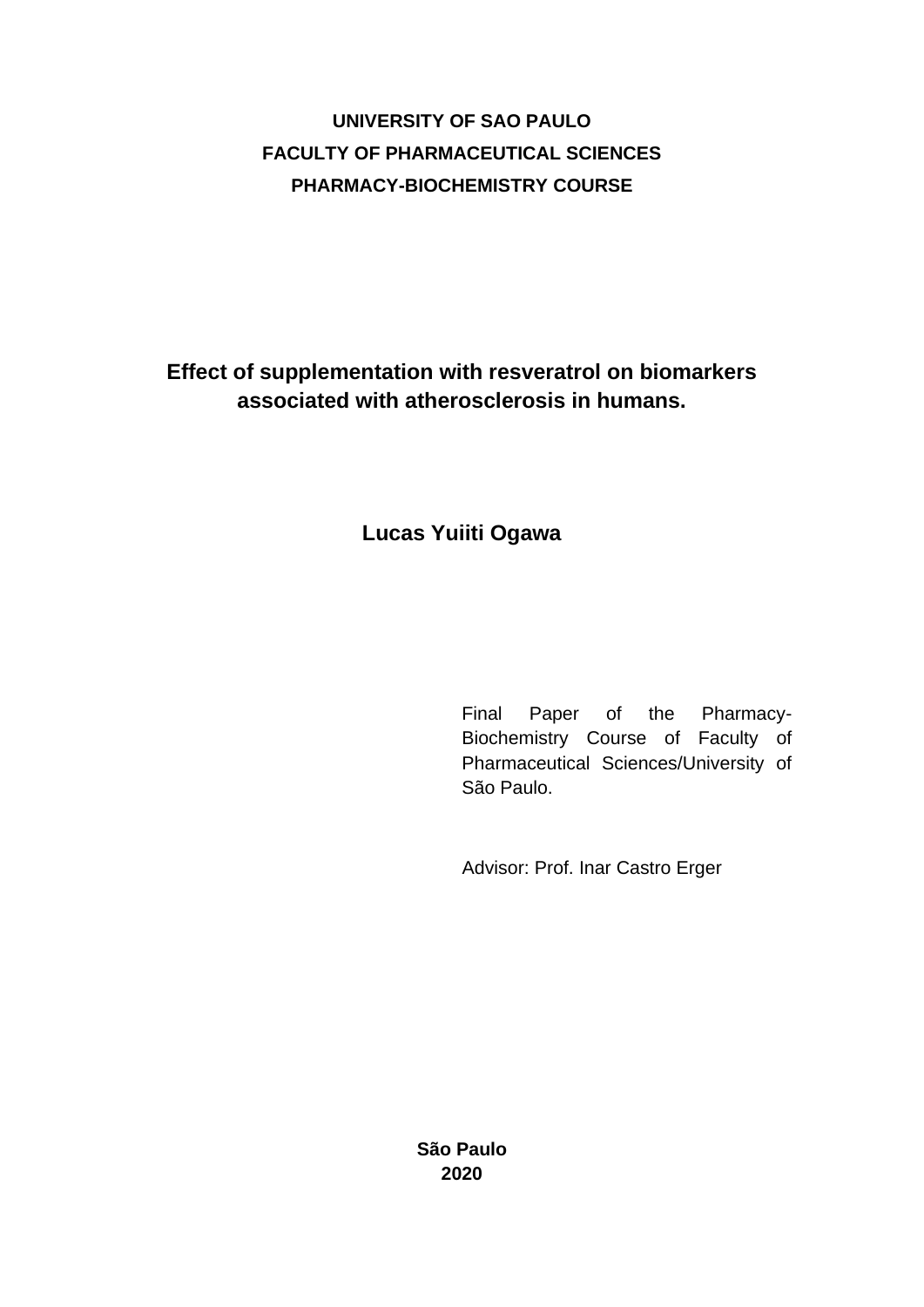## **Acknowledgments**

First, I would like to praise and thank God, for sustaining me and opening doors and opportunities, even when things didn't seem possible and making me meet incredible people during this journey.

I am extremely grateful to my parents, for all their love, never sparing resources and efforts to provide me with quality education and forging my character.

I sincerely wish to express my gratitude towards Professor Inar Castro, for accepting me, inspiring and guiding, always full of grace, joy, patience and wisdom, encouraging me to look further and higher.

The completion of this work would not be possible without the help of Tamires Santana who, with immense dedication and patience, discussing, demanding results, always helped me, regardless of how dreadful the circumstances were. Thank you for being a great example of inspiration and good humor in this academic environment.

For my friends who found some way to encourage me and at the same time, respect the quarantine situation in which we find ourselves. To my beloved nephews who provided me some moments of distraction, relief and affection which comforted my heart.

Last but not least, I would like to extend my appreciation to all those who were not cited but contributed, somehow, to the development of this project and future plans.

> "Talent wins games, but only teamwork and intelligence win championships."

Michael Jordan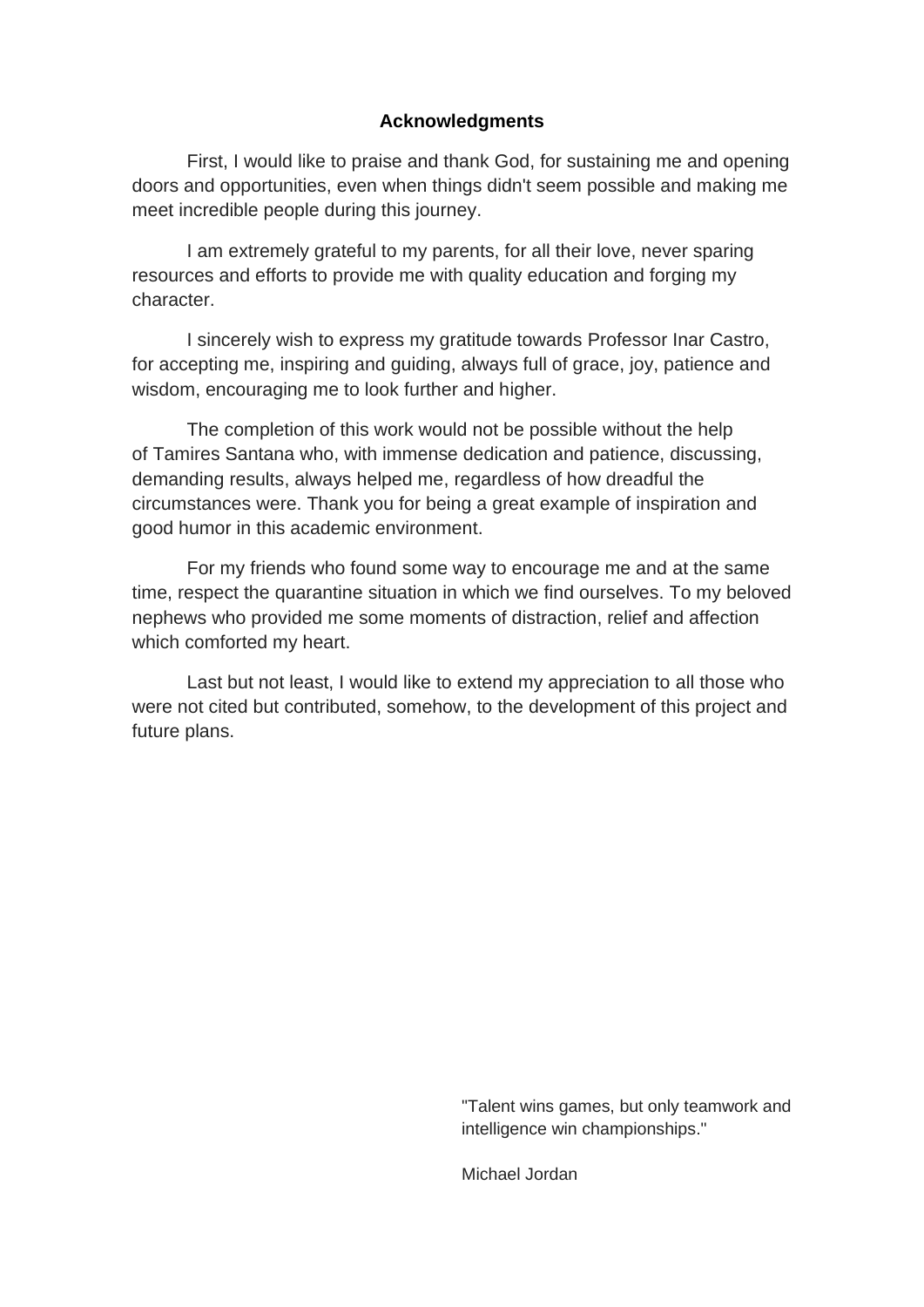## **LIST OF FIGURES**

| Figure 1: Chemical structures of trans-resveratrol and cis-resveratrol8                   |  |
|-------------------------------------------------------------------------------------------|--|
| <b>Figure 2:</b> Net changes (%) observed in the assays expressed as mean $\pm$ 1.96 SE20 |  |
|                                                                                           |  |
|                                                                                           |  |
|                                                                                           |  |
|                                                                                           |  |
| Figure 7: Arterial pressure profile net change values according to the groups 25          |  |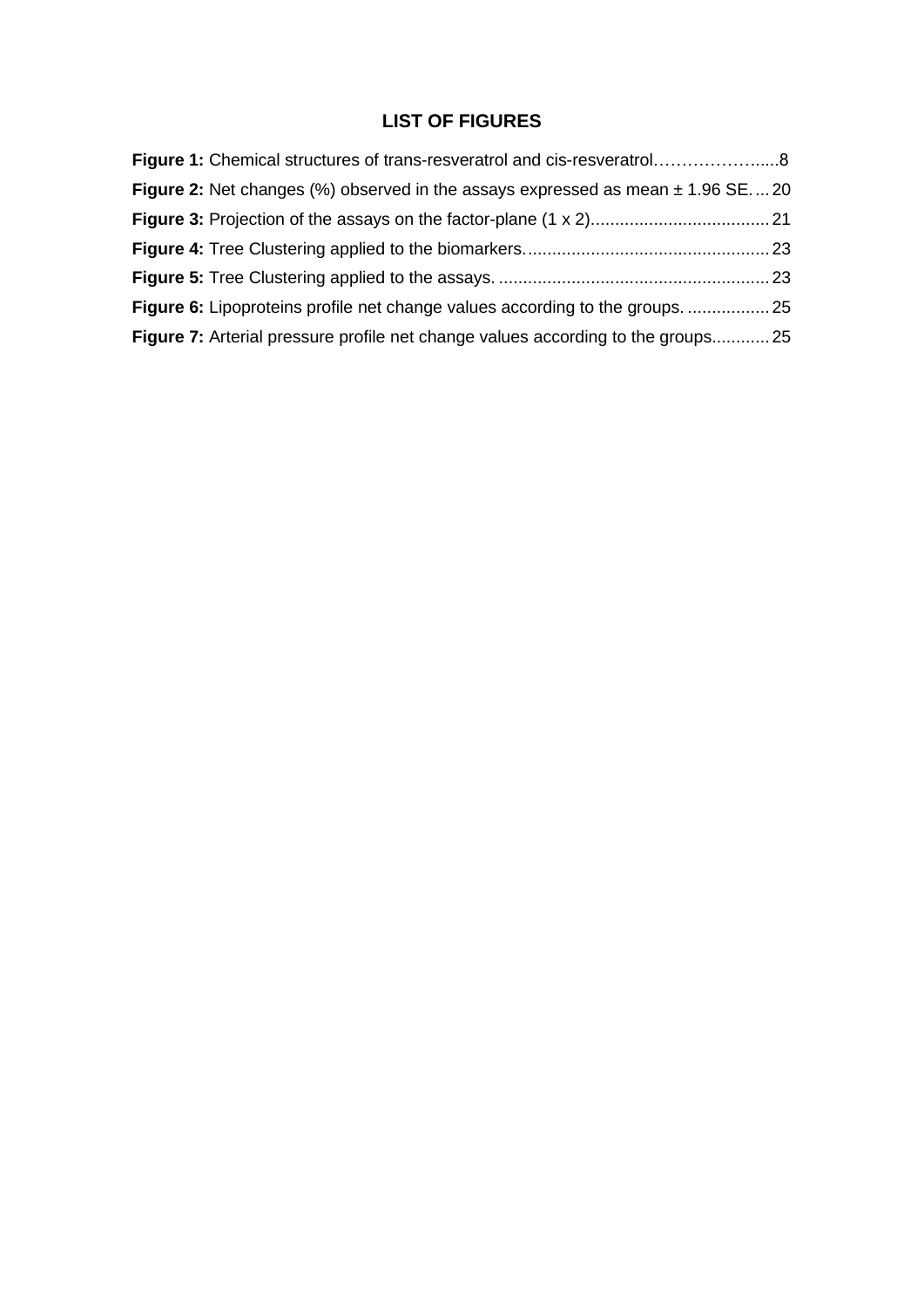## **LIST OF TABLES**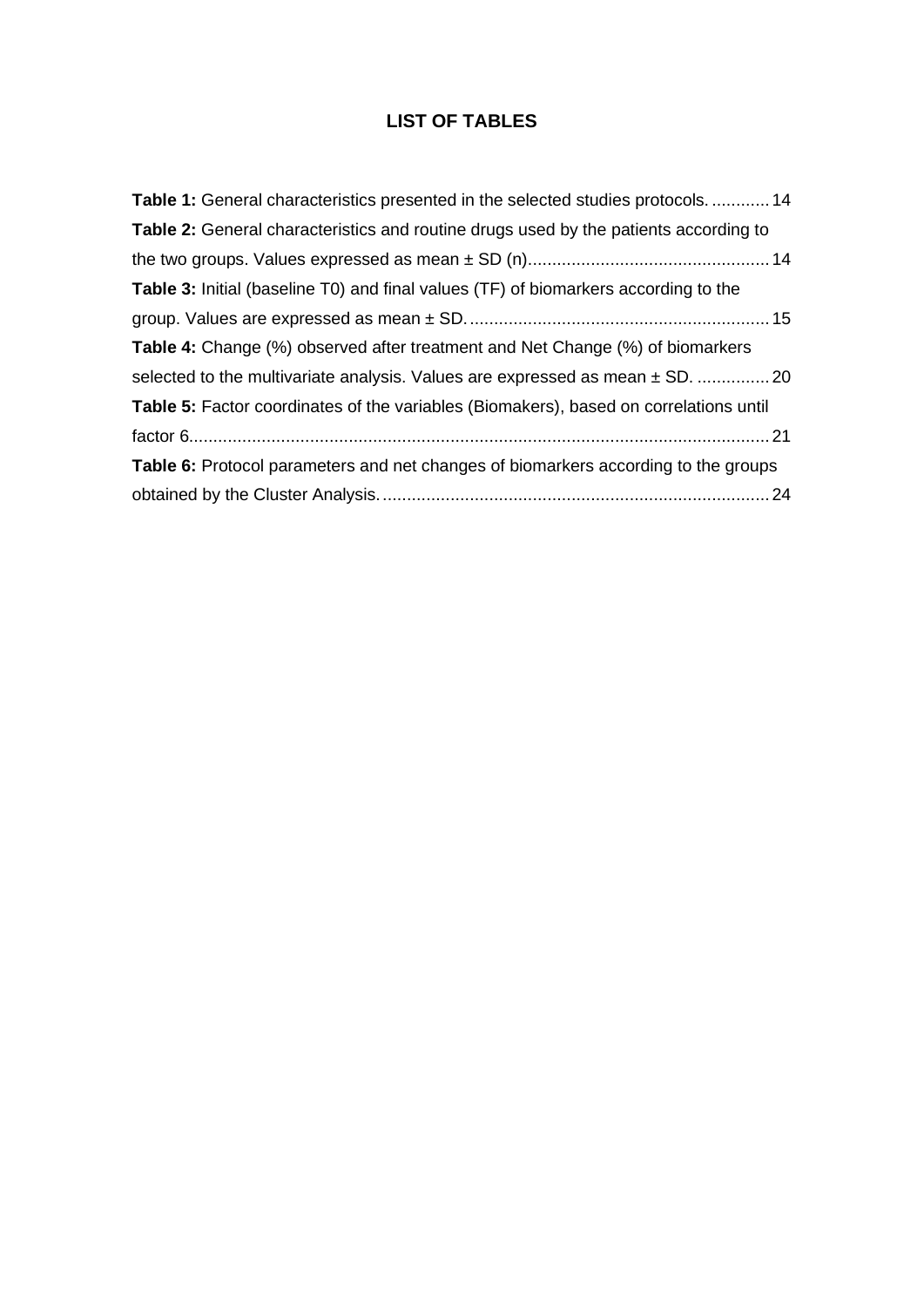## **SUMMARY**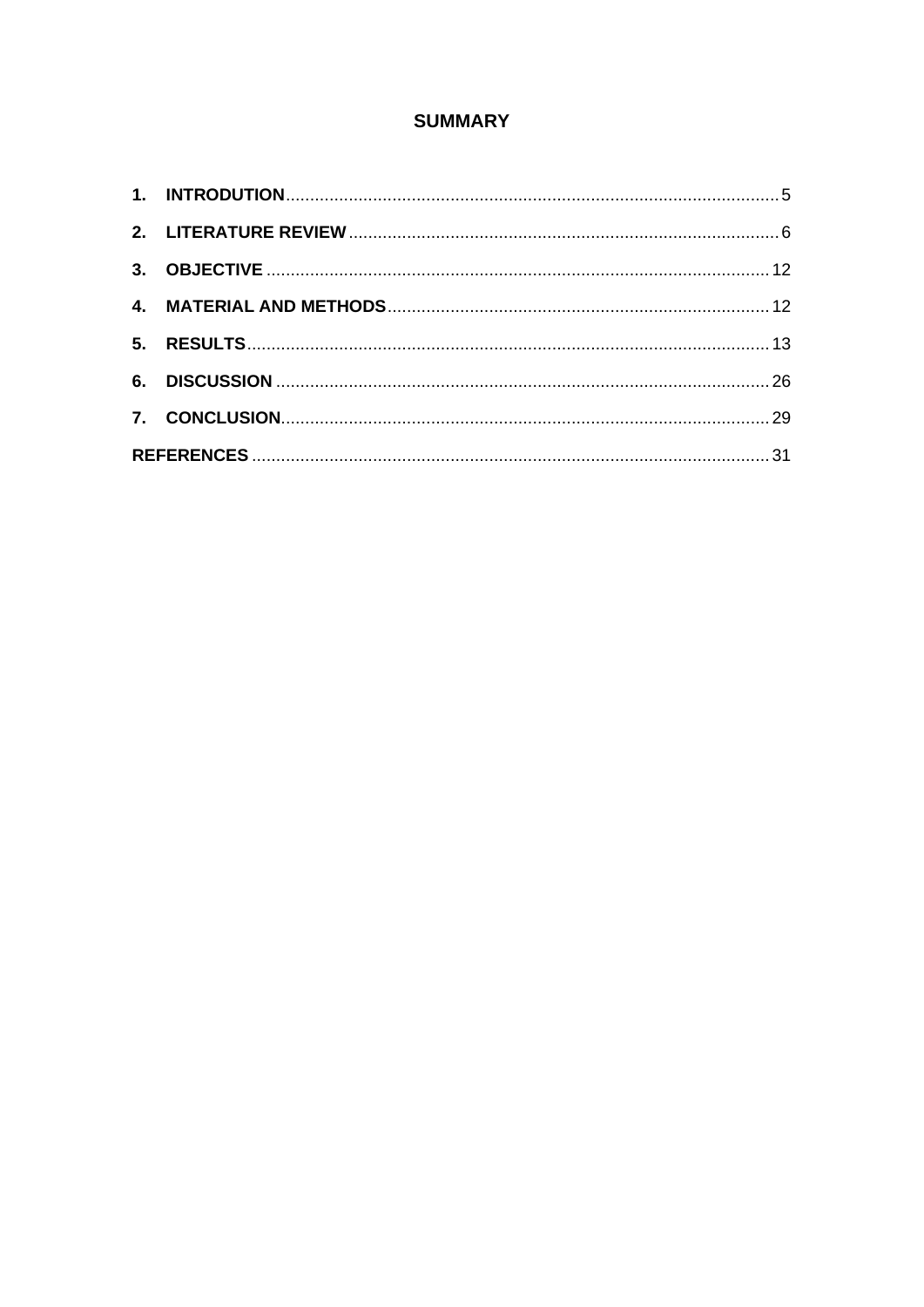#### **Abbreviations**

Akt; Protein Kinase B ALT; Alanineaminotransferase MAP; Mean arterial pressure ARE: Antioxidant Response Element AST; Aspartate aminotransferase MCP; Monocyte chemoattractant protein AMPK; Adenosine monophosphate kinase MDA; Malondialdehyde MMP; Matrix Metalloproteinase APO; Apoliprotein NAFLD; Non-alcoholic fatty liver disease BMI; Body Mass Index NF-κB; Nuclear factor kappa B BUN; Blood Urea Nitrogen NOS; Nitric oxide synthases CAD; Coronary artery disease Nrf2; Nuclear factor erythroid 2-related fator 2 oxLDL; oxidized LDL COX; Cyclooxygenase CRP; C-reactive protein PCA; Principal Component Analysis PGC-1α; peroxisome proliferator-activated receptor gamma coactivator 1α PI3K; Phosphatidylinositol 3-kinase CVD; Cardiovascular disease PTEN; Phosphatase and tensin homolog DBP; Diastolic blood pressure QUICKI; Quantitative Insulin Sensitivity Check Index FoxOs; forkhead box protein O FRAP; Ferric reducing ability of plasma RAGE; Receptor of Advanced Glycation End product GGT; γ-glutamyltransferase RelA; nuclear factor NF-kappa-B p65 subunit ROS; Reactive oxygen species GSH; Glutathione SBP; Sistolic blood pressure GST; Glutathione-S-transferase SGOT; Serum Glutamate Oxaloacetate Transaminase GPx; Glutathione peroxidase SGPT; Serum Glutamate Pyruvate **Transaminase** HDL: High-density lipoprotein SIRT; Sirtuin HMG-CoA; 3-hydroxy-3-methyl-glutaryl-CoA SMC; Smooth muscular cell HO; Heme oxygenase HOMA-IR; Homeostatic Model Assessment of Insulin Resistance SOD; Superoxide dismutase hsCRP; High sensivity CRP SR; Scavenger receptor ICAM; Intercellular adhesion molecule TC; Total cholesterol IL; Interleukin TG; Triglycerides Keap-1; Kelch-like ECH-associated protein 1 LDL; Low-density lipoprotein TMD2; Type 2 diabetes melitus LOX; Lectin-like oxLDL receptor TNF-α; Tumor Necrosis Factor VCAM; Vascular cell adhesion protein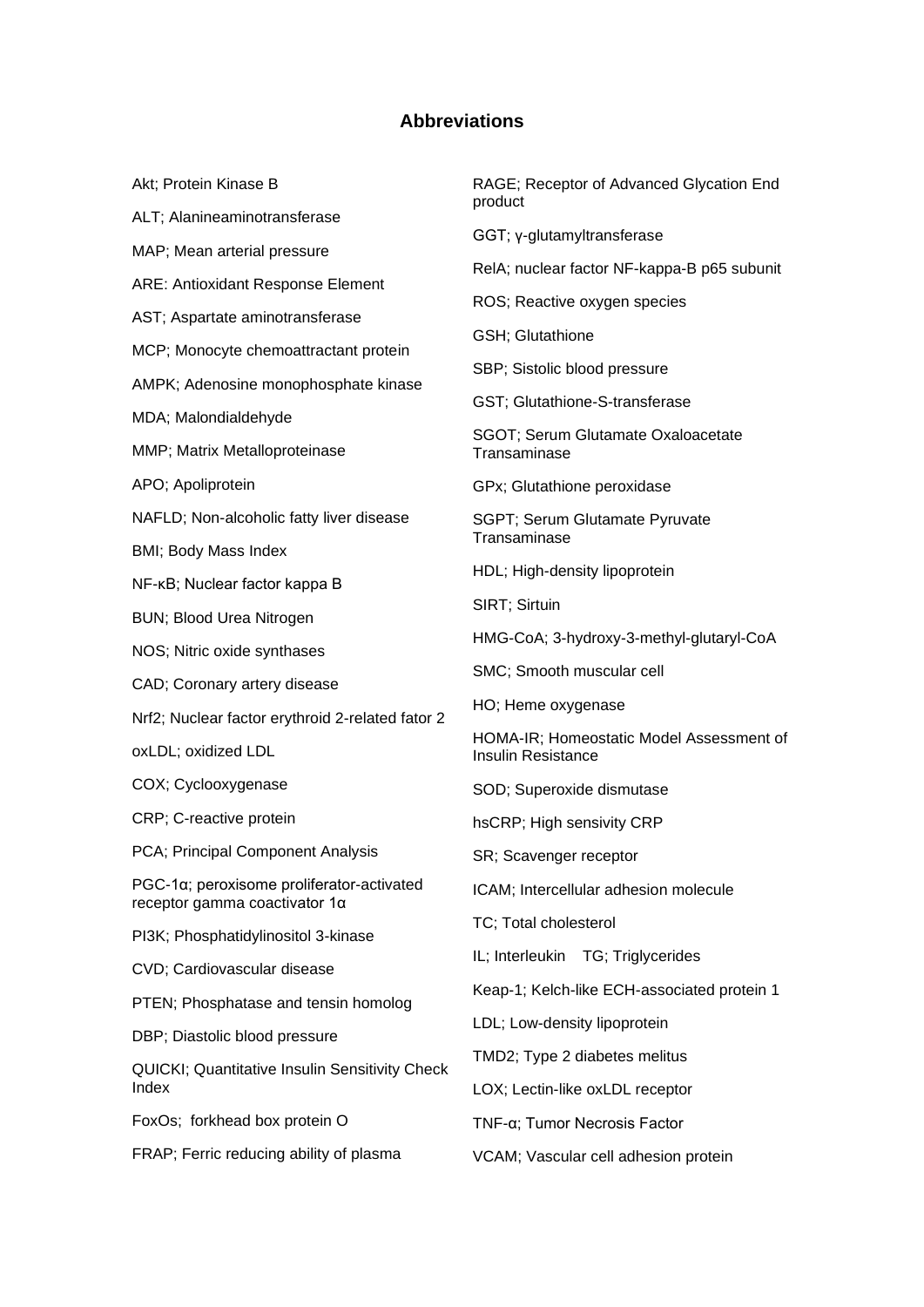#### **Abstract**

**Background:** Several current trials have investigated the effect of resveratrol supplementation on cardiovascular-related biomarkers. However, there is no consensus regarding its efficacy in humans, mainly due to several factors including dosage, intervention time, and studied population. Our objective was to conduct a review applying a multivariate statistical approach to identify the experimental conditions associated with the results presented in studies in which humans received resveratrol supplementation.

**Material and methods:** The literature search included Pubmed, Science Direct, and Google Scholar databases. It was included the studies published in the last 10 years that investigated the impact of resveratrol on atherosclerosis-related biomarkers. Biochemical data were collected from 27 studies on the baseline and after the intervention time. From 81 biomarkers evaluated in at least one study, 12 biomarkers were selected for the multivariate analysis. The net change of these 12 biomarkers was calculated. Principal component analysis (PCA) followed by cluster analysis was applied to visualize the association among the biomarkers and also for assays grouping. One-way ANOVA followed by Tukey test was applied to compare the protocol parameters and biomarker's net change among the groups.

**Results:** Resveratrol reduced total cholesterol, LDL cholesterol, triglycerides, and blood pressure, while increased HDL cholesterol. It was also identified that resveratrol reduced high-sensitive C-reactive protein (hsCRP) and tumor necrosis factor-α (TNF-α), but not interleukin (IL) 6 or leptin. In contrast, resveratrol improved the concentration of IL-10 and adiponectin, which are involved in anti-inflammatory responses. Applying multivariate analysis, we separated the studies into three clusters. The groups showed that the resveratrol effect could be dependent on protocol parameters, such as health conditions of the patients and intervention time.

**Conclusions:** In general, the supplementation with resveratrol improved the lipoproteins profile, arterial pressure and inflammatory biomarkers. Regarding to the study design, our analysis showed that a longer intervention time can be necessary to achieve HDL increase in the patients.

**Key words:** resveratrol, atherosclerosis, multivariate analysis, biomarkers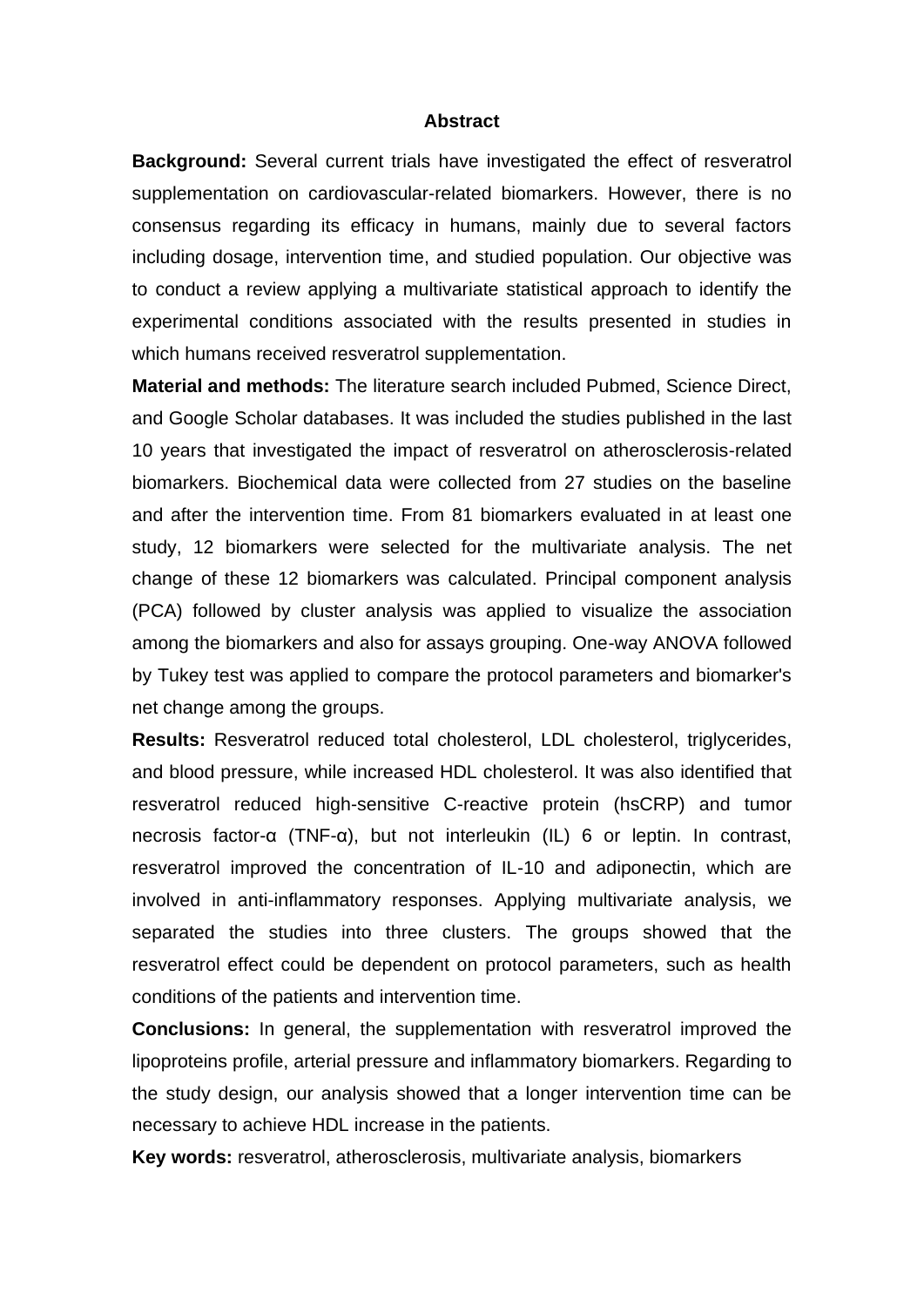#### <span id="page-7-0"></span>**1. INTRODUTION**

Cardiovascular disease (CVD) remains the main cause of morbidity and mortality globally (Benjamin *et al.*, 2019). It is a collective term for diseases of the heart and blood vessels, such as coronary artery disease (CAD) and stroke. Atherosclerosis is an inflammatory disease characterized by endothelial dysfunction, accumulation of lipids in the arterial intima, in particular, lowdensity lipoprotein (LDL), immune system cell recruitment and inflammatory response, and is a central condition underlying the majority of CVD development (Libby *et al.*, 2019).

Some biomarkers have been traditionally used in the clinical trials to assess the risk of atherosclerosis development and cardiovascular events (Kampoli *et al.*, 2009). In general, these biomarkers are associated to dyslipidemia, diabetes and hypertension (Aday and Ridker, 2019). However, some clinical trials have also reported biomarkers associated to the inflammatory response, such as interleukins (IL), tumor necrosis factor (TNF) α, C-reactive protein (CRP), and adhesion molecules (Kampoli *et al.*, 2009; Dyck *et al.*, 2019)

Current therapeutic approaches in the treatment of atherosclerosis focus on reducing plasma cholesterol levels (Moss, Williams and Ramji, 2018). However, a significant residual risk remains, linked to the role of inflammation in all stages of the disease (Moss and Ramji, 2016; Aday and Ridker, 2019; Libby *et al.*, 2019). Factors related to lifestyle, such as an unhealthy diet, favor the development of CVDs. There is evidence that adherence to the Mediterranean diet is effective in preventing CVDs (Martínez-González, Gea and Ruiz-Canela, 2019). Recently, the study PREDIMED (PREvencion con DIetaMEDterranea) demonstrated that the protective effect of the Mediterranean diet is attributed to the variety of foods rich in monounsaturated fatty acids, vitamins, minerals and polyphenols. This study showed positive results in reducing cardiovascular events and also in inflammatory biomarkers related to atherosclerosis (Medina-Remón *et al.*, 2017; Estruch *et al.*, 2018).

Among the polyphenols present in the Mediterranean diet, resveratrol stands out in grape and red wine (Gambini *et al.*, 2015). The benefits attributed

5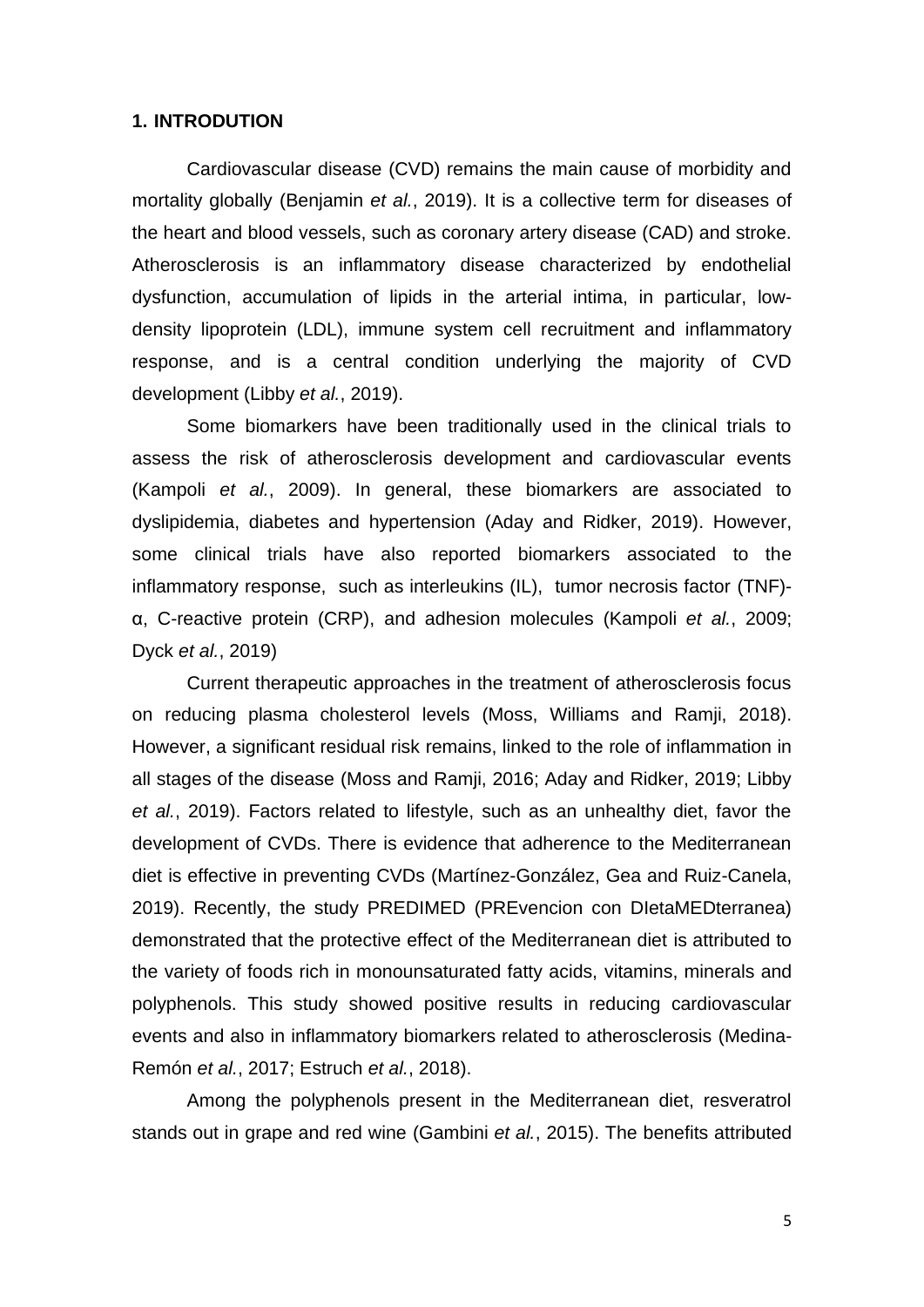to resveratrol are mainly its antioxidant, antiplatelet and anti-inflammatory properties (Baur and Sinclair, 2006; Berman *et al.*, 2017; Pannu and Bhatnagar, 2019). In this context this polyphenol has been popularized due to the possibility of its use as a nutritional supplement (Kulkarni and Cantó, 2015). Since then, several studies conducted *in vitro* and *in vivo* have identified the resveratrol as an important agent against diabetes, neurodegenerative diseases, cancer, aging, obesity, and cardiovascular diseases (Pannu and Bhatnagar, 2019). However, clinical trials of nutritional intervention with resveratrol have shown controversial results (Dyck *et al.*, 2019).

The effects of resveratrol for prevention of CVDs and biomarkers associated with atherosclerosis in humans is limited and inconclusive, mainly due to several factors including dosage, intervention time, and studied population (Haghighatdoost and Hariri, 2018). Thus, this study aims to apply a multivariate statistical approach to identify the experimental conditions associated with the results presented in studies in which humans received resveratrol supplementation.

#### <span id="page-8-0"></span>**2. LITERATURE REVIEW**

#### **2.1Atherosclerosis**

Atherosclerosis is an unresolved chronic inflammatory disease characterized by the formation of fatty plaques in the intima of large and medium-sized arteries, especially in regions where there is blood flow disorder such as curvatures or bifurcations (Tabas, García-Cardeña and Owens, 2015). Clinically, these become more evident in adulthood, but their development has been present since childhood (Ross, 1999).

The pathogenesis of atherosclerosis can be divided into three stages: initiation, progression and complication (Libby *et al.*, 2019). Initial activation of the endothelium increases permeability, which facilitates deposition and accumulation of lipids, mainly LDL, in the subendothelial space (Glass and Witztum, 2001; Libby *et al.*, 2019). The retained LDL is subject to oxidative and enzymatic modifications in the subendothelial space, giving rise to oxidized LDL (oxLDL) (Glass and Witztum, 2001). These modifications trigger an inflammatory response characterized by increased expression of adhesion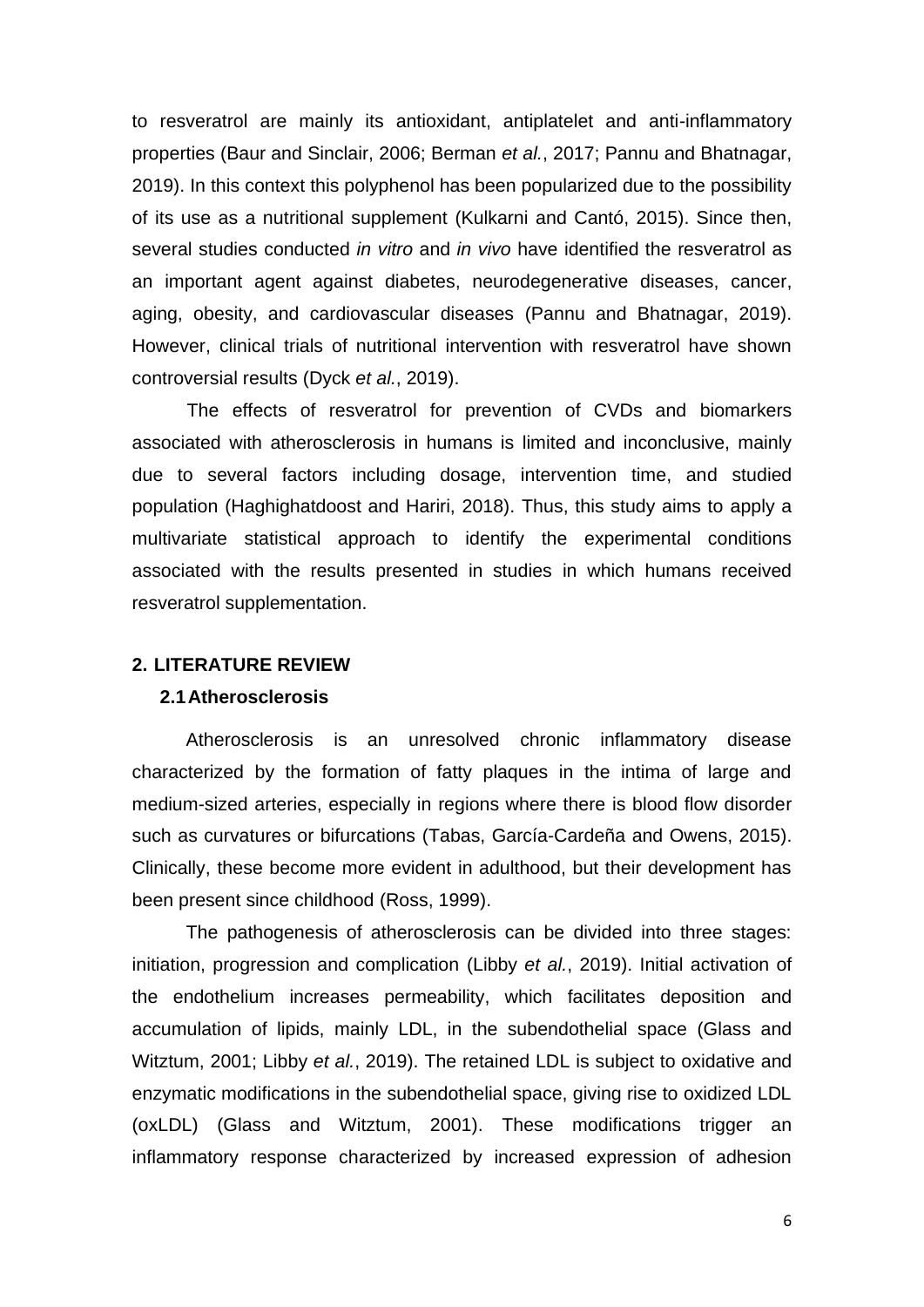molecules and chemokines by activated endothelial cells, such as vascular cell adhesion protein 1 (VCAM-1), intracellular adhesion molecule-1 (ICAM-1) and monocyte chemoattractant protein (MCP-1) (Chistiakov *et al.*, 2017). The inflammatory signals lead to monocyte recruitment that can bind to the adhesion molecules (Moore and Tabas, 2011). Adherent monocytes migrate into the subendothelial space and differentiate into macrophages (Moore and Tabas, 2011). These cells sense and bind oxLDL with several scavenger receptors (SR) such as SR-A1, CD36, and lectin-like oxLDL receptor-1 (LOX-1), which results in their loss of functionality, becoming foam cells (Moore and Tabas, 2011; Chistiakov *et al.*, 2017).

Foam cells contribute to amplify the inflammation through the release of cytokines. As the stimulus does not stop, this sustains leukocyte recruitment and contributes to plaque growth and instability (Bäck *et al.*, 2019). As a consequence, the smooth muscle cells (SMCs) undergo cell proliferation and migration, increase their production of the extracellular matrix, proteoglycans, leading fibrous cap formation (Tabas, García-Cardeña and Owens, 2015). Moreover, SMCs may switch the phenotype to macrophage-like cells and take up oxidized lipoproteins that contribute to the number of foam cells in advanced lesions (Borén *et al.*, 2020).

At later stages of plaque development, as macrophage lipid metabolism dysregulates, cells become apoptotic showing defective efferocytosis, which results in secondary necrosis and in the release of cellular components and lipids that form the necrotic core (Moore, Sheedy and Fisher, 2013; Bäck *et al.*, 2019), thinning of the fibrous cap (Yurdagul *et al.*, 2018). The necrotic core is the primary feature of atherosclerotic plaque vulnerability, contributing to it rupture and lumenal thrombosis, that underlies myocardial infarction and stroke (Bäck *et al.*, 2019).

Taking into account the persistent expression of inflammatory cytokines and recruitment of immune cells, new evidence suggesting that chronic inflammation plays an important role in plaque progression (Borén *et al.*, 2020). However, lipid-lowering remains the first-line therapy for atherosclerosis, although several patients present a residual risk. The recent study "Canakinumab Antiinflammatory Thrombosis Outcomes Study (CANTOS)"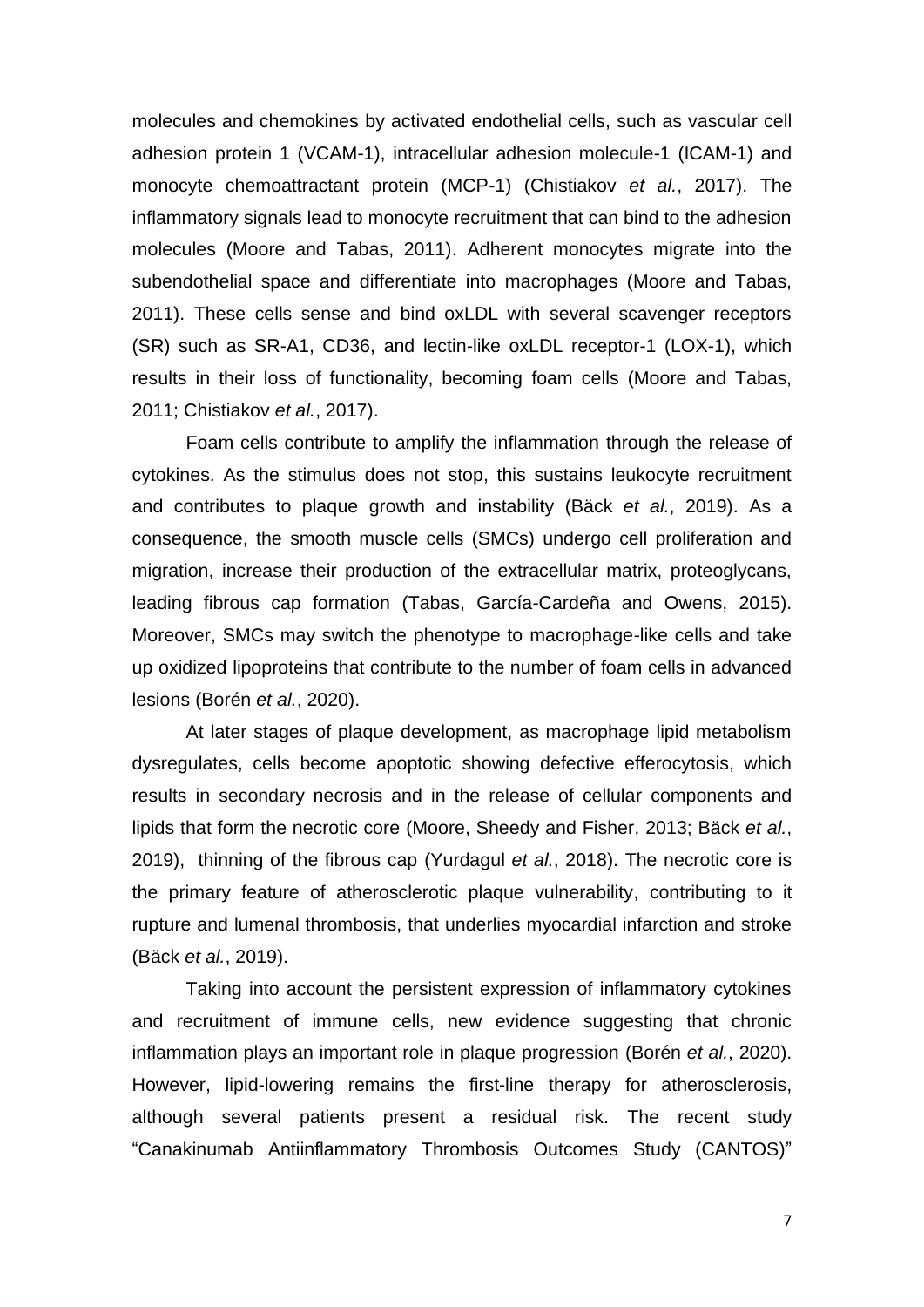provided pivotal support for the inflammatory hypothesis of atherosclerosis (Ridker *et al.*, 2017). The results demonstrated that canakinumab (a monoclonal antibody to IL-1β) significantly reduced high-sensitivity CRP (hsCRP) and IL-6 levels and the incidence of recurrent cardiovascular events in patients with previous myocardial infarction. Unfortunately, the anti- IL-1β antibody therapy was associated with a small but significant increase of fatal infections (Ridker *et al.*, 2017).This highlight the urgency for alternative agents in the atherosclerosis prevention and treatment (Moss, Williams and Ramji, 2018). Supplementation or consumption of enriched foods with natural bioactive compounds could be a complementary strategy to ensure both prevention and treatment (Bhullar and Udenigwe, 2016). Nutraceuticals are products derived from food sources that have health benefits beyond their nutritional value. Because nutraceuticals are derived from food sources, they generally are more tolerable and safer than pharmaceuticals, becoming an important strategy in the prevention of atherosclerosis (Moss, Williams and Ramji, 2018).

#### **2.2Resveratrol: bioavailability and metabolism**

Resveratrol (3,5,4'-trihydroxystilbene) is a phytoalexin predominantly found in grapes, wine, berries, and related food products (Wenzel and Somoza, 2005; Pannu and Bhatnagar, 2019). This compound was first isolated in 1939 from the roots of the white hellebore (*Veratrum grandiflorum*), which are widely used in Chinese medicine (Weiskirchen and Weiskirchen, 2016).Their synthesis occurs in plants by a mechanism of resistance to stressful factors, such microorganisms infections, UV radiation and chemicals (Gambini *et al.*, 2015). Resveratrol contains two aromatic rings which are attached by a methylene bridge and exists in two isomeric configurations, *cis* and *trans,* being the *trans*isomer the most stable form, as shown in Figure 1 (Gambini *et al.*, 2015).



**Figure 1**: Chemical structures of trans-resveratrol and cis-resveratrol.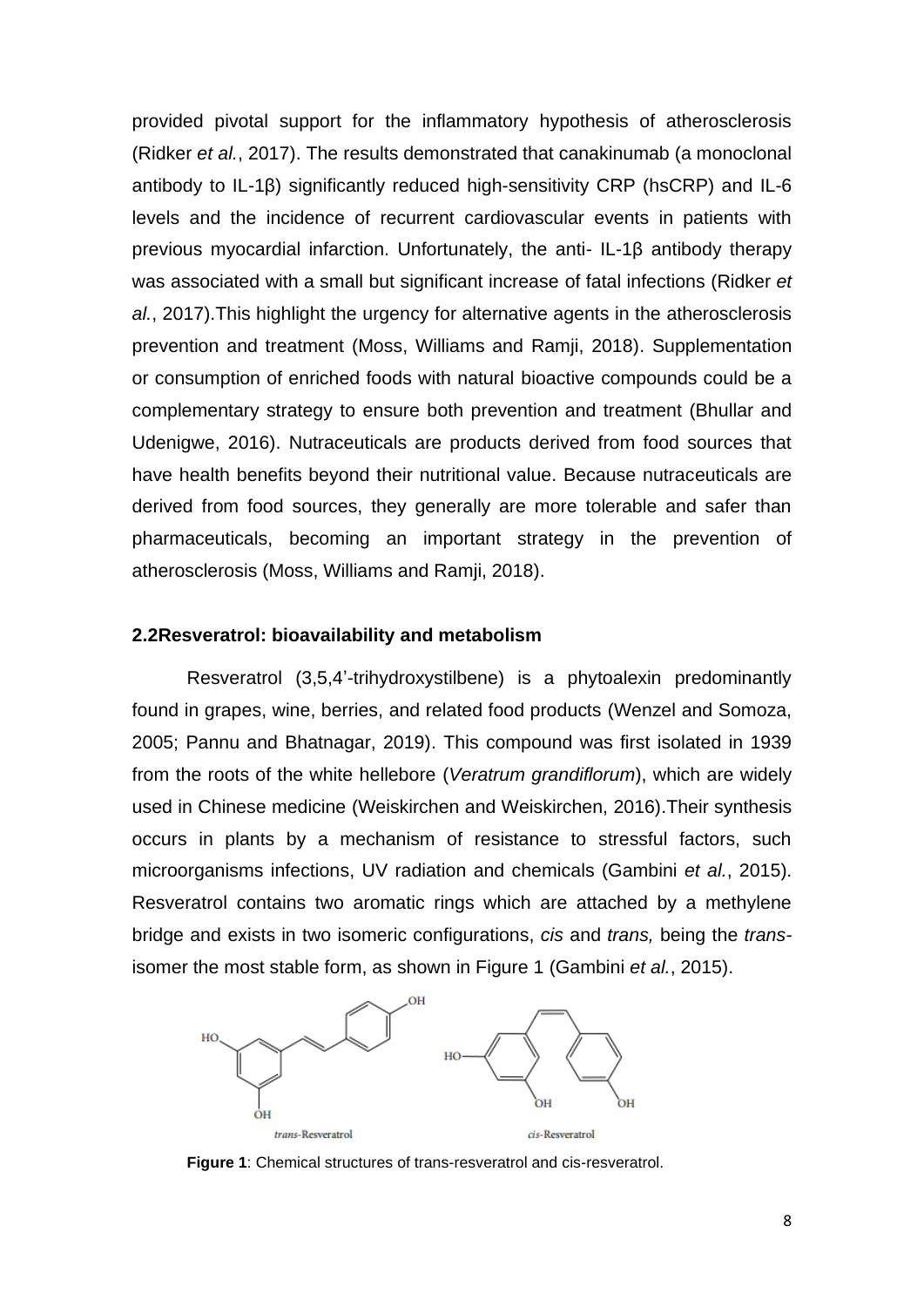Resveratrol is extensively metabolized and rapidly eliminated and therefore it shows a poor bioavailability (unchanged drug concentration on blood) (Walle *et al.*, 2004). After ingestion, ~77–80% is absorbed in the intestine by passive diffusion or by complexes with membrane transporters, such as integrins (Walle *et al.*, 2004; Delmas *et al.*, 2011). After absorption, like other xenobiotics, the *trans*-resveratrol undergoes phase II metabolism in the liver, producing polar metabolites of easy excretion by urine (Springer and Moco, 2019). Extensive metabolization generates glucuronide and sulfate forms of resveratrol, which might retain some biological activity (Delmas *et al.*, 2011; Walle, 2011). A small fraction of resveratrol escapes from conjugation and exits from the enterocyte via basolateral membrane (Springer and Moco, 2019). Thus, in the bloodstream, resveratrol can be found as glucuronide, sulfate or free (Gambini *et al.*, 2015). The presence of resveratrol and their metabolites in the bloodstream can be attributed to the enterohepatic circulation (Wenzel and Somoza, 2005; Delmas *et al.*, 2011), where it can be reabsorbed in the intestine after hydrolysis, going through portal circulation into the liver again for further metabolism, and via systemic circulation reaching peripheral tissues (Springer and Moco, 2019).

In the bloodstream, owing to its low water solubility, resveratrol circulates attached with albumin or lipoproteins, such as LDL (Delmas *et al.*, 2011; Pannu and Bhatnagar, 2019). This binding was already detected in human LDL isolated from blood samples of healthy volunteers bounded in a non-covalent manner (Urpi-Sarda *et al.*, 2007). It may be hypothesized that when these complexes reach specific membrane receptors in the cells, the resveratrol dissociates and enter into the cell under their free form (Delmas *et al.*, 2011; Gambini *et al.*, 2015). Furthermore, these complexes could be considered reservoirs of resveratrol, contributing to their distribution and also scavenging reactive oxygen species (ROS), which are involved in LDL oxidation (Delmas *et al.*, 2011).

#### **2.3Potential influence of the resveratrol on atherosclerosis biomarkers**

Resveratrol gained great attention in the early 1990s for its relationship with the "French Paradox" reported by Renaud & de Lorgeril (1992). A term to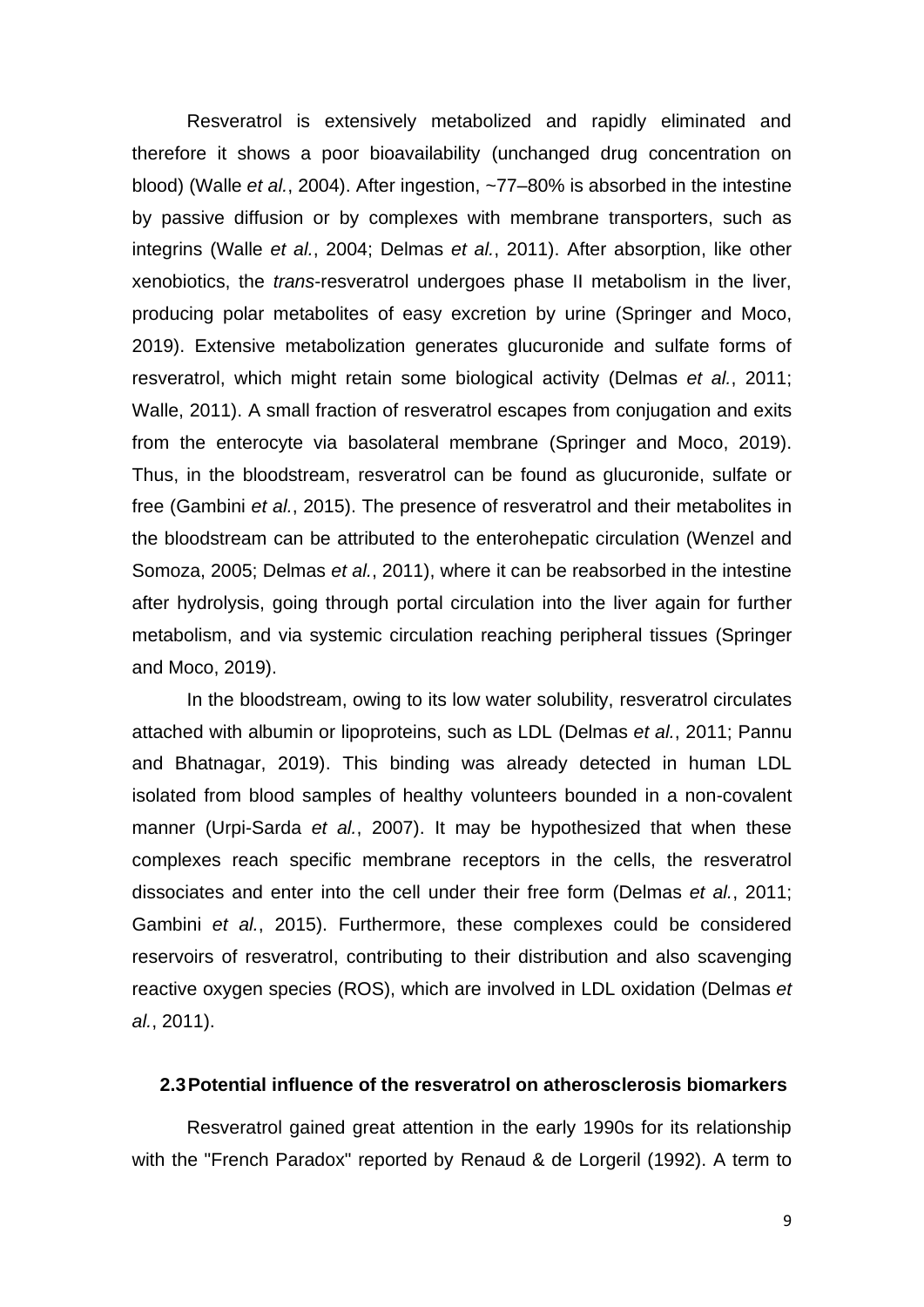describe the observation that moderate consumption of alcoholic beverages, especially wine having a high content of *-*resveratrol, could be linked to the protection from cardiovascular disease in the French population despite their high intake of saturated fat (Catalgol *et al.*, 2012). Since then, an extensive research has been carried out to explain the cardioprotective effect (Baur and Sinclair, 2006). Several studies described that the health benefits attributed to resveratrol are mainly its antioxidant, antiplatelet, and anti-inflammatory properties, being these properties largely attributed to their chemical structure (Zhang and Tsao, 2016; Haghighatdoost and Hariri, 2019).

As discussed above, LDL oxidation is a crucial step in atherosclerosis development, that stimulates the recruitment of immune cells and inflammatory response (Zordoky, Robertson and Dyck, 2014). Interestingly, resveratrol may be involved in several pathways directly or indirectly in these processes (Bonnefont-Rousselot, 2016). *In vitro* studies revealed that resveratrol protects LDL against peroxidative degradation by both chelating and free radical scavenging mechanisms (Frankel, Waterhouse and Kinsella, 1993; Belguendouz, Fremont and Linard, 1997). In a clinical trial conducted by Tomé-Carneiro et al. (2012a), a 8 mg resveratrol-rich grape supplement containing grape polyphenols reduced LDL-c, oxidized LDL, and apolipoprotein (Apo) B in statin-treated patients (Tomé-Carneiro *et al.*, 2012a). In addition, some articles indicated lipid-lowering effect of resveratrol (Chen *et al.*, 2015; Simental-Mendía and Guerrero-Romero, 2019). A more recent meta-analysis (Haghighatdoost and Hariri, 2018) suggested that resveratrol has no effect on plasma LDL-cor TG levels. Moreover, *trans-*resveratrol might be able to change total cholesterol and increase HDL-C in cross-over trials (Haghighatdoost and Hariri, 2018). Multiple potential mechanisms, including regulation expression of hepatic 3 hydroxy-3-methyl-glutaryl-CoA (HMG-CoA) reductase, activation of sirtuin 1 (SIRT1), as well modulation of the adenosine monophosphate kinase (AMPK) signaling pathway, could be related of amelioration fatty acid and lipid metabolism (Zordoky, Robertson and Dyck, 2014; Hunter and Hegele, 2017).

Due to the oxidative and inflammatory characteristics of atherosclerosis, the increase the defense mechanism must be a target for prevention or treatment (Ungvari *et al.*, 2007). Several studies demonstrated that resveratrol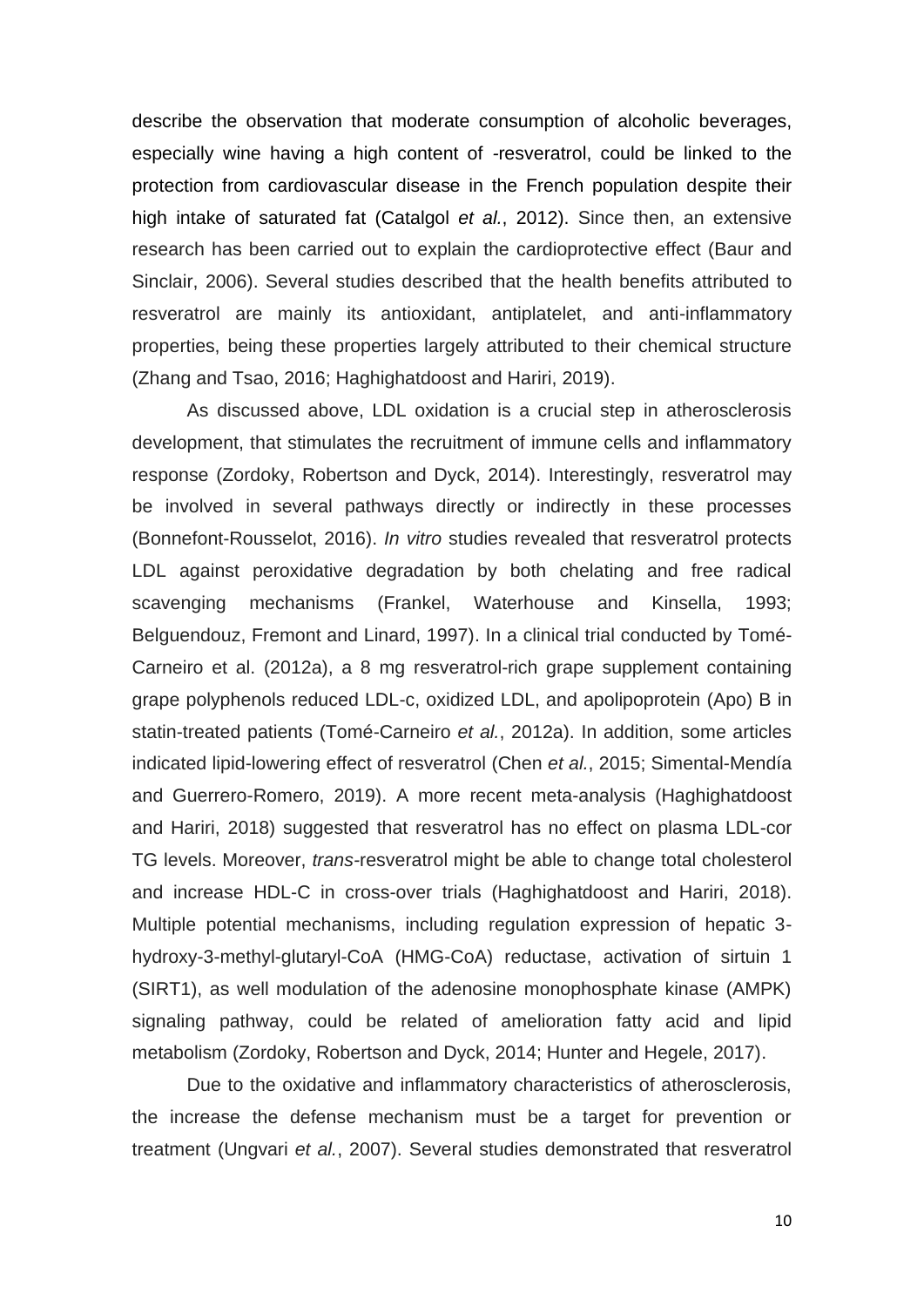has effective scavenger properties by reducing a variety of oxidants, including hydroxyl radical (HO<sup>•</sup>), superoxide anion radical (O<sub>2</sub><sup>•)</sup>, hydrogen peroxide (H2O2) and peroxynitrite (Leonard *et al.*, 2003; Xia *et al.*, 2017).

A recent study (Meng, 2020) organized resveratrol antioxidant molecular mechanisms: resveratrol unanchors Nrf2 in cytoplasm, disrupting Keap-1 dependent ubiquitination and degradation. The built-up Nrf2 translocates into the nucleus, binds to ARE, and initiates the transcription of many antioxidative genes such as SOD and catalase and also HO-1 via FoxOs. Resveratrol prevents Akt activation by upregulating PTEN, a major antagonist of PI3K. The existing activated Akt will reduce, leading to decreased FoxOs phosphorylation, preventing the translocation to cytoplasm, remaining more FoxOs in the nucleus to act as transcriptional factors. Resveratrol activates AMPK that maintain the stability of cytoplasm FoxOs, facilitating the translocation to nucleus, and activated AMPK phosphorylates PGC-1α which translocates to the nucleus where it is deacetylated by SIRT1 and promote Nrf2 gene expression and reduced oxidative stress (Malaguarnera, 2019, Pannu and Bhatnagar, 2019).

Activated AMPK activates SIRT1, which inhibit MAPK signaling pathways and results in autophagy. Activated SIRT1 will inhibit RelA acetylation (SIRT1 substrate), decreasing NF-kB-induced expression of inflammatory factors such as TNF- α, IL-1β, IL-6, metalloproteases (MMP)-1, 3 and Cox-2 (Malaguarnera, 2019). Nrf2 interaction leads to decreased expression of ICAM-1, consequently, inhibiting monocyte adhesion (Meng *et al*., 2020; Seo et al., 2019).

Resveratrol reduce oxidative stress by increasing the activity and expression of several anti-oxidant enzymes including SOD, catalase, glutathione reductase, GPx, GST and heme oxygenase-1 (Ungvari *et al.*, 2007; Ramprasath and Jones, 2010; Bonnefont-Rousselot, 2016), where SOD catalyzes the dismutation of superoxide ion to form  $H_2O_2$ , which is converted into water and molecular oxygen by catalase and GPx, oxidizing glutathione that is recovered by glutathione reductase. Resveratrol AMPK-α activation restore intracellular GSH, inhibiting monocyte differentiation and reducing proinflammatory cytokine production (Meng *et al*., 2020).

Clinical trials have found a decrease in plasma levels of inflammatory cytokines following resveratrol supplementation, including IL-6, TNF-α, hsCRP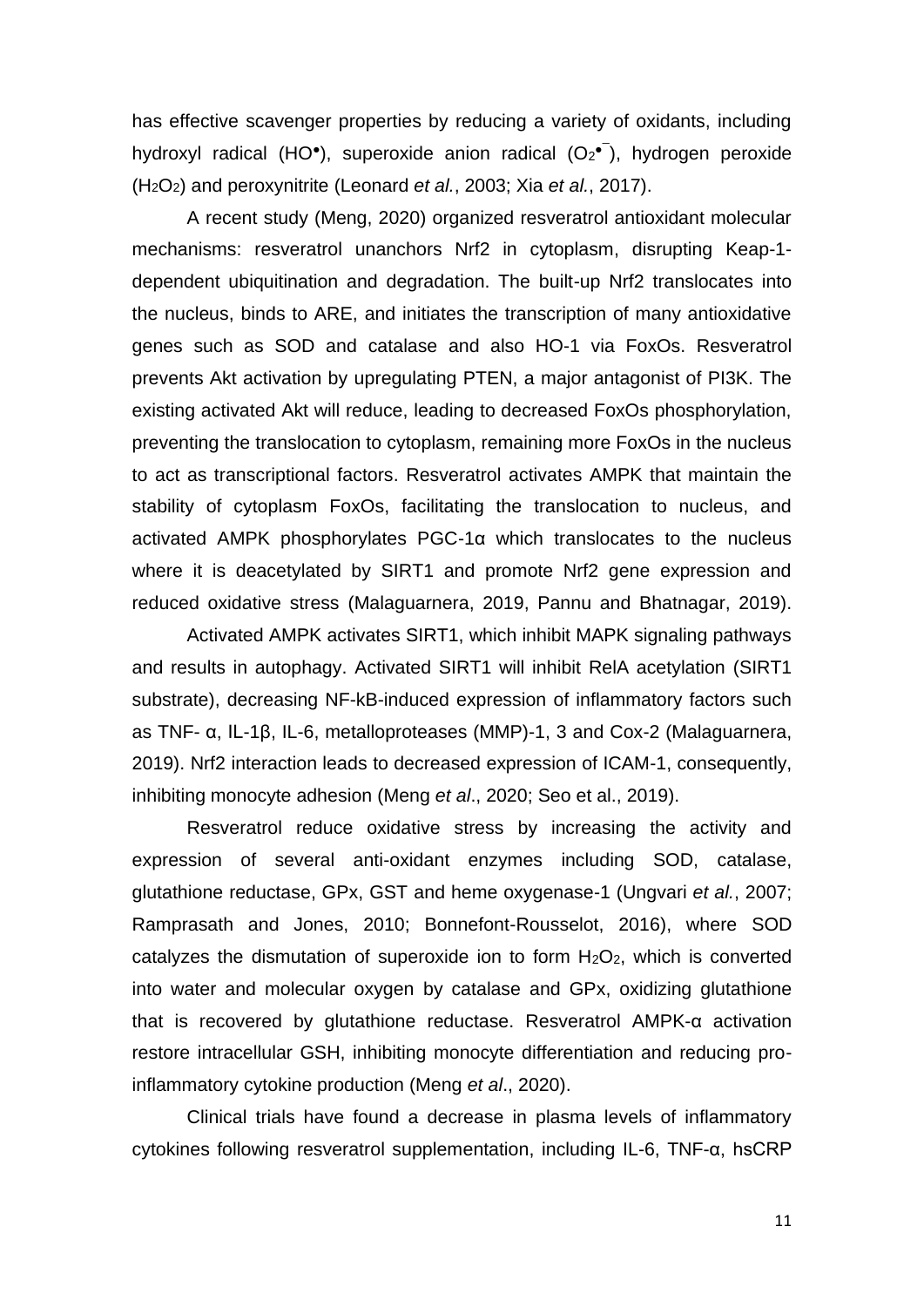or CRP (Timmers *et al.*, 2011). These suppressive effects on the inflammatory mechanism suggest that resveratrol may delay the onset of atherosclerosis (Seo *et al.*, 2019). However, given that these studies are performed using highly variable protocols, there is still not a consensus about the cardio protective action from resveratrol supplementation.

#### <span id="page-14-0"></span>**3. OBJECTIVE**

This study aimed to apply a multivariate statistical approach to identify the experimental conditions associated with different results presented in studies in which humans received resveratrol supplementation.

#### <span id="page-14-1"></span>**4. MATERIAL AND METHODS**

#### **4.1Criteria for studies selection and data insertion**

It was applied either one of the following keywords or multiple of them at the same time: "resveratrol", "*cardiovascular diseases*", "*obesity*", "*dyslipidemia*", "*supplementation"*, "*clinical trial", "biomarker", "atherosclerosis"* e "*risk factors",* on Pubmed, Science Direct and Google Scholar databases. To be included in our analysis, the studies published in the last 10 years had to meet the following criteria: (1) original articles with randomized double/triple blind controlled trial design; (2) studies conducted on humans; (3) use of resveratrol for intervention; (4) be related to cardiovascular disease. From this analysis, only essays published in English and that met the inclusion criteria were selected. Eligible studies were reviewed and the following data were inserted in the datasheets: first author, year of publication, study design, number of participants, age, sex, resveratrol dose and intervention duration. Also, the biochemical data were collected on the baseline and after the intervention time. The changes of biomarkers from each study were calculated as the % difference between the values observed after and before (baseline) the intervention, discounted the placebo effect. It was considered in each study, the treated group and its respective placebo group. In the studies where more than one intervention was evaluated, the same placebo was applied to the other interventions. About 81 biomarkers evaluated in at least one study were included, considering the initial and final values. However, the multivariate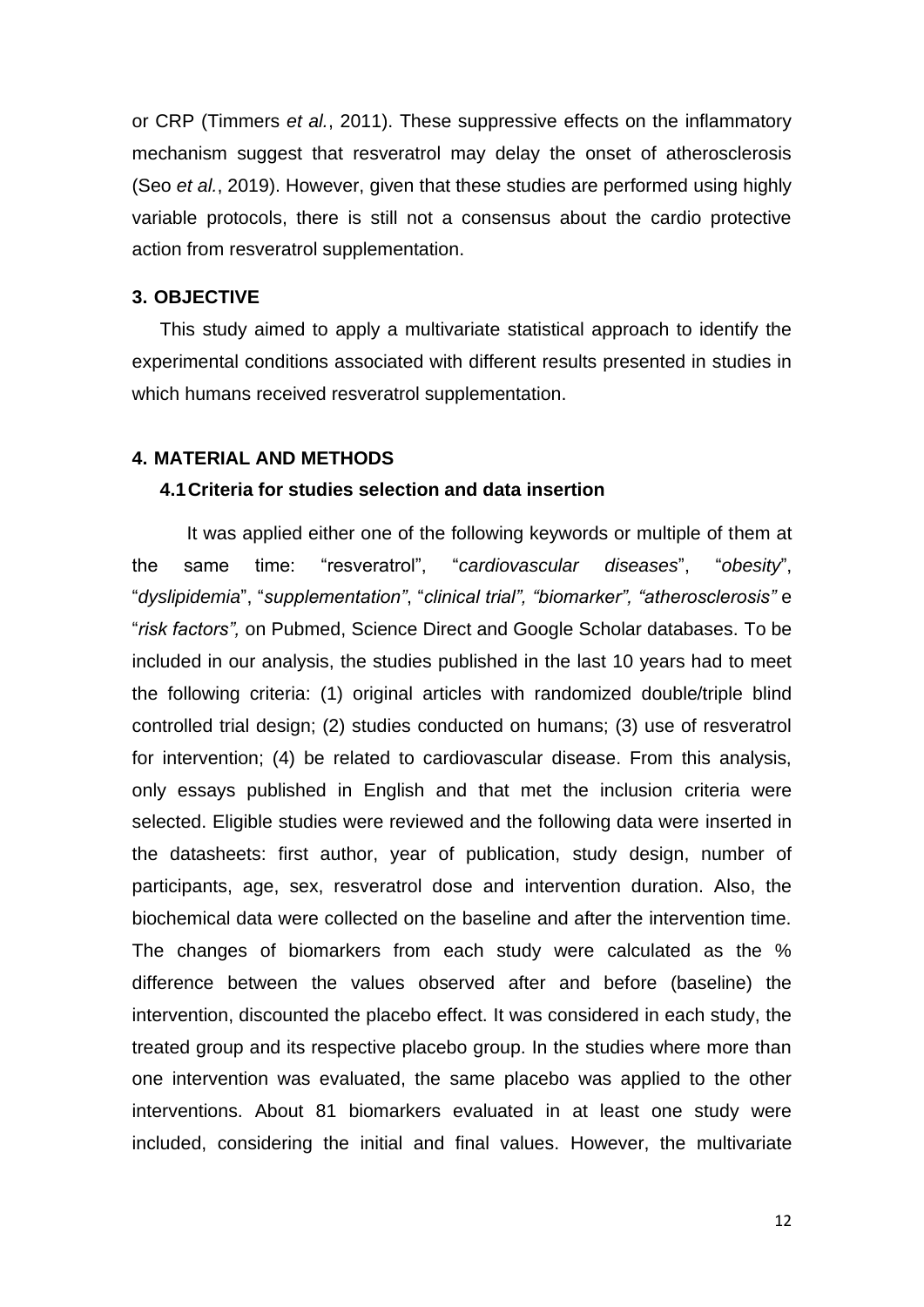analysis and discussion were carried out with only 12 biomarkers that were physiologically more interesting among the most present biomarkers.

#### **4.2. Statistical Analysis**

Data were initially summarized and presented as mean  $\pm$  SD, median, mode and range (minimum and maximum values). After, from 81 biomarkers, 12 were selected to the multivariate analysis. The net change of these 12 biomarkers was applied as active variables and the 32 assays obtained from 27 studies were taken as cases (rows). First of all, the Principal Component Analysis was used to plot the 32 assays according to the plane generated by the two first principal factors. In this analysis, mean substitution was applied when data was not present, and the analysis was based on correlation. After, Cluster Analysis was carried out on standardized data applying Ward's method and Euclidean distance. Joining (Tree Clustering) analysis was used to visualize the association among the biomarkers and also for assays grouping. One-way ANOVA followed by Tukey test was applied to compare the protocol parameters and biomarkers net change among the groups. Calculations and graphs were performed using the Statistica v. 13.4 (TIBCO Software Inc, Round Rode, Texas, USA).

#### <span id="page-15-0"></span>**5. RESULTS**

From the studies published in the last 10 years found in the databases using the keywords, 27 that followed the inclusion criteria were selected to our analysis: Timmers *et al.*, 2011; Fujitaka *et al.*, 2011; Tomé-Carneiro *et al.*, 2012b; Magyar *et al.*, 2012; Yoshino *et al.*, 2012; Bhatt, Thomas and Nanjan, 2012; Crandall *et al.*, 2012; Gliemann *et al.*, 2013; Militaru *et al.*, 2013; Poulsen *et al.*, 2013a; Movahed *et al.*, 2013; Tomé-Carneiro *et al.*, 2013; Méndez-Del Villar *et al.*, 2014; Chachay *et al.*, 2014; Made, Plat and Mensink, 2015; Chen *et al.*, 2015; Faghihzadeh, Adibi and Hekmatdoost, 2015; Agarwala *et al.*, 2016; Zortea *et al.*, 2016; Imamura *et al.*, 2017; Kjær *et al.*, 2017; Mansur *et al.*, 2017; Khodabandehloo *et al.*, 2018; Seyyedebrahimi *et al.*, 2018; Fodor *et al.*, 2018; Abdollahi *et al.*, 2019; Hoseini *et al.*, 2019; Simental-Mendía and Guerrero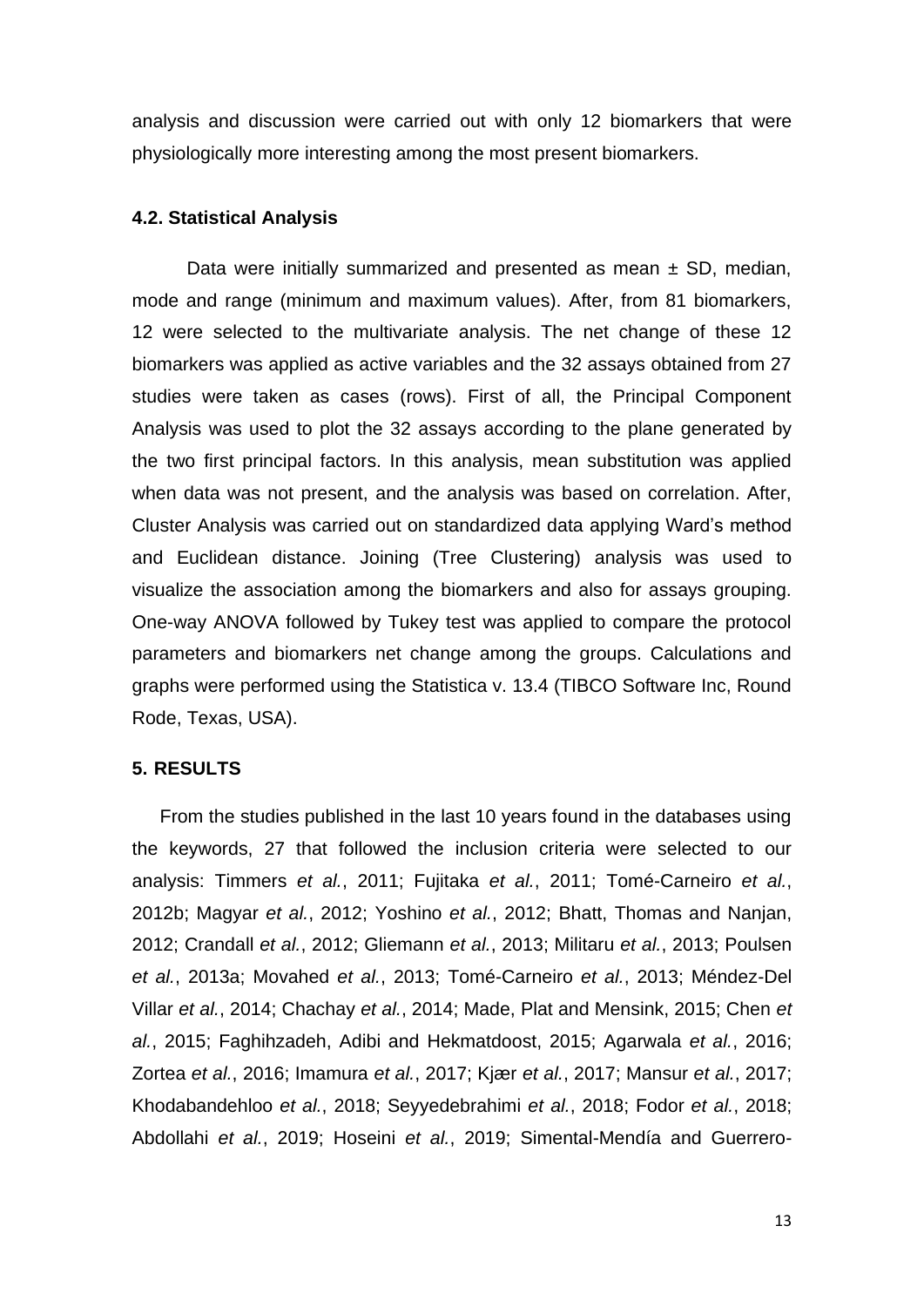Romero, 2019; Walker *et al.*, 2019; Batista-Jorge *et al.*, 2020. The major reasons to exclude the studies were: absence of control group, open label or uniqueness of design (only one article with that type of study design). Some articles were decomposed in assays, excluding the part of the trial that tested a compound that was not resveratrol.

In general, studies showed variation in sample size from 9 to 92 individuals with an average of 26 individuals, despite the wide variation, the median and mode were 25 individuals. The mean ages of participants ranged from 32 to 67 years. Their treatment duration ranged between 28 and 360 days, and the resveratrol dose ranged from 8 to 3000 mg/day, but most of trials used a dose of 500mg/day. The detailed characteristics of the studies are presented in **Table1**.

|                 | Mean $\pm$ SD       | <b>Median</b> | Mode   | Range             |
|-----------------|---------------------|---------------|--------|-------------------|
| Individuals (n) | $26 + 17$           | 25            | 25     | $9 - 92$          |
| Female/Male (%) | 43/57               | ٠             | ٠      |                   |
| Age $(y)$       | $55 \pm 9$          | 58            | 60     | $32 - 67$         |
| Time (days)     | $105 \pm 104$       | 60            | 56     | $28 - 360$        |
| Dose (mg)       | $497.59 \pm 658.36$ | 225.00        | 500.00 | $8.00 - 3.000.00$ |

<span id="page-16-0"></span>**Table 1:** General characteristics presented in the selected studies protocols.

General characteristics and routine drugs used by the patients according to the two groups (Treated or Control) were shown in **Table 2**. A similar proportion or value was observed to the number of individuals, gender and age was observed. The studies included participants with a large range of different health conditions and under pharmacological treatment.

<span id="page-16-1"></span>

|  | Table 2: General characteristics and routine drugs used by the patients according to the two |  |  |  |
|--|----------------------------------------------------------------------------------------------|--|--|--|
|  | groups. Values expressed as mean $\pm$ SD (n).                                               |  |  |  |

|                 | <b>Treated</b>   | <b>Control</b>   | Groups (n) |
|-----------------|------------------|------------------|------------|
| Individuals (n) | $25 \pm 14 (32)$ | $26 \pm 19$ (32) | 64         |
| Female/Male (%) | 38/62 (30)       | 38/62 (30)       | 60         |
| Age $(y)$       | $55 \pm 8 (32)$  | $55 \pm 10 (32)$ | 62         |
| <b>Diabetes</b> | 16(9)            | 17(9)            | 18         |
| Dyslipidemia    | 44(2)            | 61(2)            | 4          |
| Obesity         | 26(2)            | 39(2)            | 4          |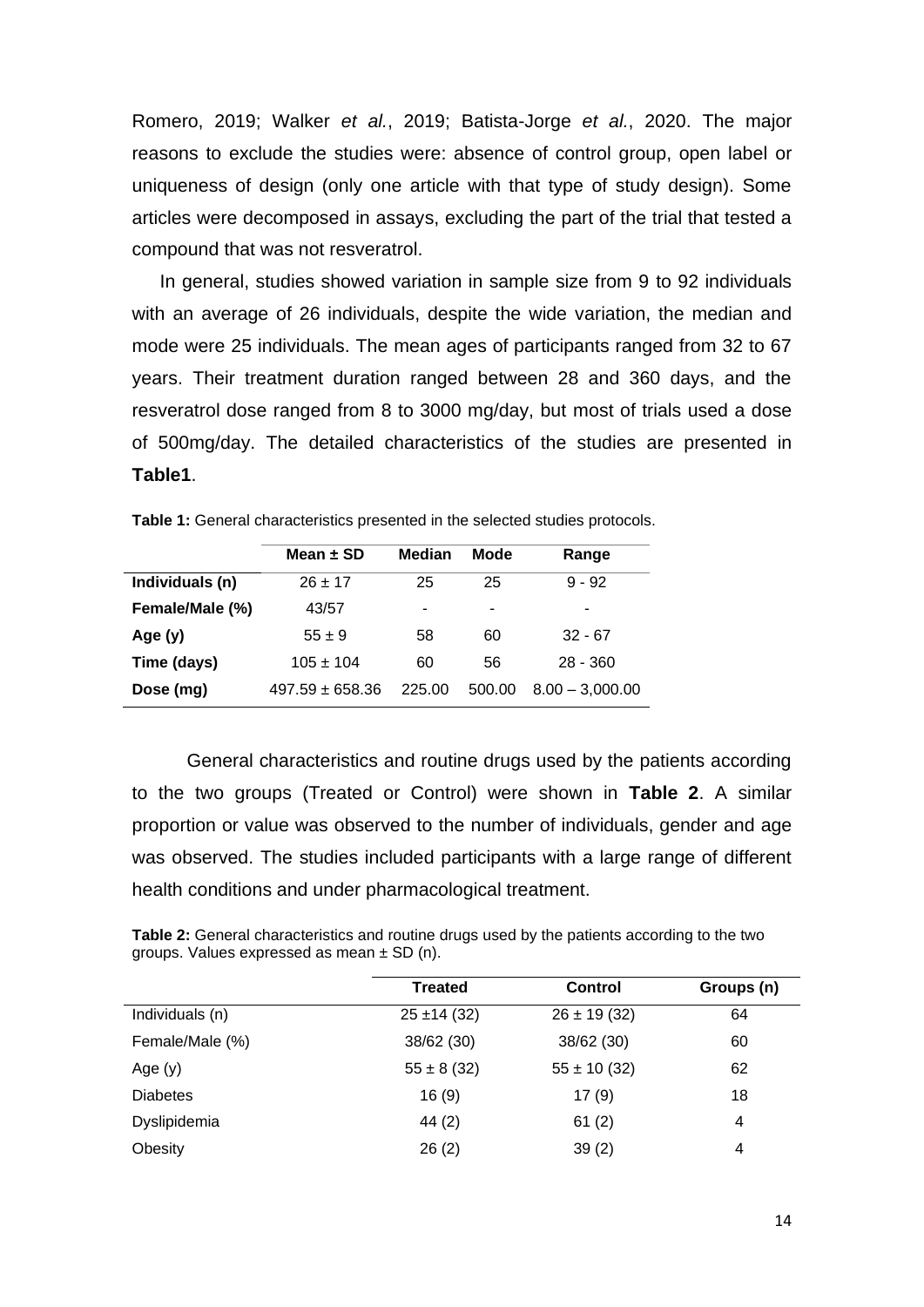| Hypertension                    | 29(9)   | 22(9)   | 18 |
|---------------------------------|---------|---------|----|
| Stable Angina                   | 2(2)    | 3(2)    | 4  |
| <b>Smokers</b>                  | 6(9)    | 7(9)    | 18 |
| Aspirin                         | 12(4)   | 11(4)   | 8  |
| Clopidogrel                     | 1(4)    | 2(4)    | 8  |
| <b>Statins</b>                  | 19 (10) | 19 (10) | 20 |
| β-Blockers                      | 19(7)   | 18(7)   | 14 |
| <b>Calcium Channel Blockers</b> | 6(4)    | 7(4)    | 8  |
| <b>ECA/ARB Inhibitors</b>       | 21(7)   | 20(7)   | 14 |

**Table 3** presents the values of all 81 biomarkers determined in the patients at the beginning  $(T_0)$  and at the end of the trial  $(T_F)$  according to the group (Treated or Control).

<span id="page-17-0"></span>**Table 3:** Initial (baseline T0) and final values (TF) of biomarkers according to the group. Values are expressed as mean ± SD.

| <b>Biomarker</b>                       |                           | <b>Treated</b>        | <b>Control</b>        | <b>Groups</b> |
|----------------------------------------|---------------------------|-----------------------|-----------------------|---------------|
|                                        |                           |                       |                       | (n)           |
| Bodyweight (Kg)                        | T <sub>0</sub>            | $87.17 \pm 14.52$     | $87.07 \pm 16.59$     | 40            |
| Bodyweight                             | ТF                        | $85.47 \pm 13.79$     | $84.34 \pm 15.53$     | 32            |
| BMI $(Kg/m2)$                          | T <sub>0</sub>            | $29.66 \pm 3.29$      | $29.62 \pm 3.39$      | 56            |
| Body Mass Index                        | ТF                        | $28.82 \pm 3.31$      | $29.03 \pm 2.82$      | 44            |
| Waist circunference (cm)               | T <sub>0</sub>            | $102.92 \pm 9.72$     | $102.44 \pm 9.25$     | 26            |
| Waist circumference                    | $\mathsf{T}_{\mathsf{F}}$ | $99.55 \pm 7.93$      | $98.98 \pm 7.60$      | 22            |
| Hips circunference (cm)                | T <sub>0</sub>            | $103.00 \pm 5.17$     | $102.22 \pm 3.08$     | 10            |
| Hips circumference                     | $T_F$                     | $103.35 \pm 4.61$     | 101.46 ±2.41          | 8             |
| Waist: Hip ratio                       | T <sub>0</sub>            | <b>ND</b>             | <b>ND</b>             | 0             |
| Waist: Hip ratio                       | $T_F$                     | $0.88 \pm 0.16$       | $0.88 \pm 0.16$       | 12            |
| Energy intake (kcal/day)               | T <sub>0</sub>            | $1978.29 \pm 333.11$  | $2014.72 \pm 302.23$  | 6             |
| Energy intake                          | $T_F$                     | $1896.34 \pm 305.37$  | $1884.22 \pm 234.04$  | 6             |
| Lean mass (kg)                         | T <sub>0</sub>            | $71.63 \pm 2.59$      | $75.62 \pm 1.92$      | 6             |
| Lean mass                              | $T_F$                     | $75.20 \pm 1.12$      | $74.33 \pm 0.00$      | 4             |
| Fat mass (kg)                          | T <sub>0</sub>            | $35.58 \pm 4.07$      | $35.99 \pm 0.74$      | 8             |
| Fat mass                               | ТF                        | $42.60 \pm 0.00$      | $40.80 \pm 0$         | 2             |
| Visceral fat volume (cm <sup>3</sup> ) | T <sub>0</sub>            | $2934.50 \pm 1621.49$ | $2558.75 \pm 1413.78$ | 8             |
| Visceral fat volume                    | ТF                        | $1077 \pm 0$          | $811.00 \pm 0$        | 2             |
| Subcutaneous abdominal fat             | T <sub>0</sub>            | $5576.50 \pm 2437.91$ | $6447.25 \pm 3534.49$ | 8             |
| volume (cm <sup>3</sup> )              |                           |                       |                       |               |
| Subcutaneous abdominal fat             | ТF                        | $2287.00 \pm 0$       | $2065.00 \pm 0$       | 2             |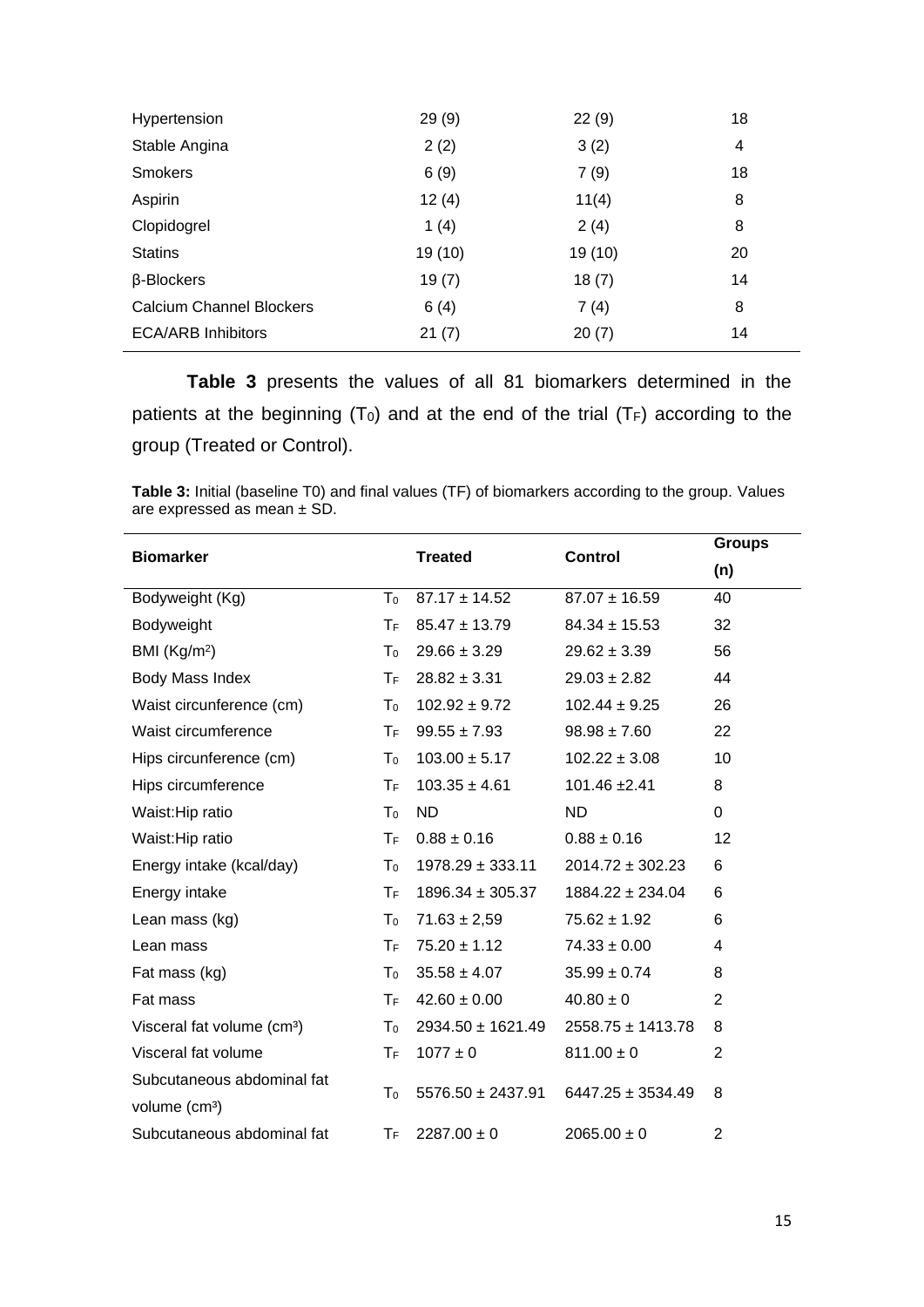| volume                           |                         |                    |                    |                |
|----------------------------------|-------------------------|--------------------|--------------------|----------------|
| SBP (mmHg)                       | T <sub>0</sub>          | $129.79 \pm 9.53$  | $130.44 \pm 10.68$ | 46             |
| <b>Sistolic Blood Pressure</b>   | ТF                      | $126.55 \pm 9.53$  | $128.87 \pm 8.67$  | 40             |
| DBP (mmHg)                       | T <sub>0</sub>          | $79.51 \pm 6.17$   | $79.56 \pm 6.73$   | 46             |
| <b>Diastolic Blood Pressure</b>  | ТF                      | $80.71 \pm 12.80$  | $81.36 \pm 12.54$  | 40             |
| MAP (mmHg)                       | $T_0$                   | $96.30 \pm 0$      | $95.30 \pm 0$      | $\overline{2}$ |
| <b>Mean Arterial Pressure</b>    | $T_{\mathsf{F}}$        | $96.87 \pm 4.49$   | $95.90 \pm 4.45$   | 6              |
| Blood glucose (mg/dL)            | $T_0$                   | $119.68 \pm 30.90$ | $115.97 \pm 28.00$ | 58             |
| Blood glucose                    | $T_F$                   | $114.46 \pm 26.77$ | $114.82 \pm 28.31$ | 58             |
| Insulin (µIU/mL)                 | T <sub>0</sub>          | $20.15 \pm 22.90$  | $19.96 \pm 21.32$  | 34             |
| Insulin                          | $T_{\mathsf{F}}$        | $11.78 \pm 3.68$   | $11.98 \pm 3.52$   | 34             |
| HbA1c (%)                        | $T_0$                   | $8.53 \pm 2.40$    | $6.56 \pm 0.93$    | 6              |
| GlycatedHemoglobin               | ТF                      | $8.29 \pm 2.96$    | $6.77 \pm 0.49$    | 6              |
| <b>HOMA-IR</b>                   | $T_0$                   | $3.80 \pm 1.51$    | $3.52 \pm 1.25$    | 28             |
| Homeostatic Model Assessment     |                         | $3.40 \pm 1.11$    |                    |                |
| of Insulin Resistance            | ТF.                     |                    | $3.40 \pm 0.94$    | 30             |
| C-Peptide (ng/mL)                | $T_0$                   | $4.27 \pm 0$       | $4.35 \pm 0$       | $\overline{2}$ |
| C-Peptide                        | $\mathsf T_{\mathsf F}$ | $4.14 \pm 0$       | $4.24 \pm 0$       | $\overline{2}$ |
| <b>QUICKI</b>                    | $T_0$                   | $0.31 \pm 0.01$    | $0.31 \pm 0.01$    | 6              |
| Quantitative Insulin Sensitivity | $T_F$                   | $0.32 \pm 0.01$    | $0.32 \pm 0.01$    |                |
| Check Index                      |                         |                    |                    | 6              |
| $TC$ (mg/dL)                     | T <sub>0</sub>          | $197.16 \pm 28.76$ | $191.95 \pm 32.33$ | 58             |
| <b>Total Cholesterol</b>         | $T_{\mathsf{F}}$        | $186.01 \pm 24.09$ | $185.16 \pm 26.29$ | 52             |
| TG (mg/mL)                       | $T_0$                   | $160.54 \pm 43.85$ | $151.52 \pm 32.59$ | 60             |
| <b>Triglycerides</b>             | $T_F$                   | $153.06 \pm 27.89$ | $151.02 \pm 36.19$ | 57             |
| LDL (mg/mL)                      | T <sub>0</sub>          | $118.30 \pm 18.76$ | $113.69 \pm 21.55$ | 57             |
| Low-                             | $T_F$                   | $112.55 \pm 20.26$ | $109.30 \pm 20.49$ | 52             |
| DensityLipoproteinCholesterol    |                         |                    |                    |                |
| HDL (mg/mL)                      | T <sub>0</sub>          | $45.81 \pm 6.10$   | $45.67 \pm 6.92$   | 60             |
| High-                            |                         |                    |                    |                |
| DensityLipoproteinCholesterol    | ТF                      | $46.35 \pm 6.54$   | $46.02 \pm 6.53$   | 54             |
| Non-HDL C (mg/dL)                | T <sub>0</sub>          | $146.65 \pm 18.24$ | $153.04 \pm 13.01$ | 10             |
| Non-HDL Cholesterol              | $T_F$                   | $138.91 \pm 21.73$ | $145.33 \pm 17.92$ | 10             |
| VLDL (mg/dL)                     | T <sub>0</sub>          | $49.25 \pm 0$      | $24.10 \pm 0$      | 2              |
| VeryLowDensityLipoprotein        | $T_F$                   | $39.10 \pm 0$      | $27.40 \pm 0$      | $\overline{2}$ |
| ApoA (g/L)                       | T <sub>0</sub>          | $28.42 \pm 46.90$  | $29.11 \pm 47.82$  | 6              |
| Apolipoprotein A                 | $T_F$                   | $13.33 \pm 23.92$  | $12.53 \pm 22.23$  | 8              |
| ApoB $(g/L)$                     | T <sub>0</sub>          | $1.11 \pm 0.18$    | $1.11 \pm 0.15$    | 4              |
| Apolipoprotein B                 | $T_F$                   | $1.14 \pm 0.09$    | $1.08 \pm 0.12$    | 6              |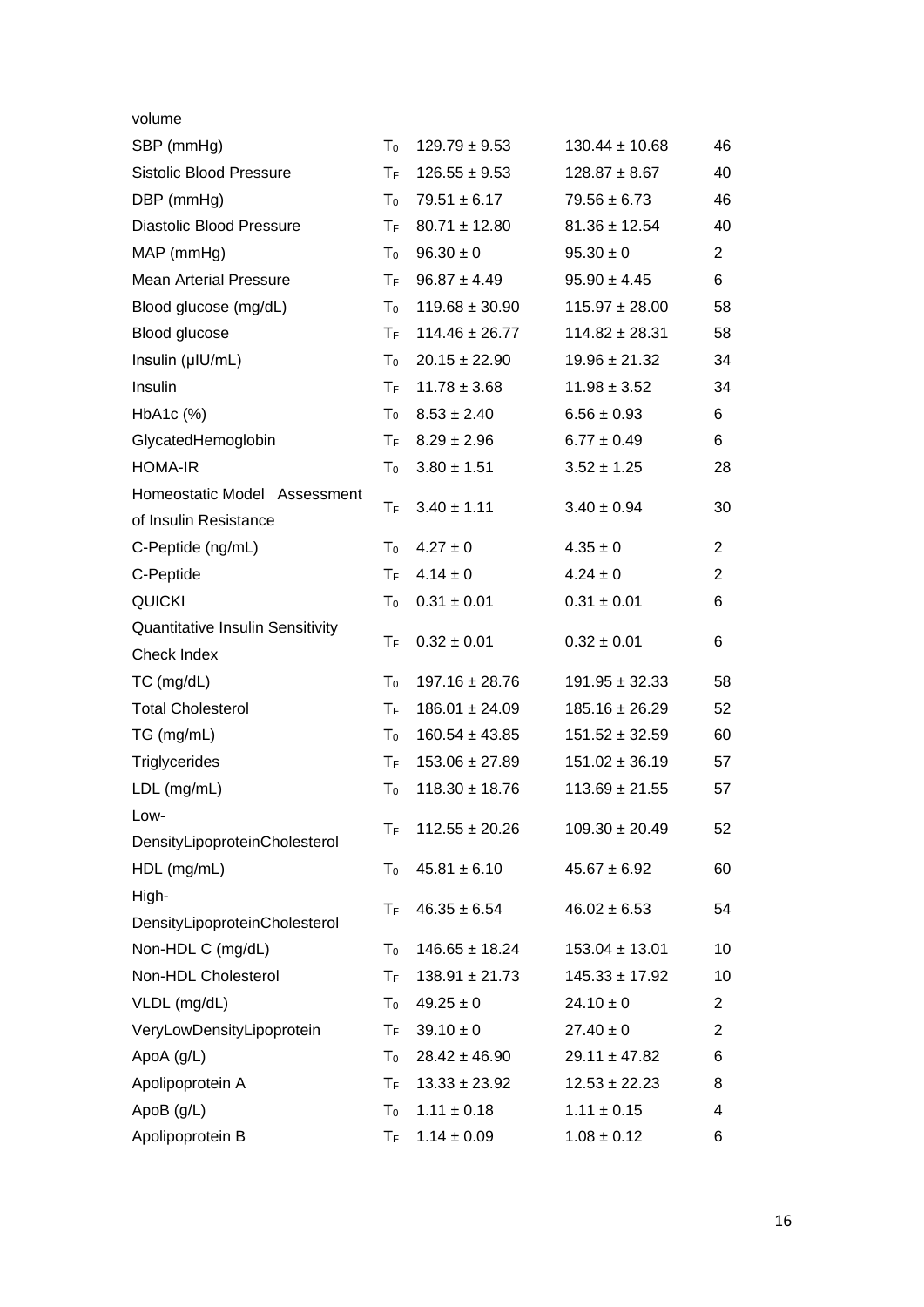| Free fatty acids (mmol/L)         | T <sub>0</sub>   | $13.82 \pm 18.59$   | $11.40 \pm 15.25$   | 4              |
|-----------------------------------|------------------|---------------------|---------------------|----------------|
| Freefattyacids                    | $T_F$            | $8.67 \pm 11.43$    | $11.84 \pm 15.92$   | 4              |
| PAI-1 (ng/mL)                     | T <sub>0</sub>   | $16.95 \pm 0.29$    | $18.10 \pm 0.69$    | 8              |
| PlasminogenActivatorInhibitortype |                  |                     |                     |                |
| 1                                 | ТF               | $14.48 \pm 1.29$    | $21.53 \pm 3.81$    | 8              |
| Fibrinogen (g/L)                  | T <sub>0</sub>   | $3.52 \pm 0.18$     | $3.31 \pm 0.28$     | 12             |
| Fibrinogen                        | $T_{\mathsf{F}}$ | $3.63 \pm 0.05$     | $3.81 \pm 0.66$     | 12             |
| D-Dimer(mg/mL)                    | T <sub>0</sub>   | $0.13 \pm 0$        | $0.12 \pm 0.01$     | 8              |
| D-Dimer                           | $T_F$            | $0.11 \pm 0.01$     | $0.13 \pm 0.01$     | 8              |
| hsCRP (mg/L)                      | T <sub>0</sub>   | $3.87 \pm 1.97$     | $3.96 \pm 1.94$     | 22             |
| <b>High-sensitivity CRP</b>       | $T_F$            | $3.89 \pm 0.91$     | $4.17 \pm 1.26$     | 24             |
| $CRP$ (mg/mL)                     | $T_0$            | $2.10 \pm 1.54$     | $1.68 \pm 1.58$     | 8              |
| C-reactiveprotein                 | $T_{\mathsf{F}}$ | $1.70 \pm 1.74$     | $1.36 \pm 1.63$     | 10             |
| TNF- $\alpha$ (pg/mL)             | $T_0$            | $10.16 \pm 5.36$    | $9.52 \pm 4.73$     | 20             |
| Tumor Necrosis Factor α           | $T_F$            | $9.86 \pm 4.82$     | $9.87 \pm 5.03$     | 24             |
| $IL-6$ (pg/mL)                    | T <sub>0</sub>   | $2.88 \pm 2.15$     | $2.82 \pm 2.38$     | 22             |
| Interleukin-6                     | $T_{\rm F}$      | $2.54 \pm 1.57$     | $2.57 \pm 1.47$     | 26             |
| $IL-8$ (pg/mL)                    | $T_0$            | $1.47 \pm 0$        | $1.84 \pm 0$        | $\overline{c}$ |
| Interleukin-8                     | $T_{\rm F}$      | $2.10 \pm 1.67$     | $3.46 \pm 0.69$     | 4              |
| IL-10 $(pg/mL)$                   | $\mathsf{T}_0$   | $13.88 \pm 8.67$    | $12.72 \pm 6.60$    | 10             |
| Interleukin-10                    | $T_F$            | $15.00 \pm 7.88$    | $12.24 \pm 5.79$    | 10             |
| IL-18 $(pg/mL)$                   | $T_0$            | $184.00 \pm 0$      | $216.00 \pm 0$      | 4              |
| Interleukin-18                    | $T_{\mathsf{F}}$ | $177.50 \pm 13.44$  | $247.00 \pm 4.24$   | 4              |
| $IL-1\beta(pg/mL)$                | $\mathsf{T}_0$   | $2.02 \pm 3.14$     | $2.33 \pm 3.54$     | 6              |
| Interleukin-1 $\beta$             | $T_{\mathsf{F}}$ | $1.77 \pm 2.66$     | $2.06 \pm 2.83$     | 8              |
| $IFN-\gamma(pg/mL)$               | T <sub>0</sub>   | $1.23 \pm 0$        | $0.73 \pm 0$        | $\overline{c}$ |
| Interferon-y                      | ТF               | $0.99 \pm 0$        | $0.73 \pm 0$        | 2              |
| VCAM-1 (ng/mL)                    | $T_0$            | $653.78 \pm 489.56$ | $661.63 \pm 509.34$ | 8              |
| Vascular celladhesionprotein 1    | $T_{\mathsf{F}}$ | $617.55 \pm 435.79$ | $646.44 \pm 468.98$ | 10             |
| ICAM (ng/mL)                      | $T_0$            | $228.44 \pm 196.69$ | $243.22 \pm 209.19$ | 6              |
| Intercellular adhesion molecules  | $T_{\mathsf{F}}$ | $244.68 \pm 168.73$ | 265.69 ±177.26      | 8              |
| $MCP-1$ (pg/mL)                   | T <sub>0</sub>   | $107.04 \pm 74.19$  | $94.51 \pm 64.47$   | 4              |
| Monocyte Chemoattractant          |                  |                     |                     |                |
| Protein-1                         | ТF               | $112.75 \pm 92.85$  | $88.99 \pm 63.94$   | 4              |
| sCD-40 (ng/mL)                    | T <sub>0</sub>   | $6.10 \pm 0$        | $7.50 \pm 0$        | 4              |
| Soluble CD-40 ligand              | $T_{\mathsf{F}}$ | $6.35 \pm 0.21$     | $7.80 \pm 0.42$     | 4              |
| Leptin (ng/mL)                    | T <sub>0</sub>   | $20.01 \pm 8.21$    | $20.28 \pm 8.96$    | 12             |
| Leptin                            | $T_{\mathsf{F}}$ | $18.73 \pm 5.57$    | $17.95 \pm 3.60$    | 14             |
| Adiponectin (µg/mL)               | $T_0$            | $9.74 \pm 4.37$     | $9.23 \pm 4.00$     | 20             |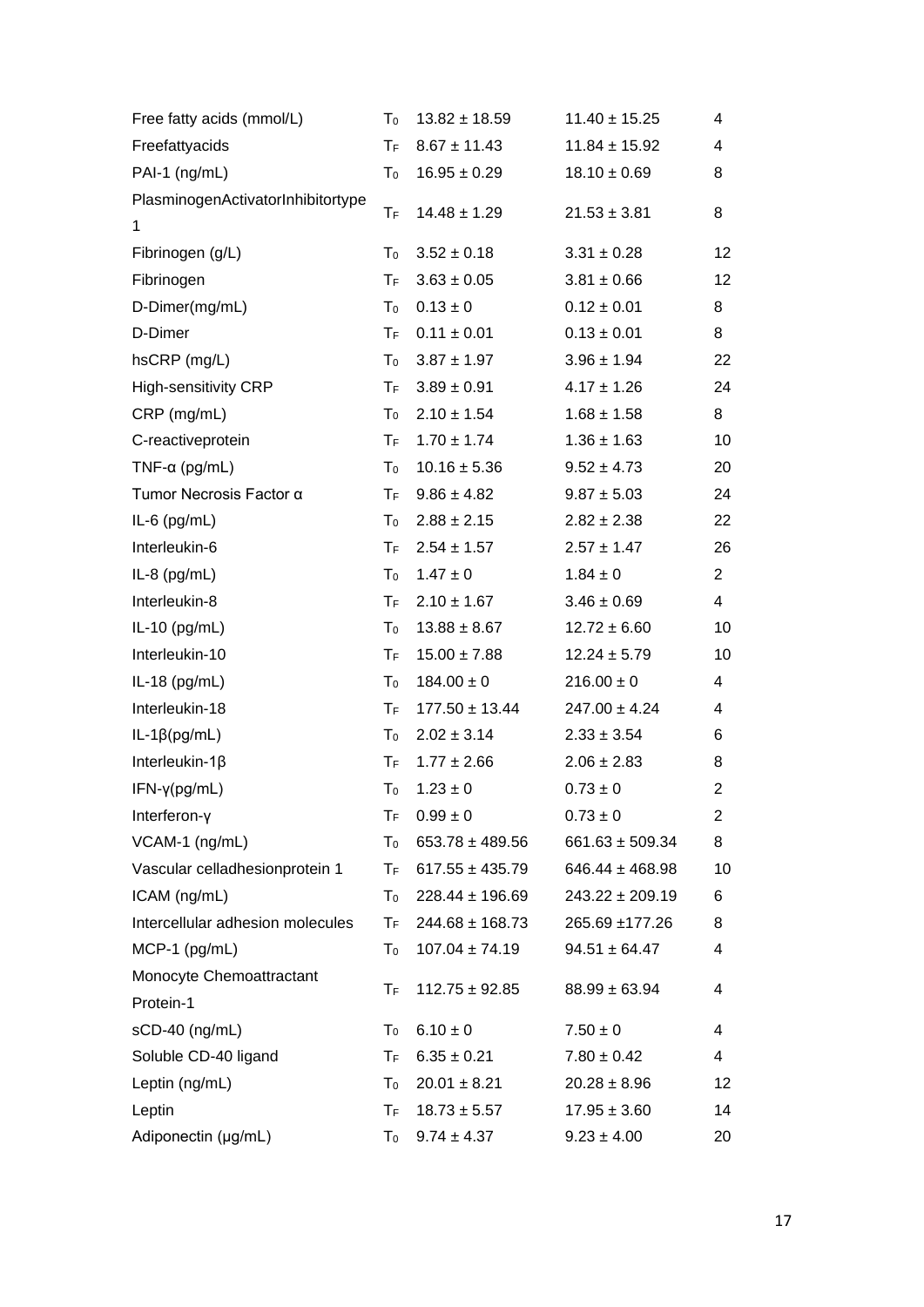| ТF                      | $10.22 \pm 4.75$    | $9.24 \pm 4.02$                           | 20             |
|-------------------------|---------------------|-------------------------------------------|----------------|
| T <sub>0</sub>          | $37.47 \pm 0$       | $34.61 \pm 0$                             | $\overline{c}$ |
| ТF                      | $36.86 \pm 0$       | $35.59 \pm 0$                             | $\overline{2}$ |
| T <sub>0</sub>          | $14.97 \pm 0$       | $4.06 \pm 0$                              | $\overline{2}$ |
| ΤF                      | $14.07 \pm 0$       | $5.87 \pm 0$                              | 2              |
| T <sub>0</sub>          | $320.97 \pm 554.20$ | $308.79 \pm 532.96$                       | 6              |
| ΤF                      | $480.58 \pm 679.28$ | $459.86 \pm 649.75$                       | 4              |
| $T_0$                   | $0.93 \pm 0.18$     | $1.25 \pm 0.57$                           | 4              |
| ΤF                      | $3.36 \pm 3.39$     | $3.36 \pm 3.45$                           | 4              |
| T <sub>0</sub>          | $3.66 \pm 0$        | $3.63 \pm 0$                              | 2              |
| $T_{\mathsf{F}}$        | $3.36 \pm 0$        | $3.55 \pm 0$                              | 2              |
| $T_0$                   | $321.30 \pm 0$      | $307.55 \pm 0$                            | $\overline{2}$ |
| ТF                      | $368.00 \pm 0$      | $290.00 \pm 0$                            | 2              |
| T <sub>0</sub>          | $5.50 \pm 0$        | $4.75 \pm 0$                              | $\overline{2}$ |
| ТF                      | $4.48 \pm 0$        | $5.36 \pm 0$                              | $\overline{2}$ |
| $T_0$                   | $928.50 \pm 330.22$ | $584.00 \pm 739.63$                       | 4              |
|                         | $975.00 \pm 291.33$ | $870.00 \pm 222.03$                       | 4              |
| $T_0$                   | $4.95 \pm 3.19$     | $4.54 \pm 2.49$                           | 4              |
| $T_{\mathsf{F}}$        | $2.83 \pm 0$        | $3.08 \pm 0$                              | $\overline{2}$ |
| $T_0$                   | $3.66 \pm 3.66$     | $3.55 \pm 3.76$                           | 4              |
| $\mathsf T_{\mathsf F}$ | $4.21 \pm 4.48$     | $3.87 \pm 4.23$                           | 4              |
| $T_0$                   | $10.38 \pm 0$       | $9.85 \pm 0$                              | $\overline{2}$ |
| $T_{\mathsf{F}}$        | $10.22 \pm 0$       | $9.69 \pm 0$                              | $\overline{2}$ |
| $\mathsf{T}_0$          | $11.74 \pm 0$       | $11.94 \pm 0$                             | $\overline{2}$ |
| ТF                      | $12.09 \pm 0$       | $12.04 \pm 0$                             | $\overline{2}$ |
| T <sub>0</sub>          | $6.32 \pm 0$        | $6.11 \pm 0$                              | $\overline{2}$ |
| ТF                      | $5.62 \pm 0$        | $6.10 \pm 0$                              | $\overline{2}$ |
|                         |                     |                                           | $\overline{2}$ |
| $T_F$                   | $10.80 \pm 0$       | $11.21 \pm 0$                             | $\overline{2}$ |
| $T_0$                   | $39.86 \pm 10.07$   | $35.34 \pm 8.39$                          | 22             |
| ТF                      | $40.06 \pm 11.49$   | $37.56 \pm 9.70$                          | 18             |
| T <sub>0</sub>          | $31.52 \pm 3.34$    | $28.30 \pm 3.56$                          | 16             |
| ТF                      | $31.22 \pm 8.76$    | $29.22 \pm 6.26$                          | 12             |
| T <sub>0</sub>          | $33.75 \pm 3.77$    | $36.02 \pm 7.35$                          | 14             |
| $T_{\mathsf{F}}$        | $33.74 \pm 4.51$    | $36.50 \pm 5.38$                          | 10             |
| T <sub>0</sub>          | $19.52 \pm 0$       | $23.00 \pm 0$                             | $\overline{2}$ |
|                         | T <sub>0</sub>      | $\mathsf{T}_\mathsf{F}$ .<br>$9.73 \pm 0$ | $9.97 \pm 0$   |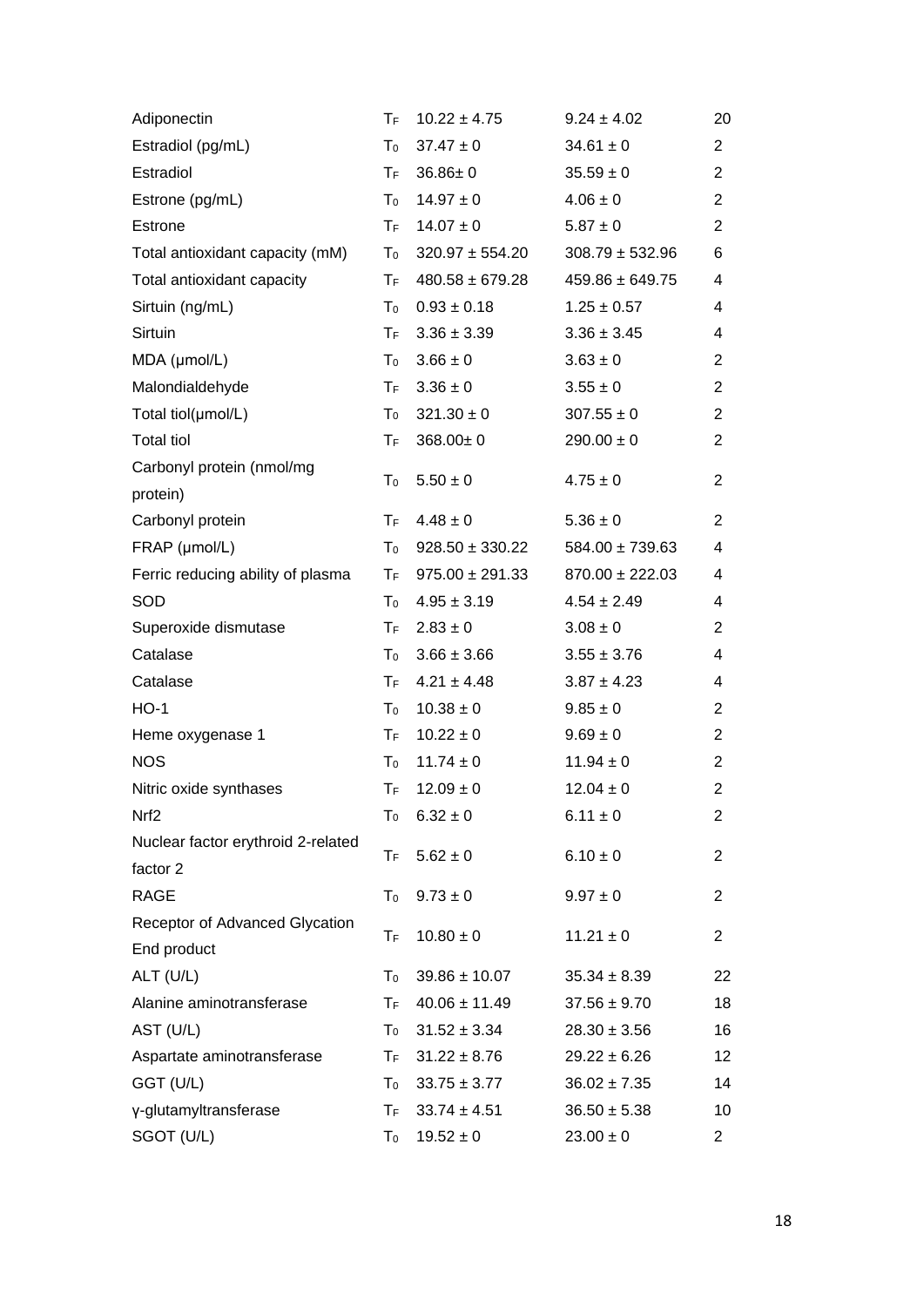| Serum Glutamate Oxaloacetate    | ТF                        | $20.21 \pm 0$      | $19.72 \pm 0$      | $\overline{2}$ |
|---------------------------------|---------------------------|--------------------|--------------------|----------------|
| Transaminase                    |                           |                    |                    |                |
| SGPT (U/L)                      | T <sub>0</sub>            | $24.26 \pm 0$      | $28.22 \pm 0$      | $\overline{2}$ |
| Serum Glutamate Pyruvate        | ТF                        | $26.13 \pm 0$      | $23.83 \pm 0$      | $\overline{2}$ |
| Transaminase                    |                           |                    |                    |                |
| Lactate dehydrogenase (U/L)     | T <sub>0</sub>            | $348.5 \pm 14.43$  | $319.00 \pm 16.17$ | 8              |
| Lactate dehydrogenase           | $\mathsf{T}_{\mathsf{F}}$ | $345.50 \pm 3.54$  | $319.50 \pm 14.85$ | 4              |
| Alkaline phosphatase (U/L)      | $T_0$                     | $191.06 \pm 12.91$ | $186.27 \pm 11.47$ | 10             |
| Alkaline phosphatase            | $\mathsf{T}_{\mathsf{F}}$ | $181.21 \pm 17.52$ | $181.80 \pm 17.30$ | 6              |
| Direct bilirubin (mg/dL)        | T <sub>0</sub>            | $0 \pm 0$          | $0 \pm 0$          | 0              |
| Direct bilirubin                | $T_F$                     | $0.24 \pm 0$       | $0.23 \pm 0$       | $\overline{2}$ |
| Total bilirubin (mg/dL)         | $T_0$                     | $0.24 \pm 0$       | $0.21 \pm 0$       | $\overline{2}$ |
| <b>Total bilirubin</b>          | ТF                        | $0.64 \pm 0.17$    | $0.61 \pm 0.10$    | 6              |
| Creatinine (mg/dl)              | $T_0$                     | $0.89 \pm 0.12$    | $0.90 \pm 0.08$    | 18             |
| Creatinine                      | $\mathsf{T}_{\mathsf{F}}$ | $0.89 \pm 0.09$    | $1.01 \pm 0.27$    | 14             |
| Albumin (g/L)                   | T <sub>0</sub>            | $36.40 \pm 17.66$  | $36.57 \pm 17.96$  | 10             |
| Albumin                         | $\mathsf{T}_{\mathsf{F}}$ | $31.37 \pm 23.70$  | $32.00 \pm 21.04$  | 6              |
| Uricacid (mg/dL)                | $T_0$                     | $6.28 \pm 1.67$    | $6.41 \pm 1.92$    | 14             |
| Uricacid                        | $T_F$                     | $5.58 \pm 0.30$    | $5.59 \pm 0.74$    | 10             |
| $T4$ (ng/dL)                    | $T_0$                     | $1.15 \pm 0.06$    | $1.20 \pm 0.12$    | 8              |
| Thyroxine                       | $T_{\mathsf{F}}$          | $1.20 \pm 0$       | $1.15 \pm 0.07$    | 4              |
| TSH (mU/dL)                     | $T_0$                     | $1.95 \pm 0.29$    | $2.25 \pm 0.17$    | 8              |
| TyroidStimulatingHormone        | $\mathsf{T}_{\mathsf{F}}$ | $2.05 \pm 0.49$    | $1.95 \pm 0.07$    | 4              |
| RBC (x10 <sup>12</sup> /L)      | T <sub>0</sub>            | $4.85 \pm 0$       | $4.89 \pm 0$       | $\overline{c}$ |
| Red Blood Cell                  | $T_F$                     | $4.73 \pm 0$       | $4.82 \pm 0$       | $\overline{2}$ |
| HGB (g/L)                       | T <sub>0</sub>            | $148.20 \pm 0$     | $146.60 \pm 0$     | $\overline{2}$ |
| Haemoglobin                     | ТF                        | $147.30 \pm 0$     | $144.40 \pm 0$     | 2              |
| WBC $(x109/L)$                  | T <sub>0</sub>            | $6.36 \pm 0.41$    | $6.16 \pm 0.12$    | 8              |
| White Blood Cell                | ТF                        | $5.86 \pm 0.86$    | $6.13 \pm 0.29$    | 6              |
| Platelets (x10 <sup>9</sup> /L) | T <sub>0</sub>            | $183.41 \pm 20.38$ | $199.71 \pm 6.07$  | 4              |
| <b>Platelets</b>                | <b>TF</b>                 | $169.00 \pm 0$     | $200.50 \pm 0$     | 2              |
| BUN (mmol/L)                    | T <sub>0</sub>            | $5.05 \pm 0$       | $5.25 \pm 0$       | $\overline{c}$ |
| Blood Urea Nitrogen             | $T_F$                     | $5.15 \pm 0$       | $5.40 \pm 0$       | $\overline{2}$ |
| FGF21 (pg/mL)                   | T <sub>0</sub>            | $224.70 \pm 0$     | $226.90 \pm 0$     | $\overline{2}$ |
| Fibroblast Growth Factor 21     | $T_F$                     | $201.40 \pm 0$     | $223.95 \pm 0$     | $\overline{2}$ |
| CK-18 (IU/L)                    | T <sub>0</sub>            | $265.30 \pm 0$     | $284.80 \pm 0$     | $\overline{c}$ |
| Cytokeratin-18                  | ТF                        | $238.40 \pm 0$     | $283.85 \pm 0$     | $\overline{c}$ |

*ND, not determined*

L,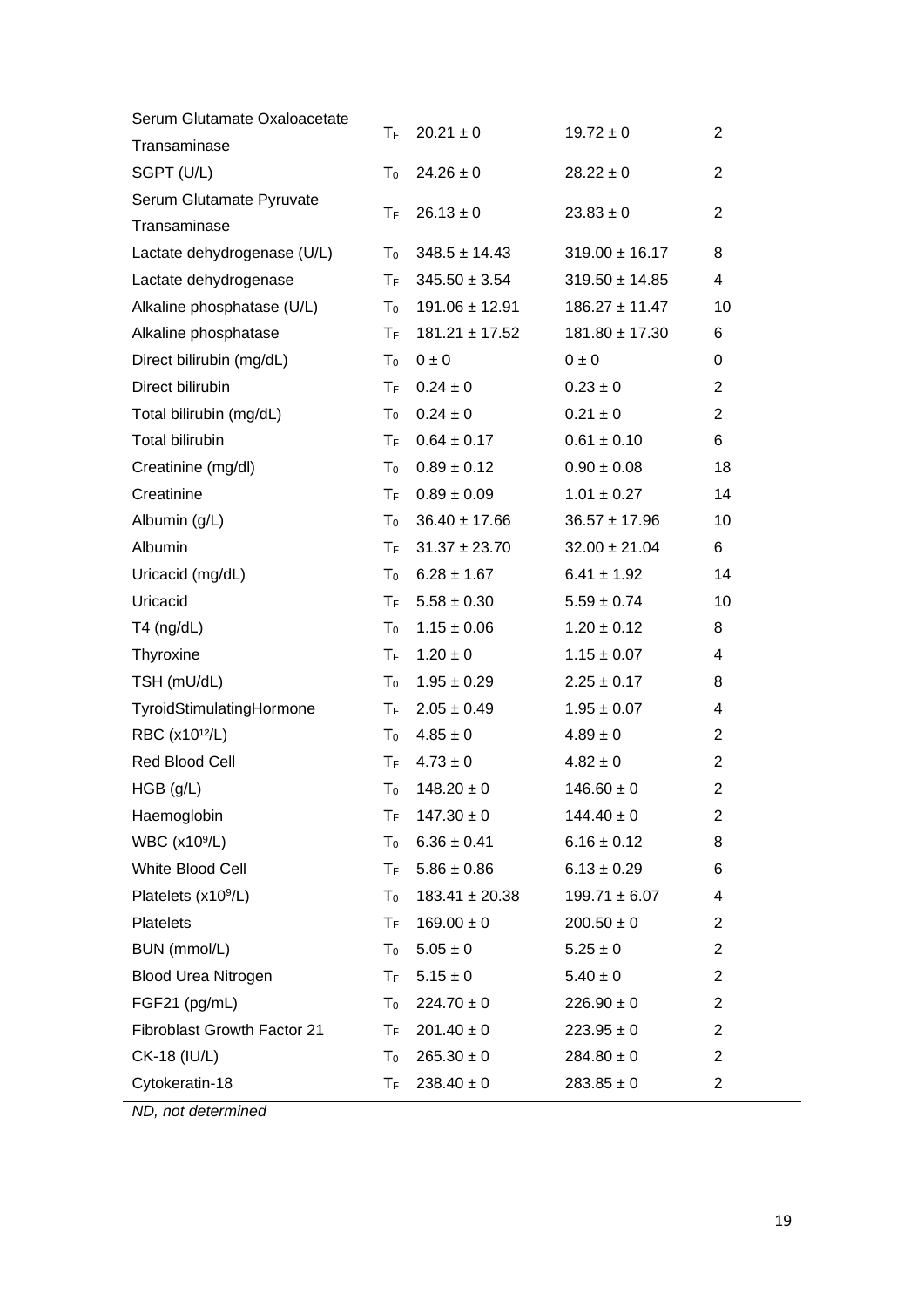From these 81 biomarkers, 12 were selected to the multivariate analysis based on the clinical relevance and the higher variation. The % difference observed on these 12 selected biomarkers after the treatment and also discounting the alteration observed in the control group (Net change) is shown in **Table 4**, and summarized in **Figure 2**.

| <b>Biomarker</b>    | Change after treatment <sup>1</sup> | Net change <sup>2</sup> | N (studies) |
|---------------------|-------------------------------------|-------------------------|-------------|
| SBP (%)             | $-3.34 \pm 4.62$                    | $-2.76 \pm 4.43$        | 17          |
| DBP (%)             | $2.00 \pm 16.10$                    | $-1.84 \pm 4.21$        | 17          |
| TC(%)               | $-4.61 \pm 6.00$                    | $-2.69 \pm 5.99$        | 23          |
| TG (%)              | $-2.85 \pm 14.96$                   | $-1.33 \pm 18.90$       | 24          |
| LDL <sub>(</sub> %) | $-5.15 \pm 8.68$                    | $-2.07 + 10.25$         | 22          |
| HDL(%)              | $1.70 \pm 7.15$                     | $0.92 \pm 7.07$         | 24          |
| hSCRP(%)            | $12.34 \pm 56.80$                   | $-4.23 \pm 24.35$       | 11          |
| TNF- $\alpha$ (%)   | $1.76 \pm 23.16$                    | $-2.58 \pm 13.34$       | 10          |
| $IL-6(%)$           | $1.05 \pm 27.67$                    | $1.63 \pm 32.05$        | 11          |
| $IL-10(%)$          | $15.24 \pm 22.31$                   | $14.82 \pm 12.32$       | 5           |
| Leptin $(\%)$       | $1.94 \pm 15.59$                    | $2.46 \pm 18.71$        | 6           |
| Adiponectin (%)     | $-16.61 \pm 47.93$                  | $6.64 \pm 9.85$         | 9           |

<span id="page-22-1"></span>**Table 4:** Change (%) observed after treatment and Net Change (%) of biomarkers selected to the multivariate analysis. Values are expressed as mean ± SD*.*

*1 ((TF-T0)/T0)\*100 for Treated group* 

*2 [((TF-T0)/T0)\*100 for Treated group] – [((TF-T0)/T0)\*100 for Control group]*



<span id="page-22-0"></span>**Figure 2:** Net changes (%) observed in the assays expressed as mean  $\pm$  1.96 SE.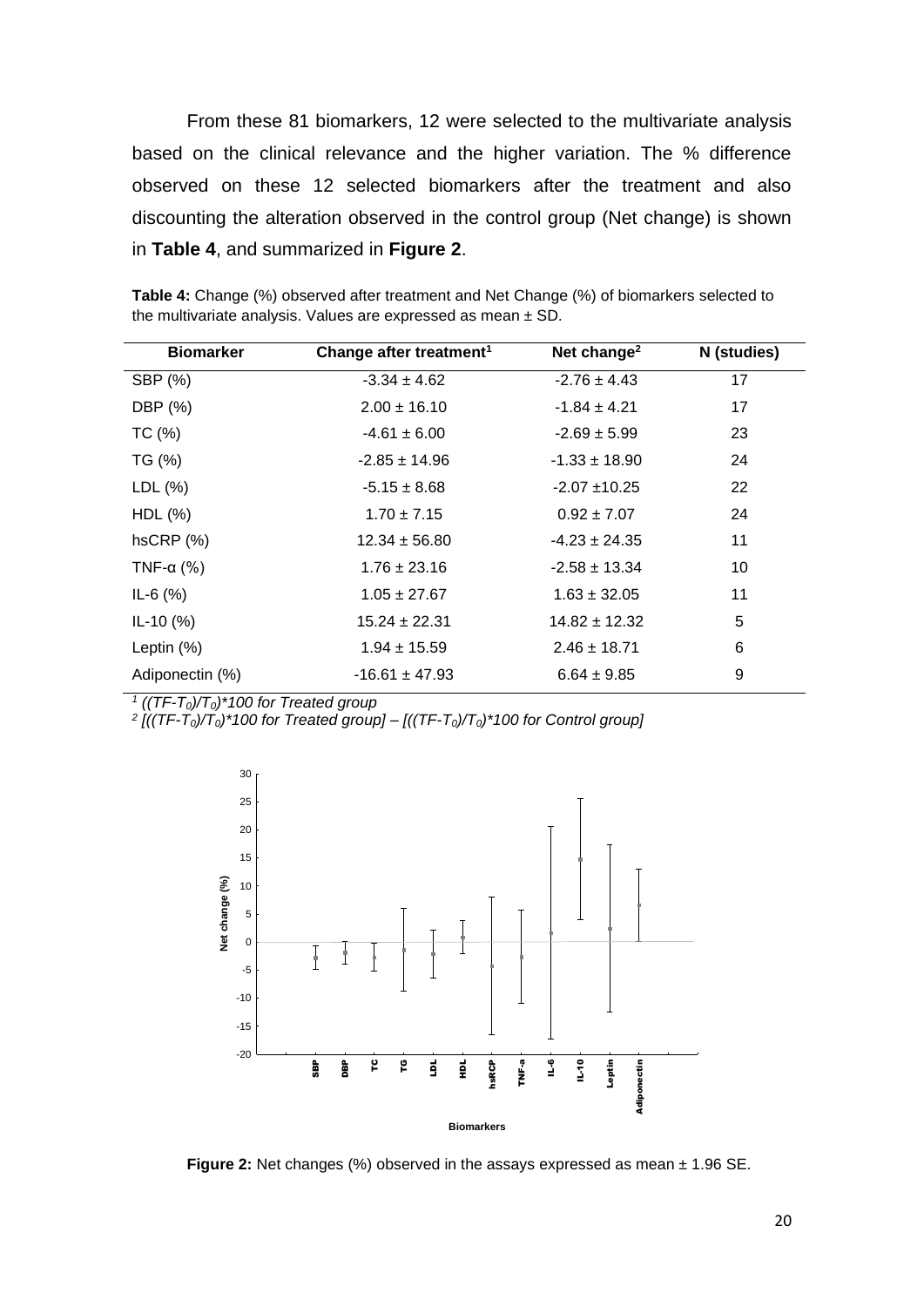**Table 5** presents the contribution of the net change of these 12 biomarkers to the Components Analysis. Based on eigenvalues, only 42.84% of the variation was explained by the two Principal Components.

| <b>Biomarker</b> | <b>Factor 1</b> | <b>Factor 2</b> | <b>Factor 3</b> | <b>Factor 4</b> | <b>Factor 5</b> | Factor 6 |
|------------------|-----------------|-----------------|-----------------|-----------------|-----------------|----------|
| <b>SBP</b>       | 0,51            | $-0.30$         | $-0,15$         | $-0,42$         | 0,11            | $-0,46$  |
| <b>DBP</b>       | 0,57            | $-0.30$         | $-0.12$         | $-0.39$         | $-0.44$         | $-0,27$  |
| ТC               | 0,79            | 0,23            | $-0,31$         | 0,17            | $-0,32$         | 0,07     |
| TG               | 0,55            | 0.05            | $-0.35$         | 0.49            | 0.20            | $-0,29$  |
| LDL              | 0,64            | 0,26            | 0,03            | 0,41            | $-0,30$         | 0,34     |
| <b>HDL</b>       | $-0,03$         | $-0,80$         | 0.04            | $-0,01$         | $-0,26$         | 0,32     |
| hsCRP            | $-0.63$         | 0.16            | $-0.34$         | $-0.10$         | $-0.54$         | $-0,11$  |
| $TNF-\alpha$     | $-0,02$         | 0,87            | $-0,21$         | $-0,23$         | 0,01            | 0,11     |
| $IL-6$           | $-0,69$         | $-0.03$         | $-0.51$         | 0.09            | $-0.22$         | $-0,03$  |
| $IL-10$          | 0.36            | $-0.20$         | $-0.20$         | $-0.47$         | 0.14            | 0,59     |
| Leptin           | 0,14            | 0,65            | 0.41            | $-0.44$         | $-0.13$         | $-0,04$  |
| Adiponectin      | 0,02            | $-0,08$         | 0,79            | 0,21            | $-0,33$         | $-0,12$  |

<span id="page-23-1"></span>**Table 5:** Factor coordinates of the variables (Biomakers), based on correlations until factor 6.

It was observed the positive contribution of the pressure and non-HDL lipoproteins and negative contribution of the hsCRP and IL-6 to the Factor 1, while HDL contribute negatively and TNF-α and leptin positively to the Factor 2. Adiponectin contributed to Factor 3 and IL-10 to Factor 6. **Figure 3** shows the distribution of the assays according to the plane generated by the two PCs.



<span id="page-23-0"></span>**Figure 3:** Projection of the assays on the factor-plane (1 x 2).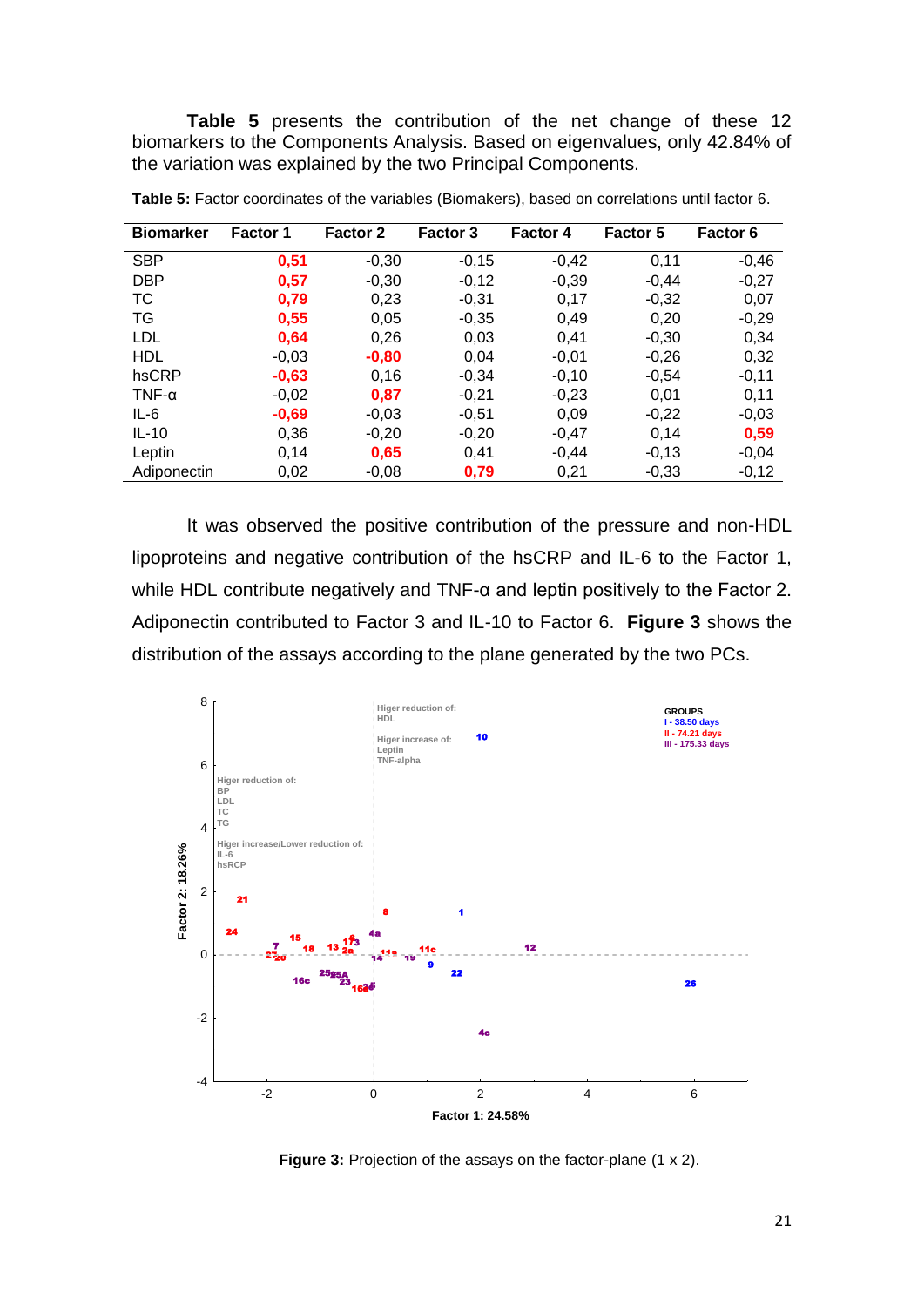Except for the assays 21, 24, 10, 26, and 4c, all others showed high similarity. In the studies 21 (Seyyedebrahimi *et al.*, 2018) and 24 (Khodabandehloo *et al.*, 2018) type 2 diabetes mellitus (T2DM) patients were supplemented with 800 mg/d resveratrol for 8 weeks. Both studies were characterized by a significant reduction in systolic and diastolic blood pressure compared to the placebo group. There were no significant differences in TG levels, total cholesterol, LDL-c, HDL-c between the resveratrol and placebo groups. However, when compared with their baseline, significant decrease in LDL-c level was observed in the resveratrol group. In study 26 (Chachay *et al.*, 2014) was conducted with overweight or obese men diagnosed with nonalcoholic fatty liver disease (NAFLD), who were supplemented with a high dose of resveratrol (3,000 mg/day) for 8 weeks. A significant increase in LDL after resveratrol treatment was observed, a small increase in TG, and no changes regarding blood pressure and TC and HDL-c were observed. In addition, a decrease in IL-6 and hsCRP were observed in the treatment group, while other biomarkers didn't show any changes.

The study 10 (Poulsen et al., 2013a) was conducted only with obese men supplemented with 1,500 mg/day of trans-resveratrol for 4 weeks. There was a decrease in HDL, and an increase of leptin in the resveratrol treatment group. Concerning to the study 4c (Tomé-Carneiro *et al.*, 2012b), patients in primary prevention for CVD were supplemented for 12 months with a resveratrol-rich grape supplement containing 8 mg of resveratrol in the first 6 months and after this period subjects receive the double dose (16 mg of resveratrol) for more 6 months. After treatment, it was observed that the grape supplement rich in resveratrol decreased hsCRP and TNF-α levels while IL-6 values remained unchanged.

Cluster Analysis was applied to group the biomarkers and assays according to their similarities. **Figure 4** and **Figure 5** present the dendrogram obtained from padronized values of biomarkers and assays, respectively. According to the dendrogram obtained from cluster analysis, the studies could be divided into three clusters. **Table 6** shows the characteristics of each group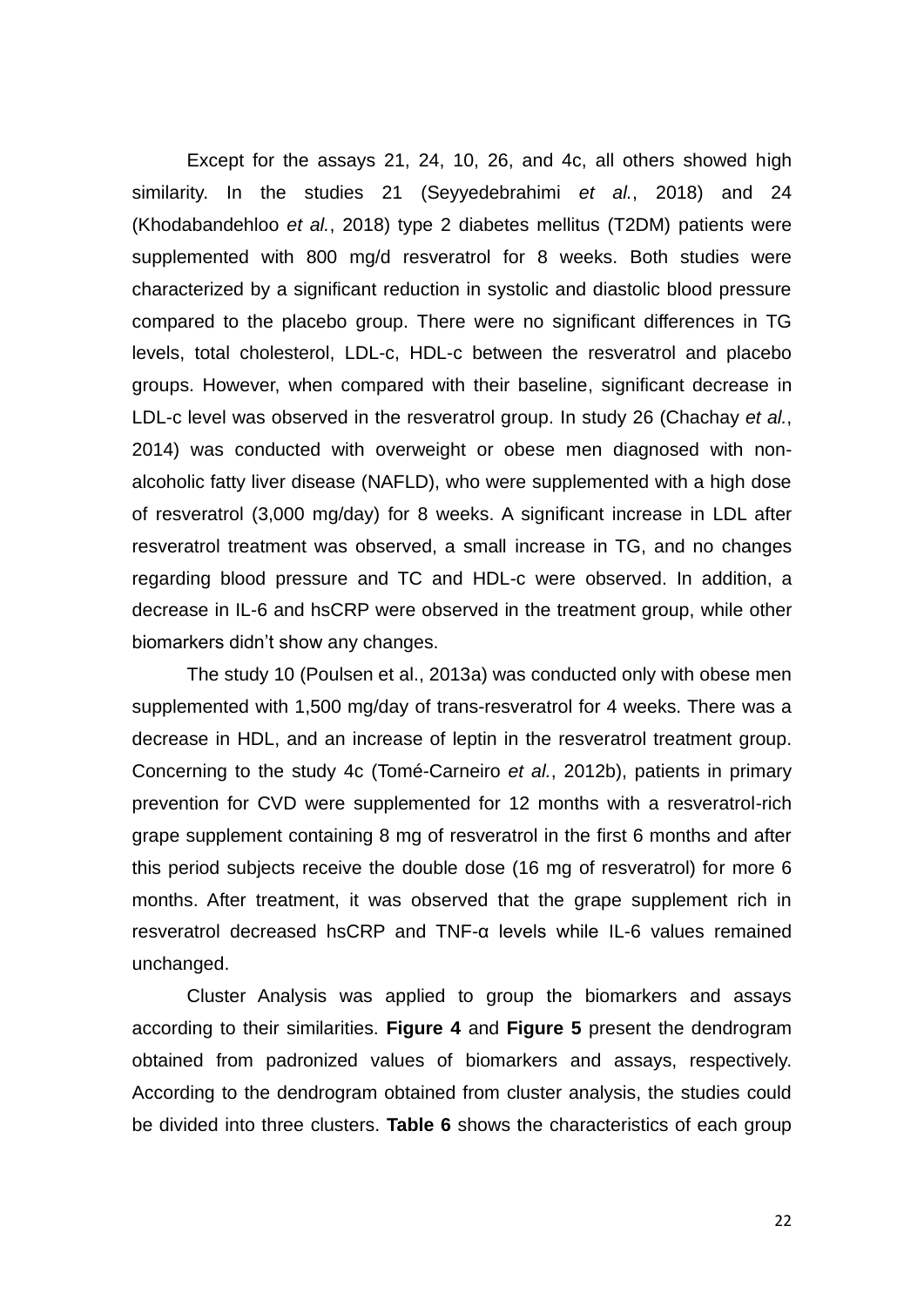of assays according to the selected biomarkers and protocol parameters that were summarized in **Figure 6** and **Figure 7**.



<span id="page-25-0"></span>**Figure 4:** Tree Clustering applied to the biomarkers.



<span id="page-25-1"></span>**Figure 5:** Tree Clustering applied to the assays.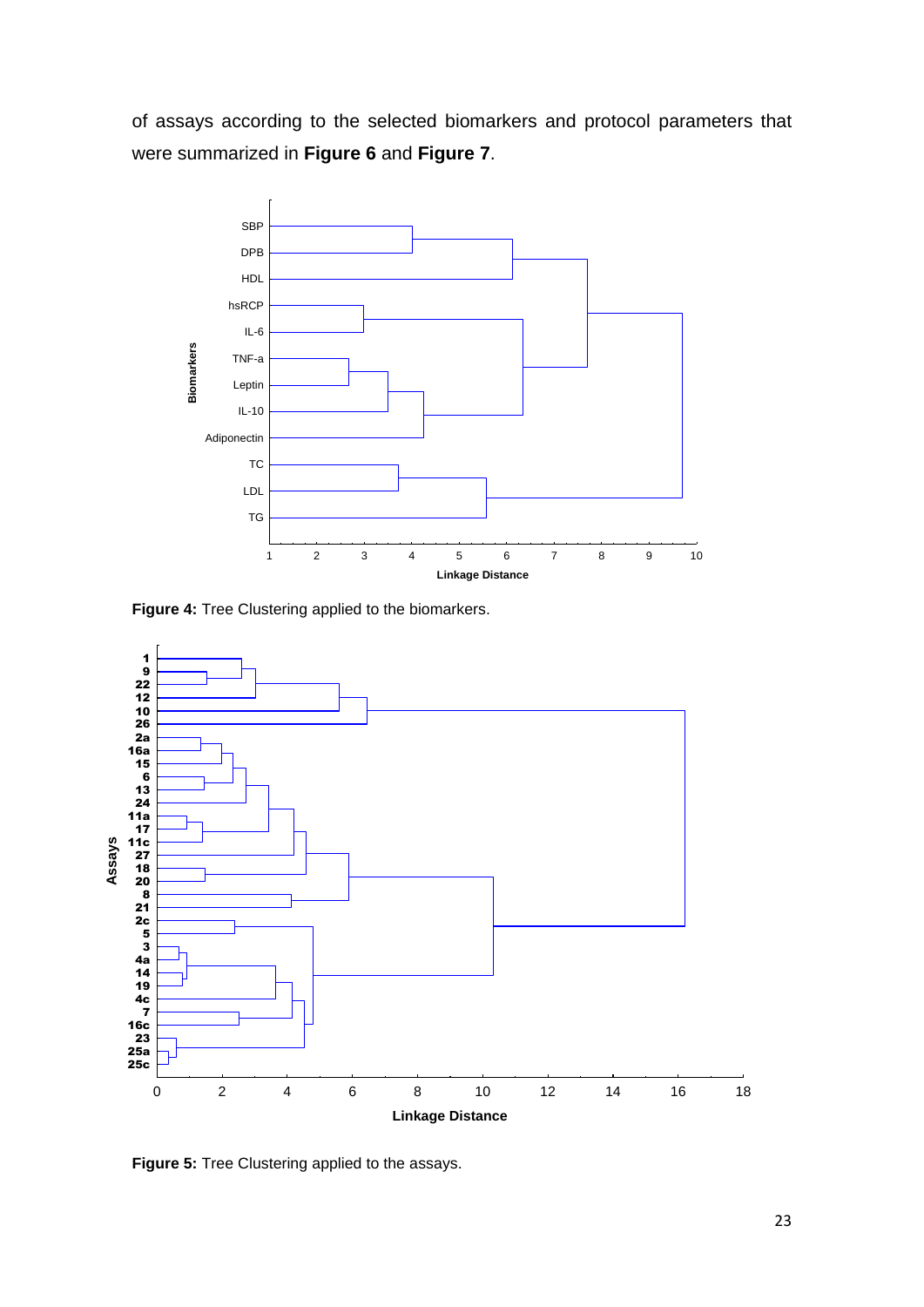|                                    | Group $I(n=6)$                | Group II ( $n = 14$ )          | Group III (n=12)               | P value                  |
|------------------------------------|-------------------------------|--------------------------------|--------------------------------|--------------------------|
| Individuals (n)                    | $19.83 \pm 5.41$              | $21.86 \pm 2.10$               | $32.08 \pm 5.30$               | 0.107                    |
| Female (%)                         | $15.74 \pm 9.98$              | $35.38 \pm 7.96$               | $45.47 \pm 9.06$               | 0.140                    |
| Age $(y)$                          | $54.16 \pm 3.30$              | $53.63 \pm 2.46$               | $57.06 \pm 1.93$               | 0.541                    |
| Time (days)                        | $38.50 \pm 5.64^a$            | $74.21 \pm 10.38$ <sup>a</sup> | $175.33 \pm 40.96^b$           | 0.007                    |
| Dose (mg)                          | $1,066.67 \pm 474.63$         | $454.14 \pm 129.00$            | $263.75 \pm 88.07$             | 0.099                    |
| Impact Factor                      | $5.292 \pm 0.929$             | $4.650 \pm 1.331$              | $5.212 \pm 1.430$              | 0.938                    |
| Year                               | $2015 \pm 0.86$               | $2015 \pm 0.86$                | $2015 \pm 0.86$                | 0.949                    |
| Diabetes $(n)^2$                   |                               | $18.00 \pm 7.77$               | $15.33 \pm 3.99$               | $\overline{\phantom{a}}$ |
| Dyslipidemia (n) <sup>2</sup>      |                               |                                | $43.50 \pm 6.50$               |                          |
| Obesity $(n)^2$                    |                               |                                | $26.00 \pm 5.00$               |                          |
| Hypertension $(n)^2$               |                               | $19.50 \pm 0.5$                | $31.43 \pm 9.57$               |                          |
| Stable Angina (n) <sup>2</sup>     |                               | 2.00                           | 2.00                           | $\overline{\phantom{a}}$ |
| Smokers $(n)^2$                    |                               | $4.00 \pm 0.84$                | $8.25 \pm 2.18$                |                          |
| Aspirin $(n)^2$                    |                               | 13.00                          | $11.67 \pm 0.67$               |                          |
| Clopidogrel $(n)^2$                |                               | 1                              | 1                              |                          |
| Statins $(n)^2$                    |                               | $18.00 \pm 1.48$               | $19.50 \pm 5.50$               |                          |
| $\beta$ -Blockers (n) <sup>2</sup> |                               | $23.25 \pm 2.06$               | $14.00 \pm 4.00$               |                          |
| Calcium Channel                    |                               | $9.00 \pm 1.00$                | 3.00                           |                          |
| Blockers $(n)^2$                   |                               |                                |                                |                          |
| <b>ECA/ARB Inhibitors</b>          |                               | $21.50 \pm 2.18$               | $20.67 \pm 1.68$               |                          |
| $(n)^2$                            |                               |                                |                                |                          |
| <b>SBP (%)</b>                     | $1.54 \pm 1.23$ <sup>a</sup>  | $-6.76 \pm 1.06^b$             | $-0.95 \pm 1.19^a$             | p<0.001                  |
| DBP (%)                            | $2.17 \pm 1.09^a$             | $-4.51 \pm 1.77$ <sup>b</sup>  | $-1.39 \pm 0.87$ <sup>ab</sup> | 0.026                    |
| TC (%)                             | $4.95 \pm 1.87$ <sup>a</sup>  | $-6.04 \pm 1.51$ <sup>b</sup>  | $-3.28 \pm 1.39^b$             | p<0.001                  |
| TG (%)                             | $23.26 \pm 7.11^a$            | $-10.13 \pm 5.01^b$            | $-3.51 \pm 2.12^b$             | p<0.001                  |
| LDL (%)                            | $9.45 \pm 2.07^a$             | $-4.81 \pm 3.40^b$             | $-4.35 \pm 2.38$ <sup>ab</sup> | 0.036                    |
| HDL(%)                             | $-5.04 \pm 5.37$ <sup>a</sup> | $-1.16 \pm 1.42^a$             | $6.23 \pm 1.35^b$              | p<0.001                  |
| $hSCRP$ (%)                        | $-18.00 \pm 16.99$            | $-2.92 \pm 7.63$               | $7.23 \pm 9.55$                | 0.361                    |
| TNF- $\alpha$ (%)                  | $9.51 \pm 20.08$              | $-4.33 \pm 3.14$               | $-6.36 \pm 4.26$               | 0.395                    |
| $IL-6$ (%)                         | $-45.52 \pm 24.66$            | $5.36 \pm 10.83$               | $14.82 \pm 10.31$              | 0.061                    |
| $IL-10(%)$                         | 22.05                         | $-0.32$                        | $17.45 \pm 7.13$               |                          |
| Leptin (%)                         | 29.73                         | $-2.24 \pm 18.00$              | $-3.51 \pm 5.87$               |                          |
| Adiponectin (%)                    | 2.41                          | $1.82 \pm 1.81$                | $8.95 \pm 4.74$                |                          |

<span id="page-26-0"></span>**Table 6:** Protocol parameters and net changes of biomarkers according to the groups obtained by the Cluster Analysis.

*<sup>1</sup>Values are expressed as mean ± SE.* 

*<sup>2</sup> Mean considering only the studies in which this information was available.*

*3P value obtained by One-way ANOVA. Values followed by the same letter are not different*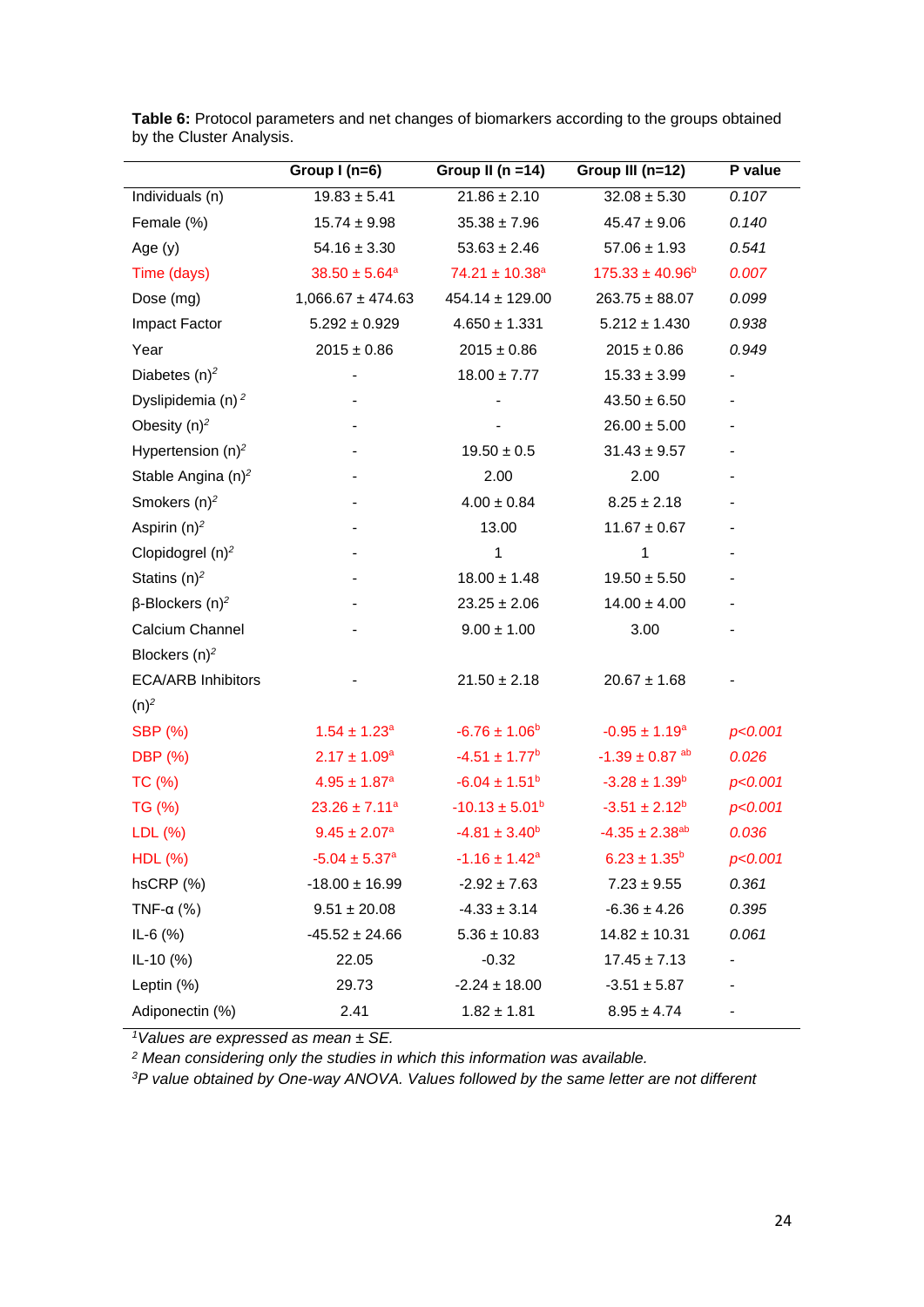

**Figure 6**: Lipoproteins profile net change values according to the groups



<span id="page-27-0"></span>

The groups did not differ in mean terms of the number of participants, sex, and age. There was also no difference between the year of publication or impact factor between the studies. The only difference in protocol parameters between the groups was the intervention time that was longer in group III.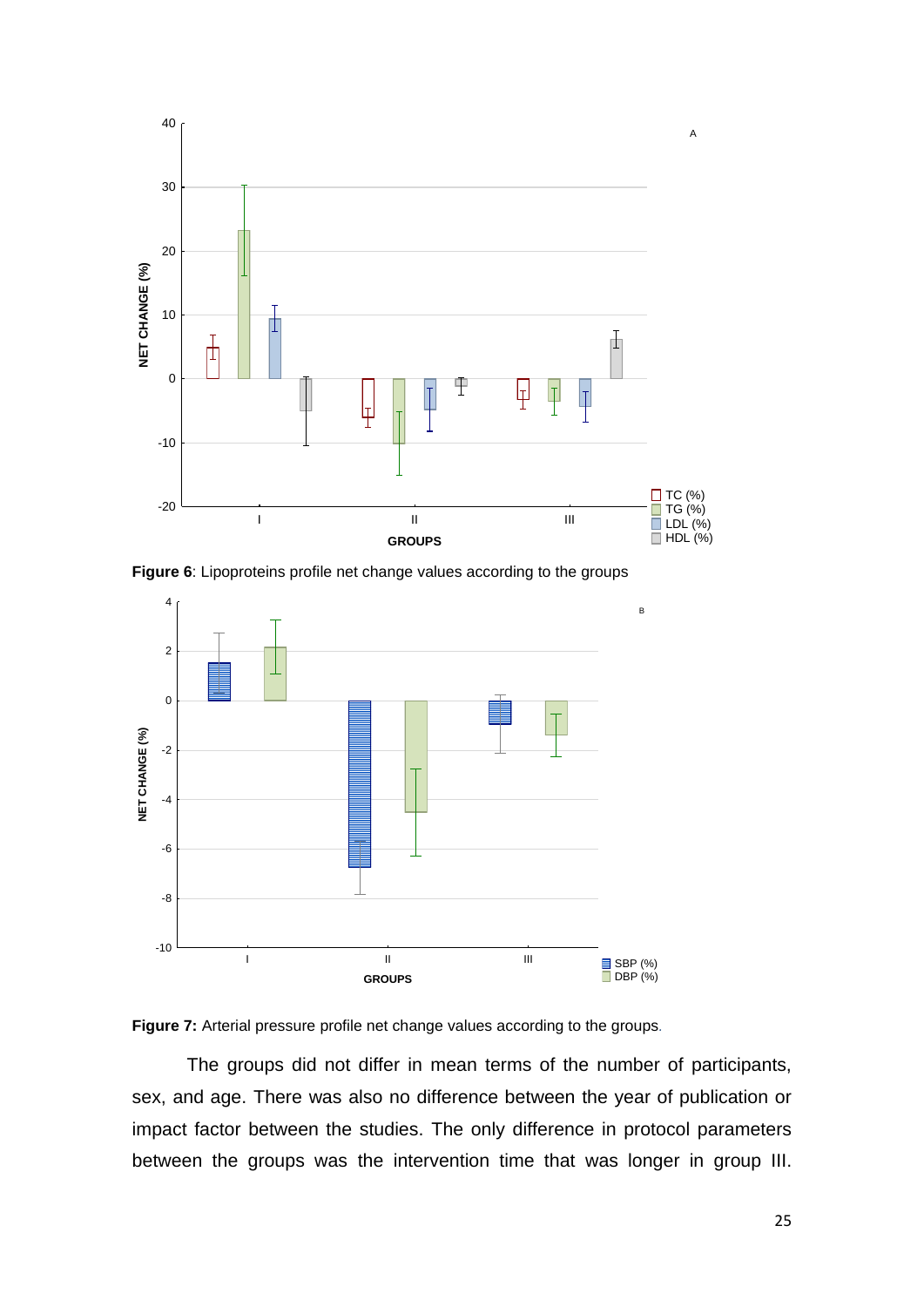Group I was the cluster with the shortest intervention time and high doses of supplementation. The group II and III showed reduction in SBP and DBP when compared with group I. Concerning to the plasma lipids, groups II and III showed a decrease in TC, TG, and LDL whereas in group I these parameters were increased. HDL increased only in group III, while in group I and II the values were reduced. It is also possible to observe that about inflammatory markers, the group I showed a trend (*p=0.061*) of IL-6 reduction (Table 6). The variables used in the software were standardized.

#### <span id="page-28-0"></span>**6. DISCUSSION**

In this review, we investigated the association of experimental conditions from clinical studies that evaluated the effects of resveratrol supplementation on biomarkers related to cardiovascular diseases, applying a multivariate approach. It was observed that the effects of supplementation with resveratrol can be influenced by the study designs.

In general, the clinical studies were carried out with subjects over fiftyfive (55) years old with a considerable range of different health conditions, risk factors, and taking some medicine. This makes sense, considering that the development of atherosclerosis and other chronic diseases is inherent to aging and is usually evident in people who are obese or have dyslipidemia, diabetes, or hypertension. However, its progression also depends on the lifestyle (Koopman and Kuipers, 2017). Clinical trials have shown that resveratrol supplementation is safe and well-tolerated at different doses, but doses between 2.5 and 5 g/day can cause mild to moderate gastrointestinal symptoms (Patel *et al.*, 2011; Chachay *et al.*, 2014). In addition, some treatments included resveratrol associated with additional compounds (Fujitaka *et al.*, 2011; Militaru *et al.*, 2013). These points highlight the difficulty of interpreting the different results in the clinical studies.

Resveratrol is commonly used as a nutritional supplement; however, due to its potential to modulate different pathways, its multiple mechanisms of action are still unclear (Gambini *et al.*, 2015). Preclinical studies have shown that resveratrol can act on diabetes, neurodegenerative diseases, cancer, aging, obesity, and cardiovascular diseases (Baur and Sinclair, 2006). As observed in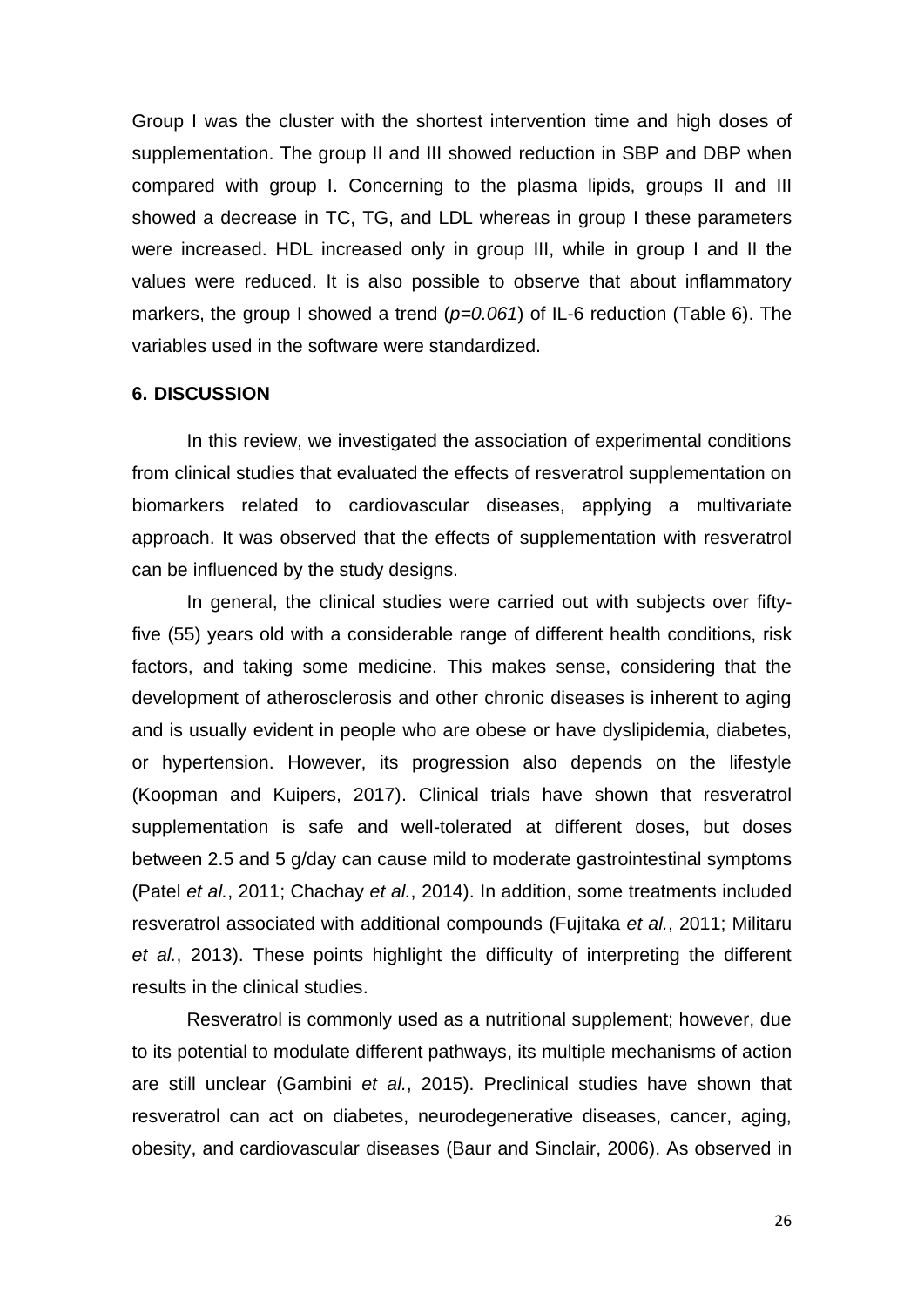other reviews (Dyck *et al.*, 2019), our findings (Table 3) also indicated that the biomarkers evaluated in the studies with resveratrol supplementation frequently are related to lipid profile (TC, LDL, HDL, and TG); glucose metabolism (fasting glucose, insulin, and HOMA); blood pressure (SBP and DBP); inflammatory (hsCRP, IL-6, TNF-α, leptin) and anti-inflammatory response (adiponectin and IL-10). Despite all potential benefits attributed to resveratrol, we observed that the evaluation of the effects on markers related to antioxidant, endothelial function (NO activity), or oxidative stress is limited. A better assessment of these biomarkers could provide new information on the therapeutic potential of resveratrol as alternative co-therapy.

To investigate the impact of resveratrol on the main parameters among these studies, net changes were calculated for 12 biomarkers (Table 4 and Figure 2). It was possible to observe that the interventions with resveratrol promoted reduction in cholesterol, LDL cholesterol and TG, and increase in HDL cholesterol. In a meta-analysis, Haghighatdoost et al. (2018) investigated the effects of resveratrol supplementation on lipid profile. They observed that the hypolipidemic effect of resveratrol was limited to total cholesterol and no effect on LDL or TG concentrations was observed; The HDL increased significantly only in cross-over trials. The authors suggest the reason for this result could be the selection of participants based on their low HDL cholesterol concentrations (Haghighatdoost and Hariri, 2018). As observed in our results, others authors reported that resveratrol consumption decreased SBP values in trials using a higher-dose, while low-dose of resveratrol did not show a significant favorable effect on SBP; and not affect the physiological regulation of DBP (Matthias B. Schulze *et al.*, 2005; Fogacci *et al.*, 2019). The mechanism underlying the beneficial effect of resveratrol on SBP may involve mainly enhancing eNOS activity and NO bioactivity. The enhanced production of endothelial NO by resveratrol protects the vasculature through its vasodilating action (Li, Xia and Förstermann, 2012). Several meta-analyses have quantified the effects of resveratrol on inflammatory mediators and adipokines (Mohammadi-Sartang *et al.*, 2017; Tabrizi *et al.*, 2018; Haghighatdoost and Hariri, 2019). Similarly, we identified that resveratrol promoted net reduction in hsCRP and TNF-α, but not in IL-6 or leptin. In contrast, resveratrol improved the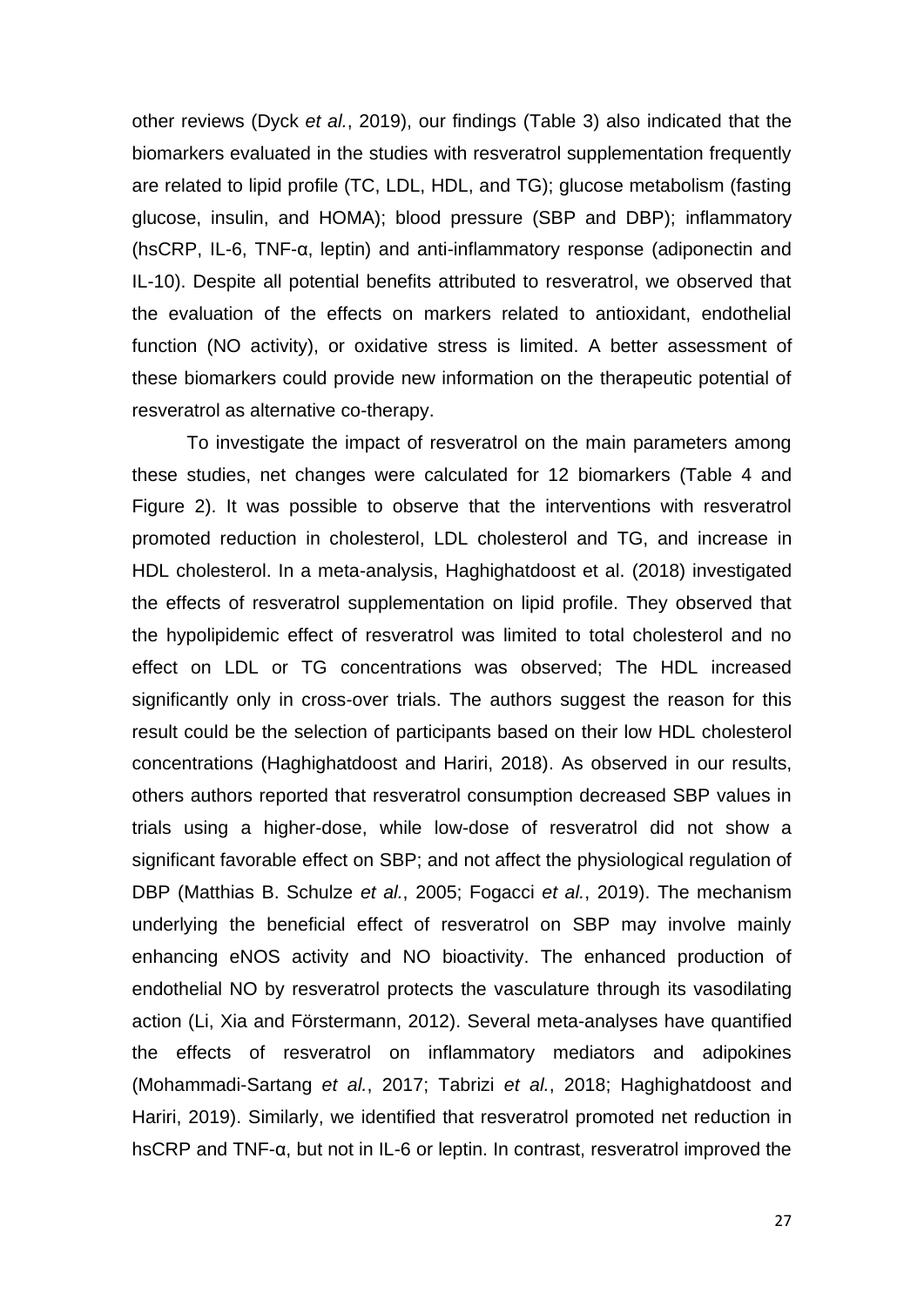concentration of IL-10 and adiponectin, which are involved in anti-inflammatory responses (Tilg and Moschen, 2006)

The application of multivariate analysis allows the joint visualization of a large number of associations and results at the same time according to the variables of interest (Castro, 2005). The similarities between TC, LDL, and TG were negatively correlated with HDL and closer to changes of the SBP and DBP. It has been suggested that the high TG/low HDL cholesterol ratio may influence the obesity-related hypertension and it is a risk factor for hypertension, especially in women, subjects < 60 years old, and those with prehypertension (Jeppesen *et al.*, 2000; Liu *et al.*, 2020). Adipose tissue secretes several adipokines and cytokines that may contribute to vascular complications, such as hsCRP (or CRP), IL-6, TNF-α, and leptin (Tilg and Moschen, 2006). Leptin shows pro-inflammatory actions, including the induce of CRP in the vascular endothelium and the secretion of inflammatory cytokines like TNF-α and IL-6, which are negatively correlated with adiponectin expression (Tilg and Moschen, 2006). Prior investigations have demonstrated that hypoadiponectinemia is associated with the development of atherosclerosis (Ouchi, Kihara and Funahashi, 2003; Matthias B Schulze *et al.*, 2005). Adiponectin induces the production of the important anti-inflammatory cytokines, such as IL-10, an antiinflammatory cytokine with antiatherogenic properties (Tilg and Moschen, 2006; Han and Boisvert, 2015). Consistent with this, we observed that these markers show a correlation between themselves (Figure 3).

It was also identified that the studies could be classified into 3 groups according to the biomarkers selected in our analysis. Data presented in Table 6 suggested that clinical trials classified in group II and III had a better response to resveratrol supplementation when compared to group I, characterized by shorter period of the intervention. It has already been suggested in some publications, that future studies should assess longer-term resveratrol supplementation (Akbari *et al.*, 2019; Fogacci *et al.*, 2019). Group II had a better effect in reducing blood pressure and also a hypocholesterolemic effect, but included a reduction in HDL levels. In terms of improvement of lipid profile, group III resulted in a reduction in TC, LDL and TG levels, while HDL levels increased, suggesting that a long-term resveratrol intervention may improve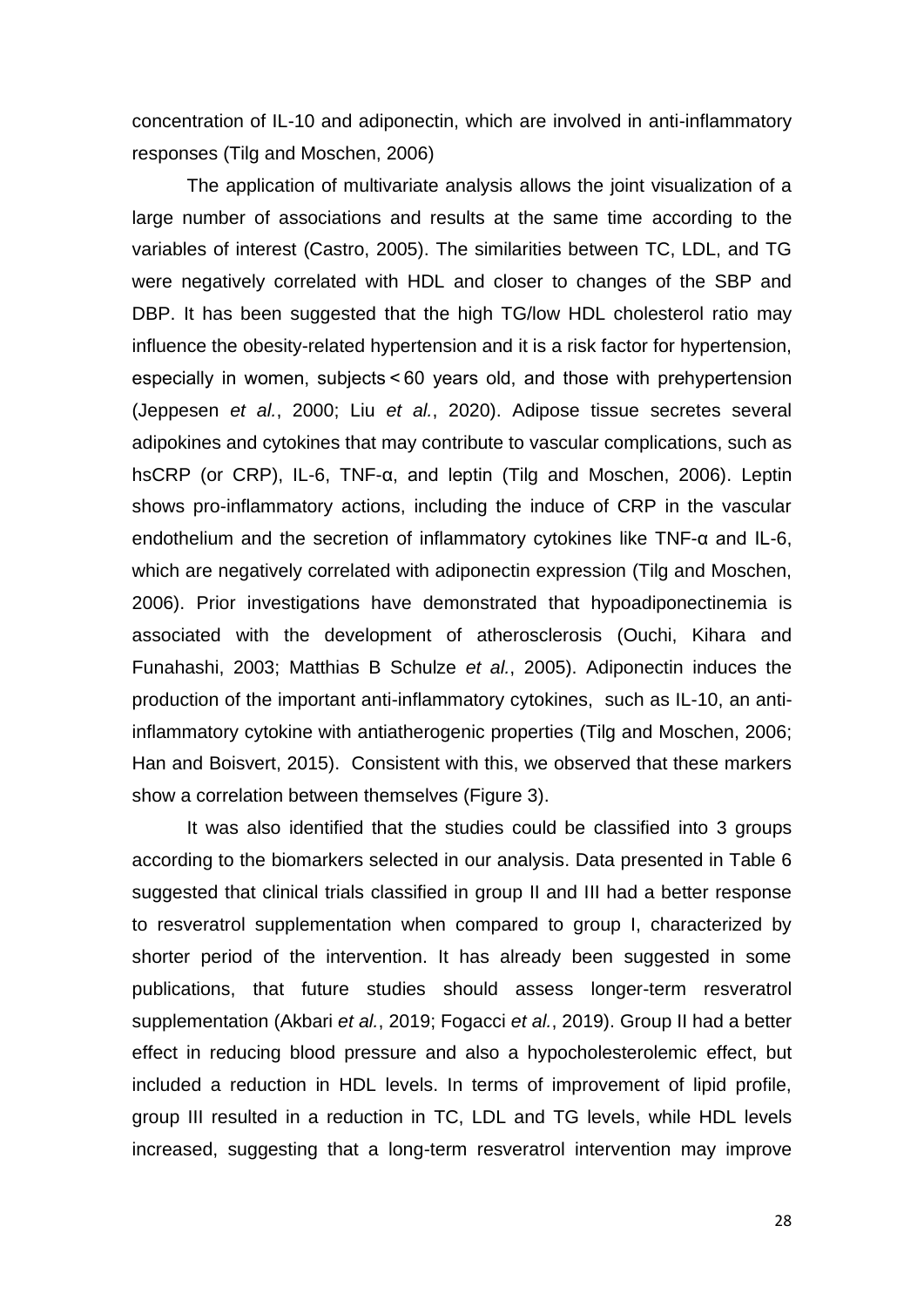HDL levels. The use of bioactive compounds associated with drug therapy has already shown positive results (Scolaro *et al*., 2018). Thus, resveratrol supplementation administrated accordingly to the protocol followed in group III, could be a complementary therapy for drugs applied to improve the lipoproteins profile.

It is also possible to observe that the participants with some health condition or under drug treatment belong mainly to groups III and II. Altered circulating levels of inflammatory cytokines, such as TNF-α, IL-6, or hsCRP (or CRP), have been reported in metabolic comorbidities (De Heredia, Gómez-Martínez and Marcos, 2012; Taube *et al.*, 2012). It is important to note that there was a great reduction in the levels of hsCRP and IL-6 in the group I, but no reduction in the levels of TNF-α. In contrast, no reduction in IL-6 was observed in groups II and III. Group II showed a slight reduction in hsCRP and TNF-α levels while group III had a reduction only in TNF-α. Taking these data into account, it can be suggested that the choice of study design depend on the target biomarker.

An interesting point was that body composition related studies (10 – Poulsen, 16- Kjær), both with obese danish men, obtained negative results with 500 mg/4 weeks and 1g/16 weeks of resveratrol used in the intervention, but Kjær, with 150 mg of resveratrol, concluded that higher doses of resveratrol have a detrimental effect on glucose and cholesterol metabolism and the optimal dose is related to target tissue. Along with Group 3 data, this findings suggest that maintenance of intake for a longer period and dosage closer to that obtained from diet are related to a better treatment as it is to the Mediterranean diet pattern, highlighting the importance of adhering to good eating habits.

#### <span id="page-31-0"></span>**7. CONCLUSION**

In general, the supplementation with resveratrol improved the lipoproteins profile, arterial pressure and inflammatory biomarkers. The use of multivariate analysis to assess associations between protocol parameters and effects of resveratrol supplementation on biomarkers related to cardiovascular diseases showed that HDL concentration is directly related to a longer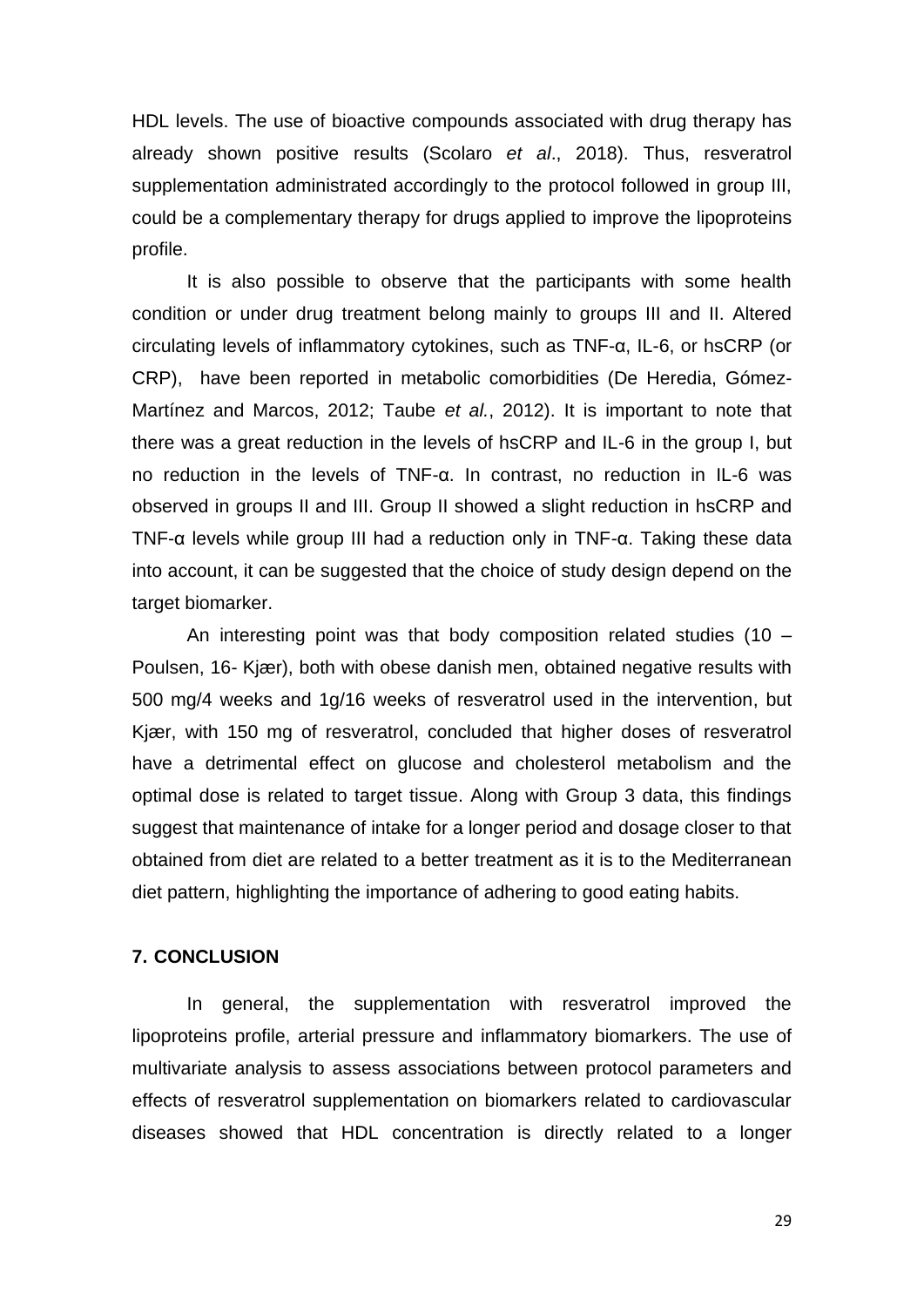intervention time. The changes in relation to blood pressure and lipid profile indicated that future studies may be based on protocol parameters similar to those of groups II, III or even a combination between themselves. In addition, the use of resveratrol in combination with drug therapy is an important matter to be better investigated. Finally, the results showed in an interesting way that the best treatment may be related to adhering to a healthy and balanced diet.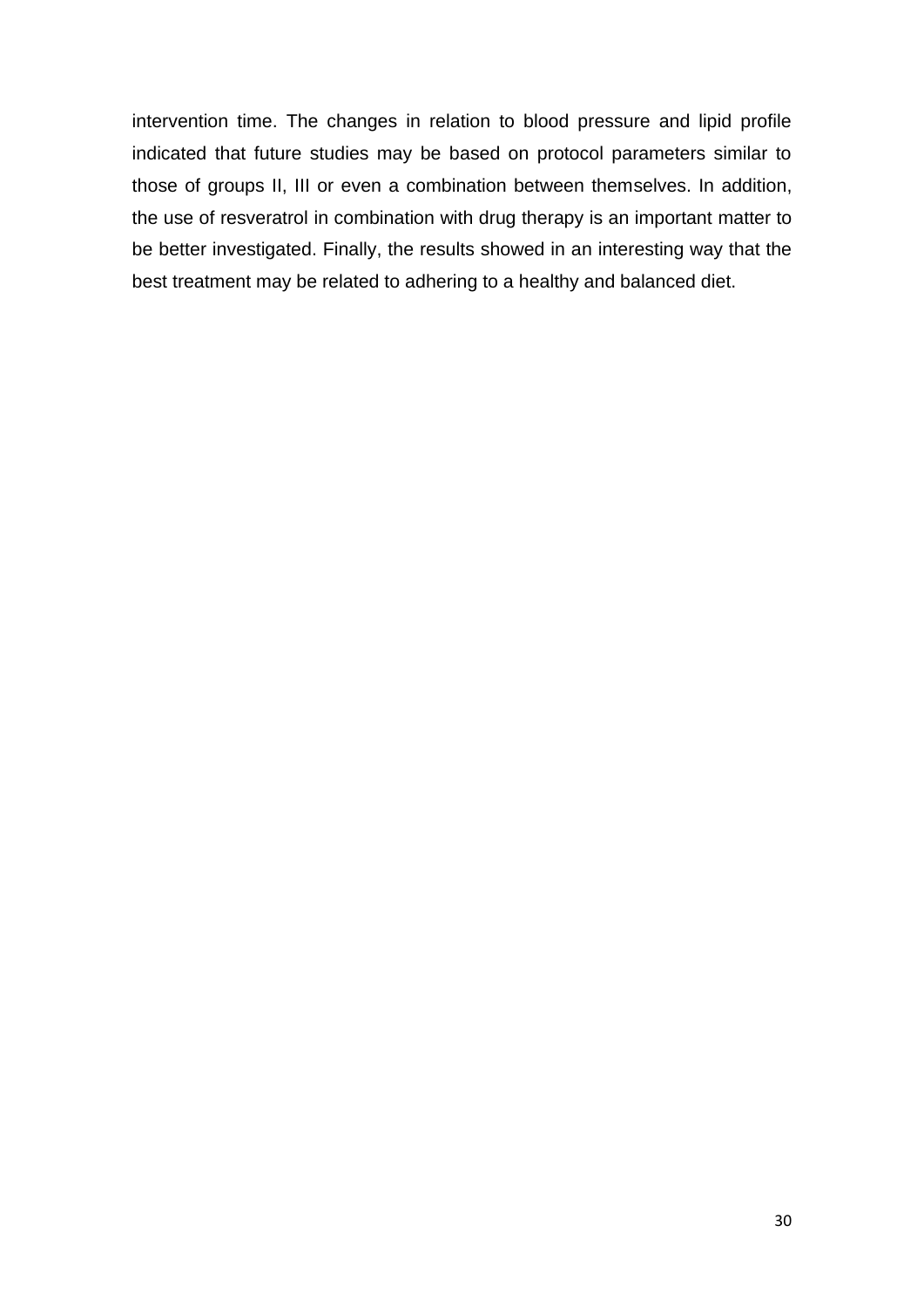## <span id="page-33-0"></span>**REFERENCES**

Abdollahi, S. *et al.* (2019) 'The Effect of Resveratrol Supplementation on Cardio-Metabolic Risk Factors in Patients with Type 2 Diabetes: A Randomized, Double-Blind Controlled Trial', *Phytotherapy Research*, 33(12), pp. 3153–3162. doi: 10.1002/ptr.6487.

Aday, A. W. and Ridker, P. M. (2019) 'Targeting Residual Inflammatory Risk: A Shifting Paradigm for Atherosclerotic Disease', *Frontiers in Cardiovascular Medicine*, 6(February), pp. 1–12. doi: 10.3389/fcvm.2019.00016.

Agarwala, A. *et al.* (2016) 'Biomarkers and degree of atherosclerosis are independently associated with incident atherosclerotic cardiovascular disease in a primary prevention cohort: The ARIC study', *Atherosclerosis*. Elsevier Ltd, 253, pp. 156–163. doi: 10.1016/j.atherosclerosis.2016.08.028.

Akbari, M. *et al.* (2019) 'The Effects of Resveratrol Supplementation on Endothelial Function and Blood Pressures Among Patients with Metabolic Syndrome and Related Disorders: A Systematic Review and Meta-Analysis of Randomized Controlled Trials', *High Blood Pressure and Cardiovascular Prevention*. Springer International Publishing, 26(4), pp. 305–319. doi: 10.1007/s40292-019-00324-6.

Bäck, M. *et al.* (2019) 'Inflammation and its resolution in atherosclerosis: mediators and therapeutic opportunities', *Nature Reviews Cardiology*. Springer US, 16(7), pp. 389– 406. doi: 10.1038/s41569-019-0169-2.

Batista-Jorge, G. C. *et al.* (2020) 'Oral resveratrol supplementation improves Metabolic Syndrome features in obese patients submitted to a lifestyle-changing program.', *Life sciences*. Netherlands, 256, p. 117962. doi: 10.1016/j.lfs.2020.117962.

Baur, J. A. and Sinclair, D. A. (2006) 'Therapeutic potential of resveratrol: The in vivo evidence', *Nature Reviews Drug Discovery*, 5(6), pp. 493–506. doi: 10.1038/nrd2060.

Belguendouz, L., Fremont, L. and Linard, A. (1997) 'Resveratrol inhibits metal iondependent and independent peroxidation of porcine low-density lipoproteins', *Biochemical Pharmacology*, 53(9), pp. 1347–1355. doi: 10.1016/S0006- 2952(96)00820-9.

Benjamin, E. J. *et al.* (2019) 'Heart Disease and Stroke Statistics—2019 Update: A Report From the American Heart Association', *Circulation*, 139(10), pp. 897–899. doi: 10.1161/CIR.0000000000000659.

Berman, A. Y. *et al.* (2017) 'The therapeutic potential of resveratrol: a review of clinical trials', *npj Precision Oncology*. Springer US, 1(1), p. 35. doi: 10.1038/s41698-017- 0038-6.

Bhatt, J. K., Thomas, S. and Nanjan, M. J. (2012) 'Resveratrol supplementation improves glycemic control in type 2 diabetes mellitus.', *Nutrition research (New York, N.Y.)*. United States, 32(7), pp. 537–541. doi: 10.1016/j.nutres.2012.06.003.

Bhullar, K. S. and Udenigwe, C. C. (2016) 'Clinical evidence of resveratrol bioactivity in cardiovascular disease', *Current Opinion in Food Science*, 8, pp. 68–73. doi: 10.1016/j.cofs.2016.03.005.

Bonnefont-Rousselot, D. (2016) 'Resveratrol and cardiovascular diseases', *Nutrients*, 8(5), pp. 1–24. doi: 10.3390/nu8050250.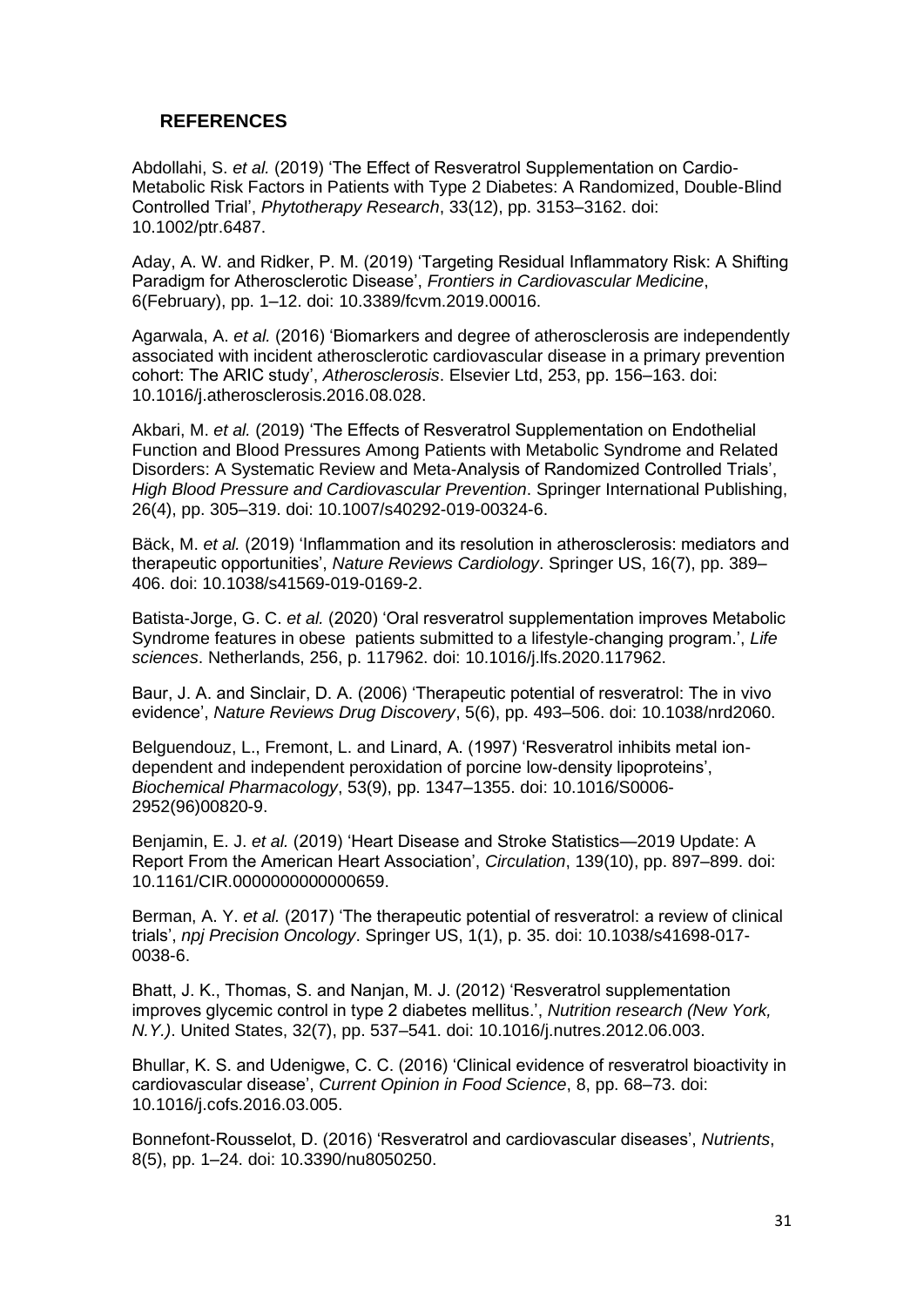Borén, J. *et al.* (2020) 'Low-density lipoproteins cause atherosclerotic cardiovascular disease: pathophysiological, genetic, and therapeutic insights: a consensus statement from the European Atherosclerosis Society Consensus Panel', *European heart journal*, 41(24), pp. 2313–2330. doi: 10.1093/eurheartj/ehz962.

Castro, I. A., Barroso, L. P., Sinnecker, P. (2005). "Functional foods for coronary heart disease risk reduction: a meta-analysis using a multivariate approach", *The American Journal of Clinical Nutrition*, Jul;82(1):32-40. doi: 10.1093/ajcn.82.1.32.

Catalgol, B. *et al.* (2012) 'Resveratrol: French paradox revisited', *Frontiers in Pharmacology*, 3 JUL(July), pp. 1–18. doi: 10.3389/fphar.2012.00141.

Chachay, V. S. *et al.* (2014) 'Resveratrol Does Not Benefit Patients With Nonalcoholic Fatty Liver Disease', *Clinical Gastroenterology and Hepatology*. Elsevier, Inc, 12(12), pp. 2092-2103.e6. doi: 10.1016/j.cgh.2014.02.024.

Chen, S. *et al.* (2015) 'Resveratrol improves insulin resistance, glucose and lipid metabolism in patients with non-alcoholic fatty liver disease: A randomized controlled trial', *Digestive and Liver Disease*. Editrice Gastroenterologica Italiana, 47(3), pp. 226– 232. doi: 10.1016/j.dld.2014.11.015.

Chistiakov, D. A. *et al.* (2017) 'Mechanisms of foam cell formation in atherosclerosis', *Journal of Molecular Medicine*. Journal of Molecular Medicine, 95(11), pp. 1153–1165. doi: 10.1007/s00109-017-1575-8.

Crandall, J. P. *et al.* (2012) 'Pilot study of resveratrol in older adults with impaired glucose tolerance.', *The journals of gerontology. Series A, Biological sciences and medical sciences*, 67(12), pp. 1307–1312. doi: 10.1093/gerona/glr235.

Delmas, D. *et al.* (2011) 'Transport, stability, and biological activity of resveratrol', *Annals of the New York Academy of Sciences*, 1215(1), pp. 48–59. doi: 10.1111/j.1749-6632.2010.05871.x.

Dyck, G. J. B. *et al.* (2019) 'The effects of resveratrol in patients with cardiovascular disease and heart failure: A narrative review', *International Journal of Molecular Sciences*, 20(4), pp. 1–28. doi: 10.3390/ijms20040904.

Estruch, R. *et al.* (2018) 'Primary Prevention of Cardiovascular Disease with a Mediterranean Diet Supplemented with Extra-Virgin Olive Oil or Nuts', *New England Journal of Medicine*, 378(25), p. e34. doi: 10.1056/NEJMoa1800389.

Faghihzadeh, F., Adibi, P. and Hekmatdoost, A. (2015) 'The effects of resveratrol supplementation on cardiovascular risk factors in patients with non-alcoholic fatty liver disease: A randomised, double-blind, placebo-controlled study', *British Journal of Nutrition*, 114(5), pp. 796–803. doi: 10.1017/S0007114515002433.

Fodor, K. *et al.* (2018) 'Long-Term Resveratrol Supplementation as a Secondary Prophylaxis for Stroke', *Oxidative Medicine and Cellular Longevity*. Edited by M. A. Kamal. Hindawi, 2018, p. 4147320. doi: 10.1155/2018/4147320.

Fogacci, F. *et al.* (2019) 'Effect of resveratrol on blood pressure: A systematic review and meta-analysis of randomized, controlled, clinical trials', *Critical Reviews in Food Science and Nutrition*. Taylor & Francis, 59(10), pp. 1605–1618. doi: 10.1080/10408398.2017.1422480.

Frankel, E. N., Waterhouse, A. L. and Kinsella, J. E. (1993) 'Inhibition of human LDL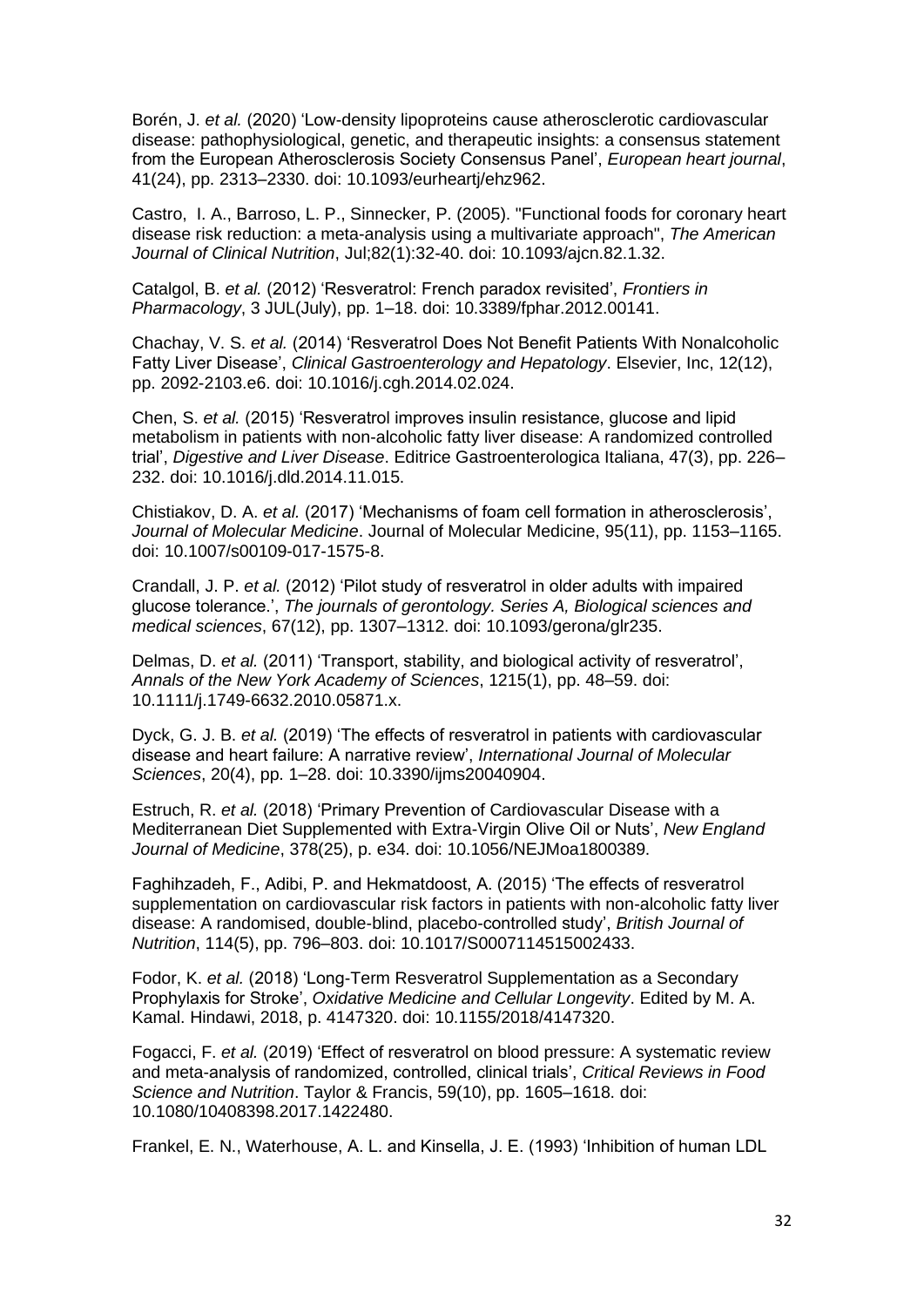oxidation by resveratrol', *The Lancet*, 341(8852), pp. 1103–1104. doi: 10.1016/0140- 6736(93)92472-6.

Fujitaka, K. *et al.* (2011) 'Modified resveratrol Longevinex improves endothelial function in adults with metabolic syndrome receiving standard treatment', *Nutrition Research*. Elsevier Inc., 31(11), pp. 842–847. doi: 10.1016/j.nutres.2011.09.028.

Gambini, J. *et al.* (2015) 'Properties of Resveratrol: In Vitro and In Vivo Studies about Metabolism, Bioavailability, and Biological Effects in Animal Models and Humans', *Oxidative Medicine and Cellular Longevity*, 2015. doi: 10.1155/2015/837042.

Glass, C. K. and Witztum, J. L. (2001) 'Atherosclerosis', *Cell*. Jaypee Brothers Medical Publishers (P) Ltd., 104(4), pp. 503–516. doi: 10.1016/S0092-8674(01)00238-0.

Gliemann, L. *et al.* (2013) 'Resveratrol blunts the positive effects of exercise training on cardiovascular health in aged men', *Journal of Physiology*, 591(20), pp. 5047–5059. doi: 10.1113/jphysiol.2013.258061.

Haghighatdoost, F. and Hariri, M. (2018) 'Effect of resveratrol on lipid profile: An updated systematic review and meta-analysis on randomized clinical trials', *Pharmacological Research*. Elsevier Ltd, 129(2017), pp. 141–150. doi: 10.1016/j.phrs.2017.12.033.

Haghighatdoost, F. and Hariri, M. (2019) 'Can resveratrol supplement change inflammatory mediators? A systematic review and meta-analysis on randomized clinical trials', *European Journal of Clinical Nutrition*. Springer US, 73(3), pp. 345–355. doi: 10.1038/s41430-018-0253-4.

Han, X., Boisvert, W. A. (2015) "Interleukin-10 protects against atherosclerosis by modulating multiple atherogenic macrophage function." *Thrombosis and Haemostasis*. Mar;113(3):505-12. doi: 10.1160/TH14-06-0509.

De Heredia, F. P., Gómez-Martínez, S. and Marcos, A. (2012) 'Chronic and degenerative diseases: Obesity, inflammation and the immune system', *Proceedings of the Nutrition Society*, 71(2), pp. 332–338. doi: 10.1017/S0029665112000092.

Hoseini, A. *et al.* (2019) 'The effects of resveratrol on metabolic status in patients with type 2 diabetes mellitus and coronary heart disease.', *Food & function*. England, 10(9), pp. 6042–6051. doi: 10.1039/c9fo01075k.

Hunter, P. M. and Hegele, R. A. (2017) 'Functional foods and dietary supplements for the management of dyslipidaemia', *Nature Reviews Endocrinology*. Nature Publishing Group, 13(5), pp. 278–288. doi: 10.1038/nrendo.2016.210.

Imamura, H. *et al.* (2017) 'Resveratrol Ameliorates Arterial Stiffness Assessed by Cardio-Ankle Vascular Index in Patients With Type 2 Diabetes Mellitus.', *International heart journal*. Japan, 58(4), pp. 577–583. doi: 10.1536/ihj.16-373.

Jeppesen, J. *et al.* (2000) 'High Triglycerides and Low HDL Cholesterol and Blood Pressure and Risk of Ischemic Heart Disease',Hypertension. 36, pp. 226–232. doi: https://doi.org/10.1161/01.HYP.36.2.226.

Kampoli, A. M. *et al.* (2009) 'Biomarkers of premature atherosclerosis', *Trends in Molecular Medicine*, 15(7), pp. 323–332. doi: 10.1016/j.molmed.2009.06.001.

Khodabandehloo, H. *et al.* (2018) 'Resveratrol supplementation decreases blood glucose without changing the circulating cytokines in patients with type 2 diabetes : a',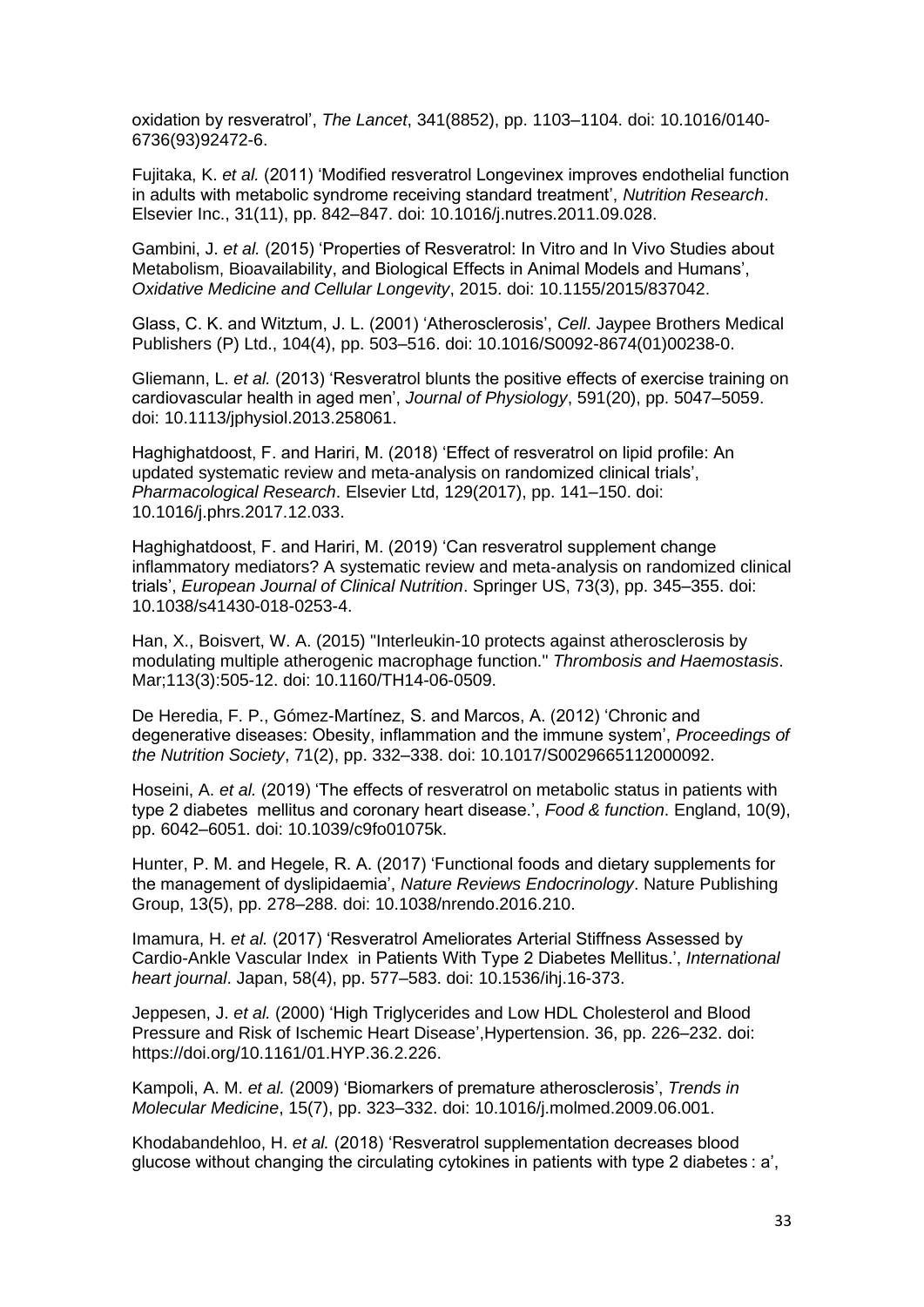*Nutrition Research*. Elsevier Inc., 54, pp. 40–51. doi: https://doi.org/10.1016/j.nutres.2018.03.015.

Kjær, T. N. *et al.* (2017) 'No beneficial effects of resveratrol on the metabolic syndrome: A randomized placebo-controlled clinical trial', *Journal of Clinical Endocrinology and Metabolism*, 102(5), pp. 1642–1651. doi: 10.1210/jc.2016-2160.

Koopman, J. J. E. and Kuipers, R. S. (2017) 'From arterial ageing to cardiovascular disease', *The Lancet*. Elsevier Ltd, 389(10080), pp. 1676–1678. doi: 10.1016/S0140- 6736(17)30763-8.

Kulkarni, S. S. and Cantó, C. (2015) 'The molecular targets of resveratrol', *Biochimica et Biophysica Acta (BBA) - Molecular Basis of Disease*, 1852(6), pp. 1114–1123. doi: 10.1016/j.bbadis.2014.10.005.

Leonard, S. S. *et al.* (2003) 'Resveratrol scavenges reactive oxygen species and effects radical-induced cellular responses', 309, pp. 1017–1026. doi: 10.1016/j.bbrc.2003.08.105.

Li, H., Xia, N. and Förstermann, U. (2012) 'Cardiovascular effects and molecular targets of resveratrol', *Nitric Oxide - Biology and Chemistry*, 26(2), pp. 102–110. doi: 10.1016/j.niox.2011.12.006.

Libby, P. *et al.* (2019) 'Atherosclerosis', *Nature Reviews Disease Primers*, 5(1), p. 56. doi: 10.1038/s41572-019-0106-z.

Liu, D. *et al.* (2020) 'Association of triglycerides to high-density lipoprotein-cholesterol ratio with risk of incident hypertension', *Hypertension Research*. Springer US, 43(9), pp. 948–955. doi: 10.1038/s41440-020-0439-8.

Made, S. M. Van Der, Plat, J. and Mensink, R. P. (2015) 'Resveratrol Does Not Influence Metabolic Risk Markers Related to Cardiovascular Health in Overweight and Slightly Obese Subjects : A Randomized , Placebo-Controlled Crossover Trial', pp. 1– 13. doi: 10.1371/journal.pone.0118393.

Magyar, K. *et al.* (2012) 'Cardioprotection by resveratrol: A human clinical trial in patients with stable coronary artery disease', *Clinical Hemorheology and Microcirculation*, 50(3), pp. 179–187. doi: 10.3233/CH-2011-1424.

Malaguarnera, L. (2019) 'Influence of resveratrol on the immune response', *Nutrients*, 11(5), pp. 1–24. doi: 10.3390/nu11050946.

Mansur, A. P. *et al.* (2017) 'Serum concentrations and gene expression of sirtuin 1 in healthy and slightly overweight subjects after caloric restriction or resveratrol supplementation: A randomized trial', *International Journal of Cardiology*. Elsevier Ireland Ltd, 227, pp. 788–794. doi: 10.1016/j.ijcard.2016.10.058.

Martínez-González, M. A., Gea, A. and Ruiz-Canela, M. (2019) 'The Mediterranean Diet and Cardiovascular Health', *Circulation Research*, 124(5), pp. 779–798. doi: 10.1161/CIRCRESAHA.118.313348.

Medina-Remón, A. *et al.* (2017) 'Polyphenol intake from a Mediterranean diet decreases inflammatory biomarkers related to atherosclerosis: a substudy of the PREDIMED trial', *British Journal of Clinical Pharmacology*, 83(1), pp. 114–128. doi: 10.1111/bcp.12986.

Méndez-Del Villar, M. *et al.* (2014) 'Effect of resveratrol administration on metabolic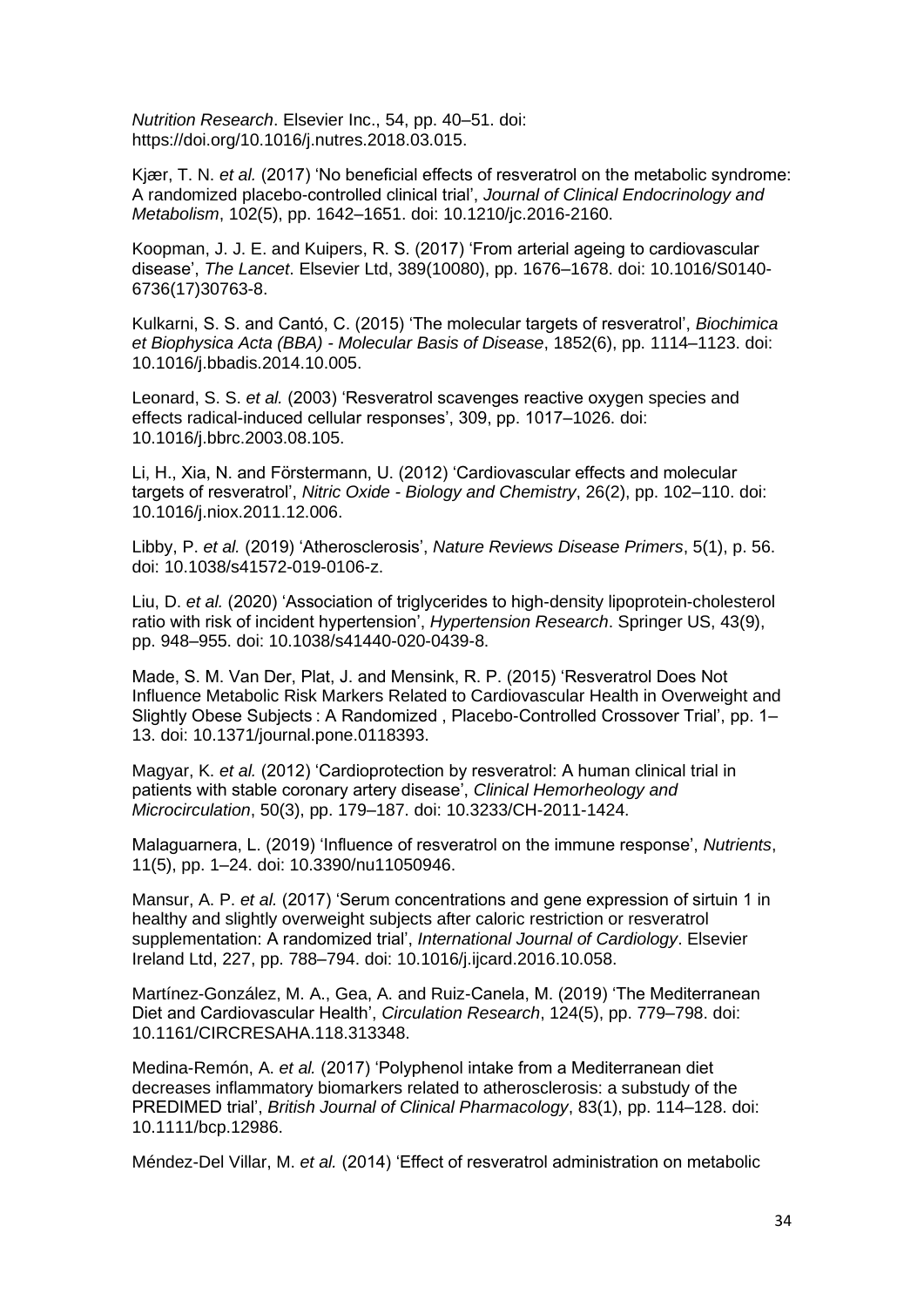syndrome, insulin sensitivity, and insulin secretion', *Metabolic Syndrome and Related Disorders*, 12(10), pp. 497–501. doi: 10.1089/met.2014.0082.

Meng, X. et al. (2020) 'Health Benefits and Molecular Mechanisms of Resveratrol: A Narrative Review', *Foods*, *9*(3), 340; https://doi.org/10.3390/foods9030340

Militaru, C. *et al.* (2013) 'Oral resveratrol and calcium fructoborate supplementation in subjects with stable angina pectoris: Effects on lipid profiles, inflammation markers, and quality of life', *Nutrition*. Elsevier Inc., 29(1), pp. 178–183. doi: 10.1016/j.nut.2012.07.006.

Mohammadi-Sartang, M. *et al.* (2017) 'Resveratrol supplementation and plasma adipokines concentrations? A systematic review and meta-analysis of randomized controlled trials', *Pharmacological Research*, 117, pp. 394–405. doi: 10.1016/j.phrs.2017.01.012.

Moore, K. J., Sheedy, F. J. and Fisher, E. A. (2013) 'Macrophages in atherosclerosis: A dynamic balance', *Nature Reviews Immunology*. Nature Publishing Group, 13(10), pp. 709–721. doi: 10.1038/nri3520.

Moore, K. J. and Tabas, I. (2011) 'Macrophages in the Pathogenesis of Atherosclerosis', *Cell*. Elsevier, 145(3), pp. 341–355. doi: 10.1016/j.cell.2011.04.005.

Moss, J. W. E. and Ramji, D. P. (2016) 'Nutraceutical therapies for atherosclerosis', *Nature Reviews Cardiology*. Nature Publishing Group, 13(9), pp. 513–532. doi: 10.1038/nrcardio.2016.103.

Moss, J. W. E., Williams, J. O. and Ramji, D. P. (2018) 'Nutraceuticals as therapeutic agents for atherosclerosis', *Biochimica et Biophysica Acta - Molecular Basis of Disease*. Elsevier, 1864(5), pp. 1562–1572. doi: 10.1016/j.bbadis.2018.02.006.

Movahed, A. *et al.* (2013) 'Antihyperglycemic Effects of Short Term Resveratrol Supplementation in Type 2 Diabetic Patients', *Evidence-Based Complementary and Alternative Medicine*. Edited by M. Na. Hindawi Publishing Corporation, 2013, p. 851267. doi: 10.1155/2013/851267.

Ouchi, N., Kihara, S. and Funahashi, T. (2003) 'Reciprocal Association of C-Reactive Protein With Adiponectin in Blood Stream and Adipose Tissue', pp. 671–674. doi: 10.1161/01.CIR.0000055188.83694.B3.

Pannu, N. and Bhatnagar, A. (2019) 'Resveratrol: from enhanced biosynthesis and bioavailability to multitargeting chronic diseases', *Biomedicine & Pharmacotherapy*. Elsevier, 109(2018), pp. 2237–2251. doi: 10.1016/j.biopha.2018.11.075.

Patel, K. R. *et al.* (2011) 'Clinical trials of resveratrol', 1215, pp. 161-169. doi: 10.1111/j.1749-6632.2010.05853.x.

Poulsen, Morten M *et al.* (2013a) 'High-Dose Resveratrol Supplementation in Obese Men: An Investigator-Initiated, Randomized, Placebo-Controlled Clinical Trial of Substrate Metabolism, Insulin Sensitivity, and Body Composition', *Diabetes*, 62(4), pp. 1186–1195. doi: 10.2337/db12-0975.

Poulsen, Morten Møller *et al.* (2013b) 'Resveratrol in metabolic health: An overview of the current evidence and perspectives', *Annals of the New York Academy of Sciences*, 1290(1), pp. 74–82. doi: 10.1111/nyas.12141.

Ramprasath, V. R. and Jones, P. J. H. (2010) 'Anti-atherogenic effects of resveratrol',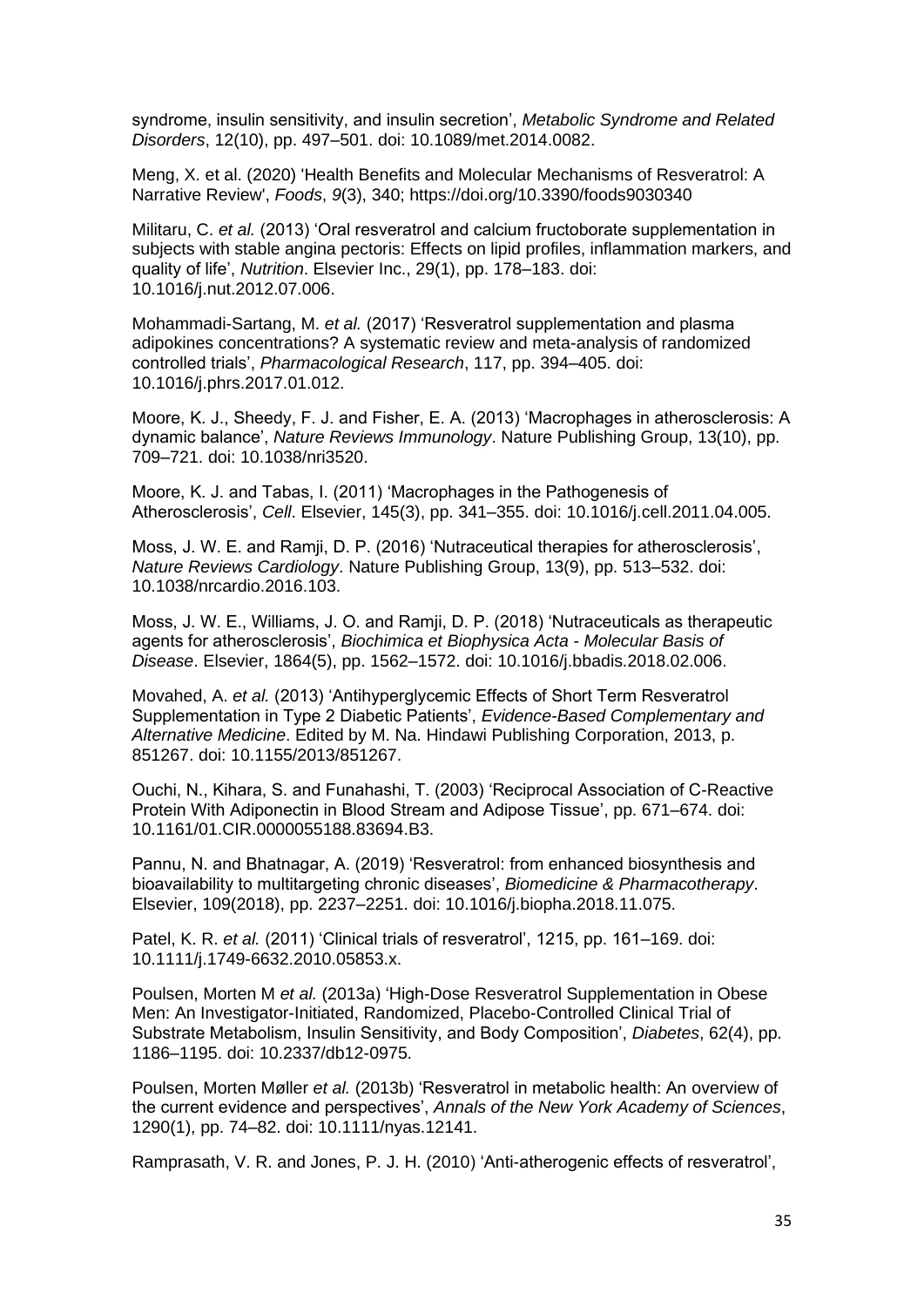*European Journal of Clinical Nutrition*. Nature Publishing Group, 64(7), pp. 660–668. doi: 10.1038/ejcn.2010.77.

Renaud, S. and de Lorgeril, M. (1992) 'Wine, alcohol, platelets, and the French paradox for coronary heart disease', *The Lancet*, 339(8808), pp. 1523–1526. doi: 10.1016/0140-6736(92)91277-F.

Ridker, P. M. *et al.* (2017) 'Antiinflammatory therapy with canakinumab for atherosclerotic disease', *New England Journal of Medicine*, 377(12), pp. 1119–1131. doi: 10.1056/NEJMoa1707914.

Ross, R. (1999) 'Atherosclerosis — An Inflammatory Disease', *New England Journal of Medicine*. Edited by F. H. Epstein, 340(2), pp. 115–126. doi: 10.1056/NEJM199901143400207.

• Schulze, M. B. *et al.* (2005) 'Adiponectin and future coronary heart disease events among men with type 2 diabetes', *Diabetes*. 54(2), pp. 534–539. doi: 10.2337/diabetes.54.2.534.

Scolaro, B. *et al*. (2018). 'Statin dose reduction with complementary diet therapy: A pilot study of personalized medicine'. *Molecular Metabolism*, 11, pp.137-144. doi: 10.1016/j.molmet.2018.02.005.

Seo, Y. *et al.* (2019) 'Antiatherogenic Effect of Resveratrol Attributed to Decreased Expression of ICAM-1 (Intercellular Adhesion Molecule-1)', *Arteriosclerosis, thrombosis, and vascular biology*, 39(4), pp. 675–684. doi: 10.1161/ATVBAHA.118.312201.

Seyyedebrahimi, S. S. *et al.* (2018) 'The effects of resveratrol on markers of oxidative stress in patients with type 2 diabetes: a randomized, double-blind, placebo-controlled clinical trial', *Acta Diabetologica*. Springer Milan, 55(4), pp. 341–353. doi: 10.1007/s00592-017-1098-3.

Simental-Mendía, L. E. and Guerrero-Romero, F. (2019) 'Effect of resveratrol supplementation on lipid profile in subjects with dyslipidemia: A randomized doubleblind, placebo-controlled trial', *Nutrition*. Elsevier Inc., 58, pp. 7–10. doi: 10.1016/j.nut.2018.06.015.

Springer, M. and Moco, S. (2019) 'Resveratrol and Its Human Metabolites—Effects on Metabolic Health and Obesity', *Nutrients*, 11(1), p. 143. doi: 10.3390/nu11010143.

Tabas, I., García-Cardeña, G. and Owens, G. K. (2015) 'Recent insights into the cellular biology of atherosclerosis', *Journal of Cell Biology*, 209(1), pp. 13–22. doi: 10.1083/jcb.201412052.

Tabrizi, R. *et al.* (2018) 'The effects of resveratrol supplementation on biomarkers of inflammation and oxidative stress among patients with metabolic syndrome and related disorders: a systematic review and meta-analysis of randomized controlled trials', *Food & Function*. Royal Society of Chemistry, 9(12), pp. 6116–6128. doi: 10.1039/C8FO01259H.

Taube, A. *et al.* (2012) 'Inflammation and metabolic dysfunction: Links to cardiovascular diseases', *American Journal of Physiology - Heart and Circulatory Physiology*, 302(11), pp. 2148–2165. doi: 10.1152/ajpheart.00907.2011.

Tilg, H. and Moschen, A. R. (2006) 'Adipocytokines : mediators linking adipose tissue ,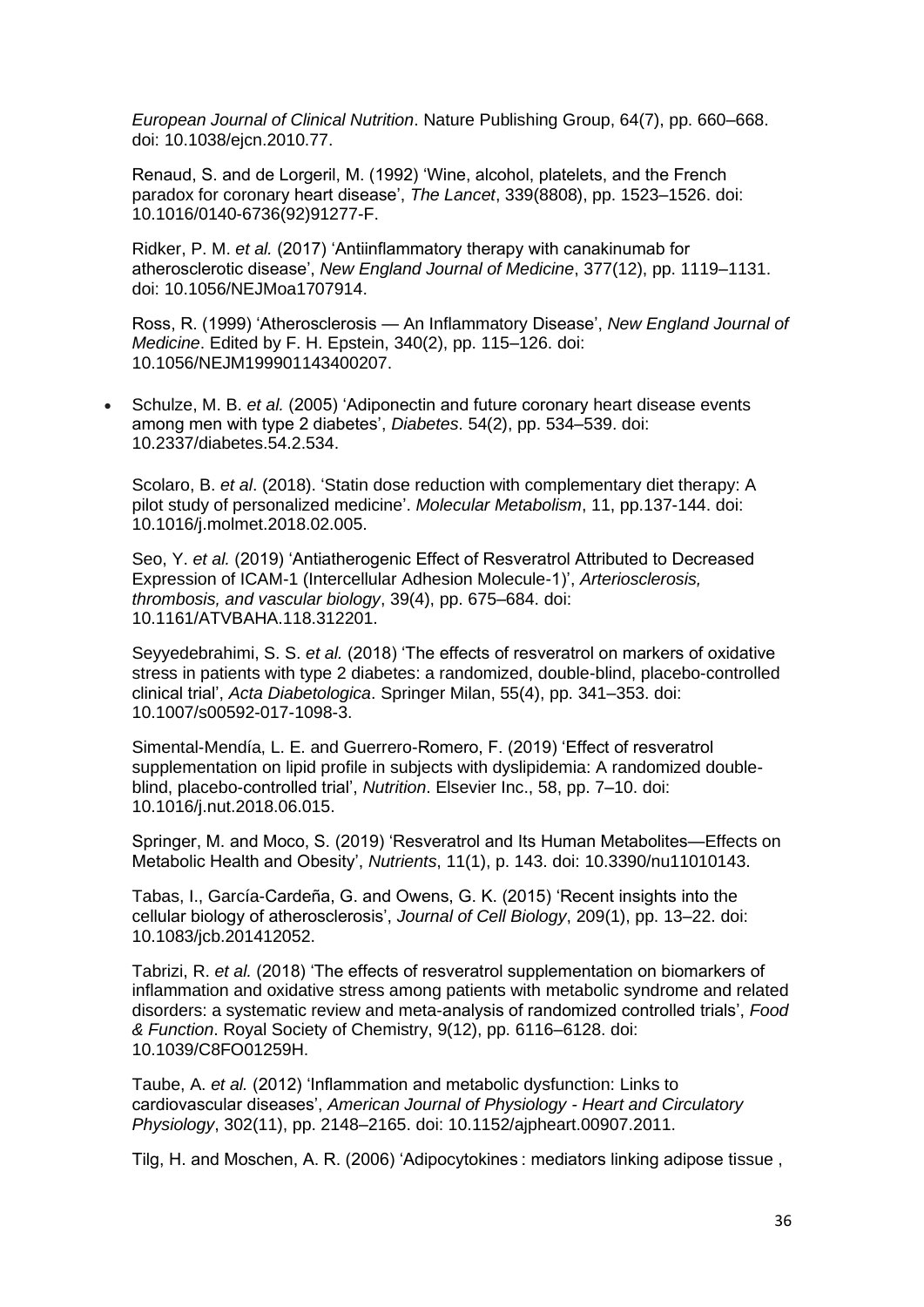inflammation and immunity', 6(September), pp. 772–783. doi: 10.1038/nri1937.

Timmers, S. *et al.* (2011) 'Calorie restriction-like effects of 30 days of resveratrol supplementation on energy metabolism and metabolic profile in obese humans', *Cell Metabolism*. Elsevier Inc., 14(5), pp. 612–622. doi: 10.1016/j.cmet.2011.10.002.

Tomé-Carneiro, J. *et al.* (2012a) 'Consumption of a grape extract supplement containing resveratrol decreases oxidized LDL and ApoB in patients undergoing primary prevention of cardiovascular disease: A triple-blind, 6-month follow-up, placebo-controlled, randomized trial', *Molecular Nutrition and Food Research*, 56(5), pp. 810–821. doi: 10.1002/mnfr.201100673.

Tomé-Carneiro, J. *et al.*(2012b) 'One-year consumption of a grape nutraceutical containing resveratrol improves the inflammatory and fibrinolytic status of patients in primary prevention of cardiovascular disease', *American Journal of Cardiology*. Elsevier Inc., 110(3), pp. 356–363. doi: 10.1016/j.amjcard.2012.03.030.

Tomé-Carneiro, J. *et al.* (2013) 'Grape resveratrol increases serum adiponectin and downregulates inflammatory genes in peripheral blood mononuclear cells: A tripleblind, placebo-controlled, one-year clinical trial in patients with stable coronary artery disease', *Cardiovascular Drugs and Therapy*, 27(1), pp. 37–48. doi: 10.1007/s10557- 012-6427-8.

Ungvari, Z. *et al.* (2007) 'Resveratrol increases vascular oxidative stress resistance', *American Journal of Physiology - Heart and Circulatory Physiology*, 292(5), pp. 2417– 2424. doi: 10.1152/ajpheart.01258.2006.

Urpi-Sarda, M. *et al.*(2007) 'HPLC-tandem mass spectrometric method to characterize resveratrol metabolism in humans', *Clinical Chemistry*, 53(2), pp. 292–299. doi: 10.1373/clinchem.2006.071936.

Walker, J. M. *et al.* (2019) 'The effects of trans-resveratrol on insulin resistance, inflammation, and microbiota in men with the metabolic syndrome: A pilot randomized, placebo-controlled clinical trial.', *Journal of clinical and translational research*, 4(2), pp. 122–135.

Walle, T. *et al.* (2004) 'High absorption but very low bioavailability of oral resveratrol in humans', *Drug Metabolism and Disposition*, 32(12), pp. 1377–1382. doi: 10.1124/dmd.104.000885.

Walle, T. (2011) 'Bioavailability of resveratrol', *Annals of the New York Academy of Sciences*, 1215(1), pp. 9–15. doi: 10.1111/j.1749-6632.2010.05842.x.

Weiskirchen, S. and Weiskirchen, R. (2016) 'Resveratrol: How Much Wine Do You Have to Drink to Stay Healthy?', *Advances in Nutrition: An International Review Journal*, 7(4), pp. 706–718. doi: 10.3945/an.115.011627.

Wenzel, E. and Somoza, V. (2005) 'Metabolism and bioavailability of trans-resveratrol', *Molecular Nutrition and Food Research*, 49(5), pp. 472–481. doi: 10.1002/mnfr.200500010.

Xia, N. *et al.* (2017) 'Antioxidant effects of resveratrol in the cardiovascular system', *British Journal of Pharmacology*, 174(12), pp. 1633–1646. doi: 10.1111/bph.13492.

Yoshino, J. *et al.* (2012) 'Resveratrol supplementation does not improve metabolic function in nonobese women with normal glucose tolerance', *Cell Metabolism*. Elsevier